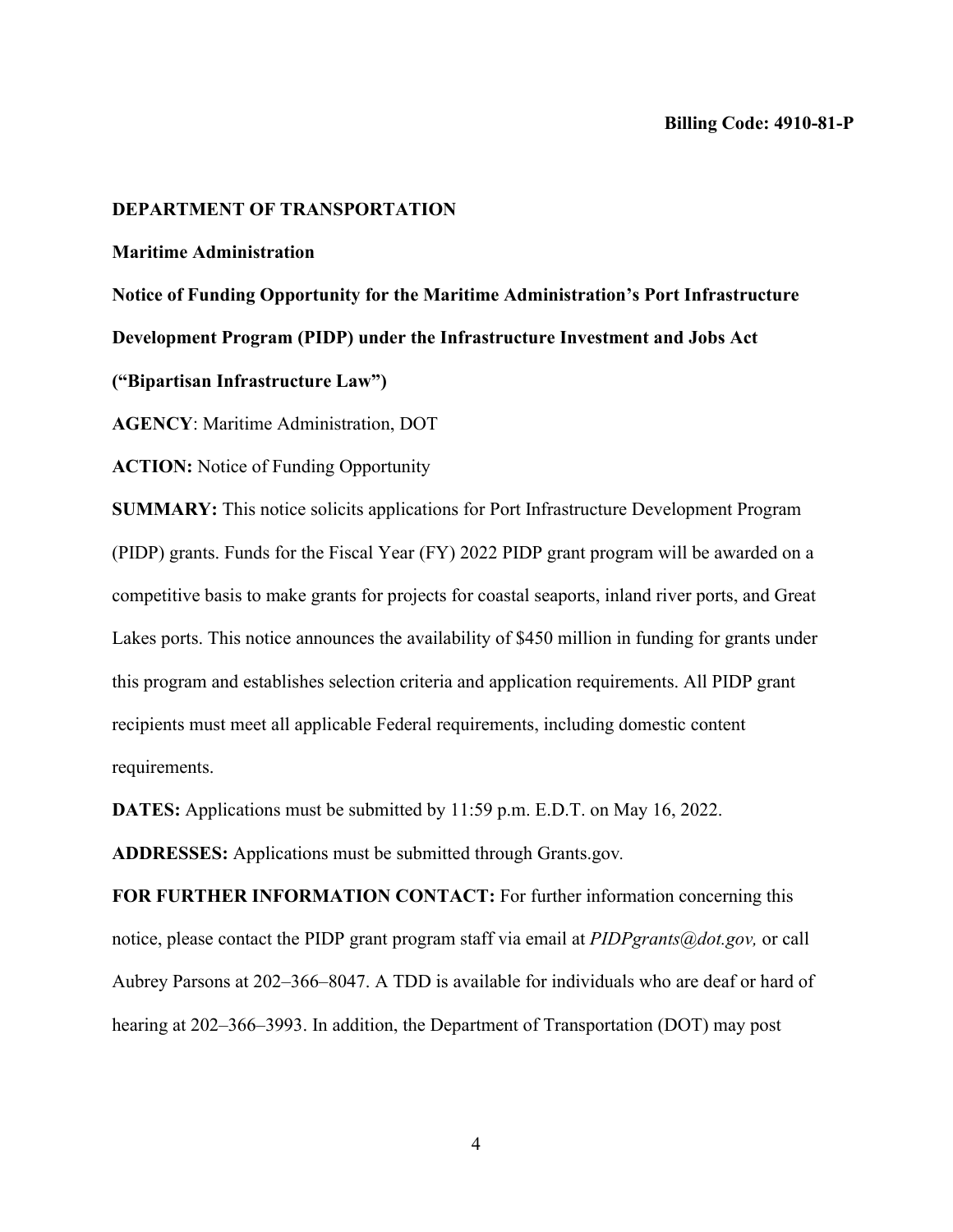answers to questions and requests for clarifications as well as information about webinars for further information at www.maritime.dot.gov/PIDPgrants*.*

**SUPPLEMENTARY INFORMATION:** Each section of this notice contains information and instructions relevant to the application process for the FY 2022 PIDP discretionary grants, and all applicants should read this notice in its entirety to prepare eligible and competitive applications. Some of the program criteria have been modified since the FY 2021 PIDP.

# **Table of Contents**

- A. Program Description
- B. Federal Award Information
- C. Eligibility Information
- D. Application and Submission Information
- E. Application Review Information
- F. Federal Award Administration Information
- G. Federal Awarding Agency Contact(s)
- H. Other Information

## A. Program Description

## 1. Background

American ports are cornerstones of the U.S. economy, supporting 30 million jobs and 26% of our economic output. However, a lack of investment in port infrastructure and the COVID-19 pandemic have strained ports' capacity and jeopardized global supply chains. Over the past year, American ports stepped up to provide record throughput as our economy recovered. But going forward, there is an urgent need to invest in American ports to strengthen our supply chains,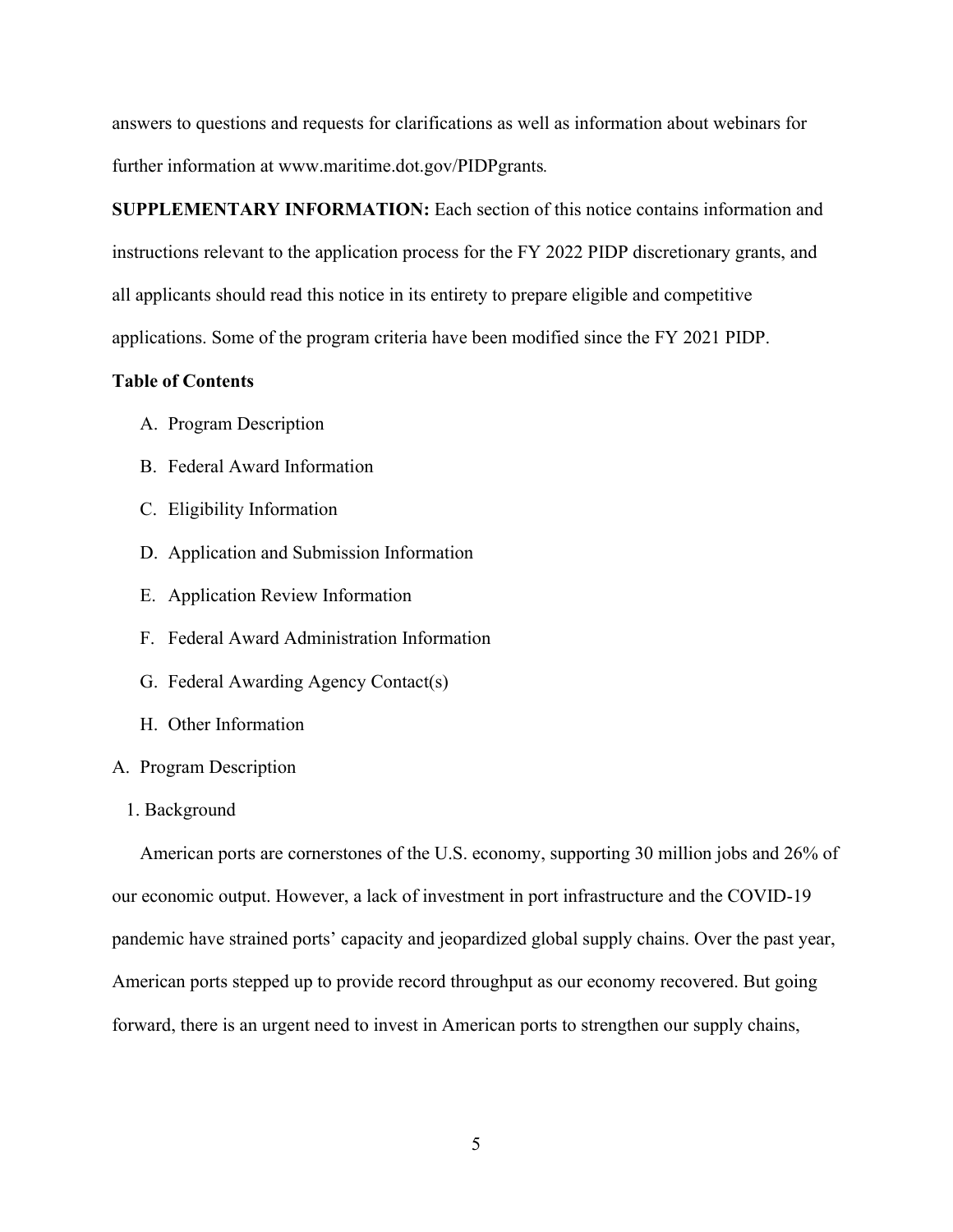reduce prices and inflationary pressure, improve resilience, and help ensure we make goods here in America and export them to the world, rather than shipping jobs and production overseas.

In February of last year, the President issued Executive Order 14017, *America's Supply Chains* (86 FR 11849), calling on the Department of Transportation ("DOT" or "Department") and other agencies to build resilient American supply chains. This Executive Order also called for a review of the transportation industrial base. As challenges at American ports, and throughout our supply chains, escalated, the President convened a supply chain disruption task force of key agencies, and appointed a Ports Envoy for focused efforts. As a result of this forward-thinking set of plans, the DOT solicited input from hundreds of industry stakeholders and conducted extensive internal analysis to develop a long-term vision for resilient transportation and logistics supply chains that move goods to the American people, bring industry home, and effectively support imports and exports.

The expectations of this notice reflect the vision of strengthening American supply chains. This vision is consistent with the President's Port Action Plan, which calls for rapid action to relieve supply chain constraints at American ports through significant investments in the near, medium, and long term. $<sup>1</sup>$ </sup>

## 2. Program Overview

The PIDP was amended under Section 3513 of the National Defense Authorization Act for Fiscal Year 2022 (Pub. L. 117-81, December 27, 2021) ("NDAA"), and is now codified at 46 U.S.C. 54301. The statute authorizes DOT to establish a port and intermodal improvement program to improve the safety, efficiency, or reliability of the movement of goods through ports and intermodal connections to ports. The Infrastructure Investment and Jobs Act (Pub. L. 117-

<sup>&</sup>lt;sup>1</sup> The President's Port Action Plan may be found here: https://www.whitehouse.gov/briefing-room/statementsreleases/2021/11/09/fact-sheet-the-biden-harris-action-plan-for-americas-ports-and-waterways/.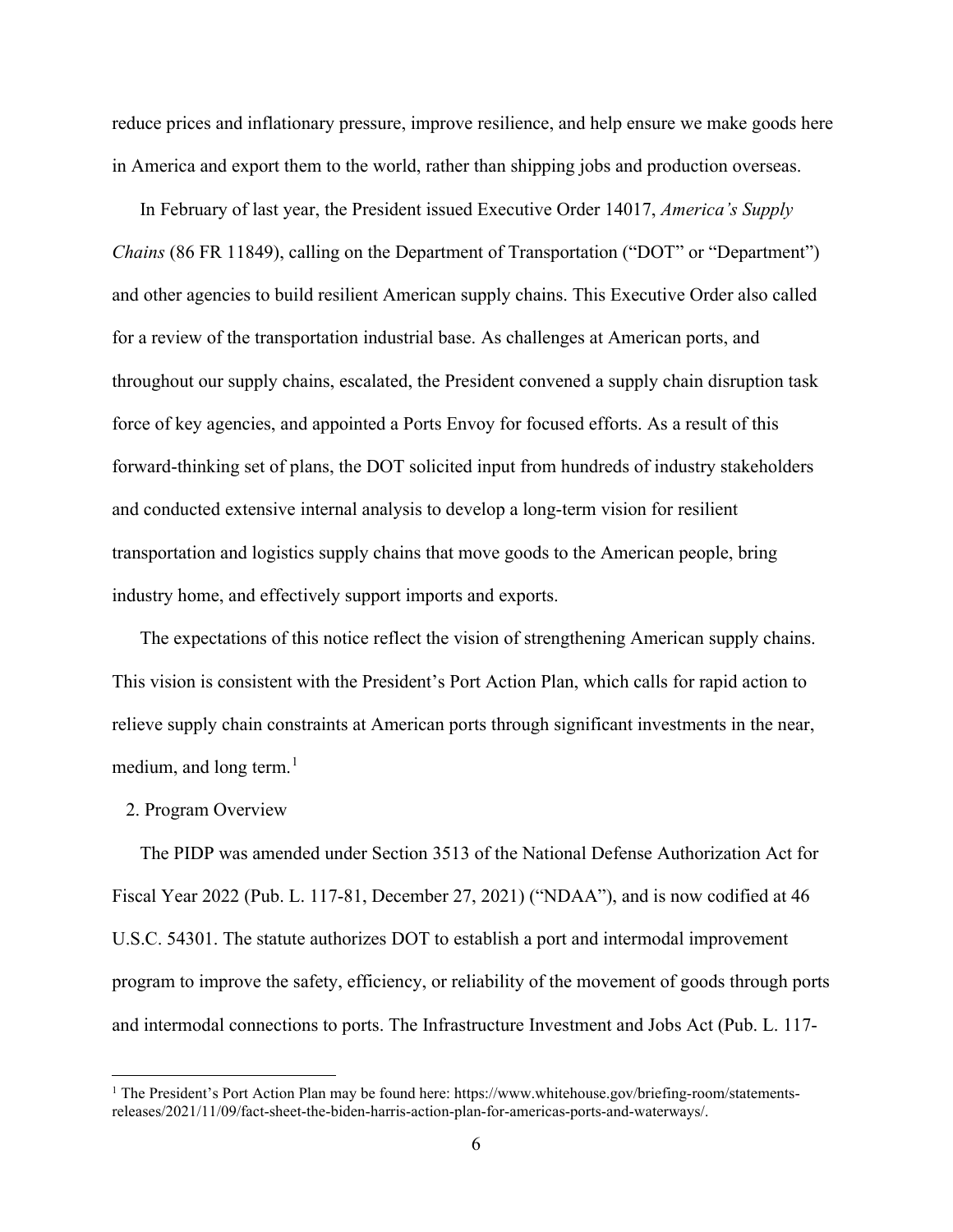58, November 15, 2021) ("Bipartisan Infrastructure Law" or "BIL") appropriated \$450 million to the PIDP for FY 2022 to make discretionary grants for eligible PIDP projects. This Notice of Funding Opportunity ("NOFO") solicits applications for projects to be funded under the PIDP grant program. It includes the funding appropriated by the BIL and may include any additional funding appropriated in FY 2022 for PIDP under the annual appropriations act. If the annual appropriations act for FY 2022 increases funding for PIDP and/or significantly alters requirements for PIDP funds, DOT will amend this notice with guidance on any changes and additional requirements. The amended NOFO will be posted on Grants.gov, the PIDP website (https://www.maritime.dot.gov/PIDPgrants), and in the Federal Register.

In the three previous years that the program has made PIDP awards, these discretionary grant awards have supported projects that improve facilities within, or outside of and directly related to operations of or an intermodal connection to, coastal seaports, inland river ports, and Great Lakes ports consistent with DOT's strategic goals.<sup>2</sup> FY 2022 PIDP grants continue to align with DOT's strategic goals.<sup>3</sup> The FY 2022 PIDP round will be implemented, as appropriate and consistent with law, in alignment with the priorities in Executive Order 14052, *Implementation of the Infrastructure Investment and Jobs Act* (86 FR 64335), which are to invest efficiently and equitably, promote the competitiveness of the U.S. economy, improve job opportunities by focusing on high labor standards, strengthen infrastructure resilience to all hazards including climate change, coordinate effectively with State, local, Tribal, and territorial governments, and

<sup>&</sup>lt;sup>2</sup> See U.S. Department of Transportation Strategic Plan for FY 2018-2022 (Feb. 2018) at

https://www.transportation.gov/administrations/office-policy/dot-strategic-plan-fy2018-2022.

<sup>&</sup>lt;sup>3</sup> See U.S. Department of Transportation Strategic Framework FY 2022–2026 (Dec. 2021) at

https://www.transportation.gov/administrations/office-policy/fy2022-2026-strategic-framework.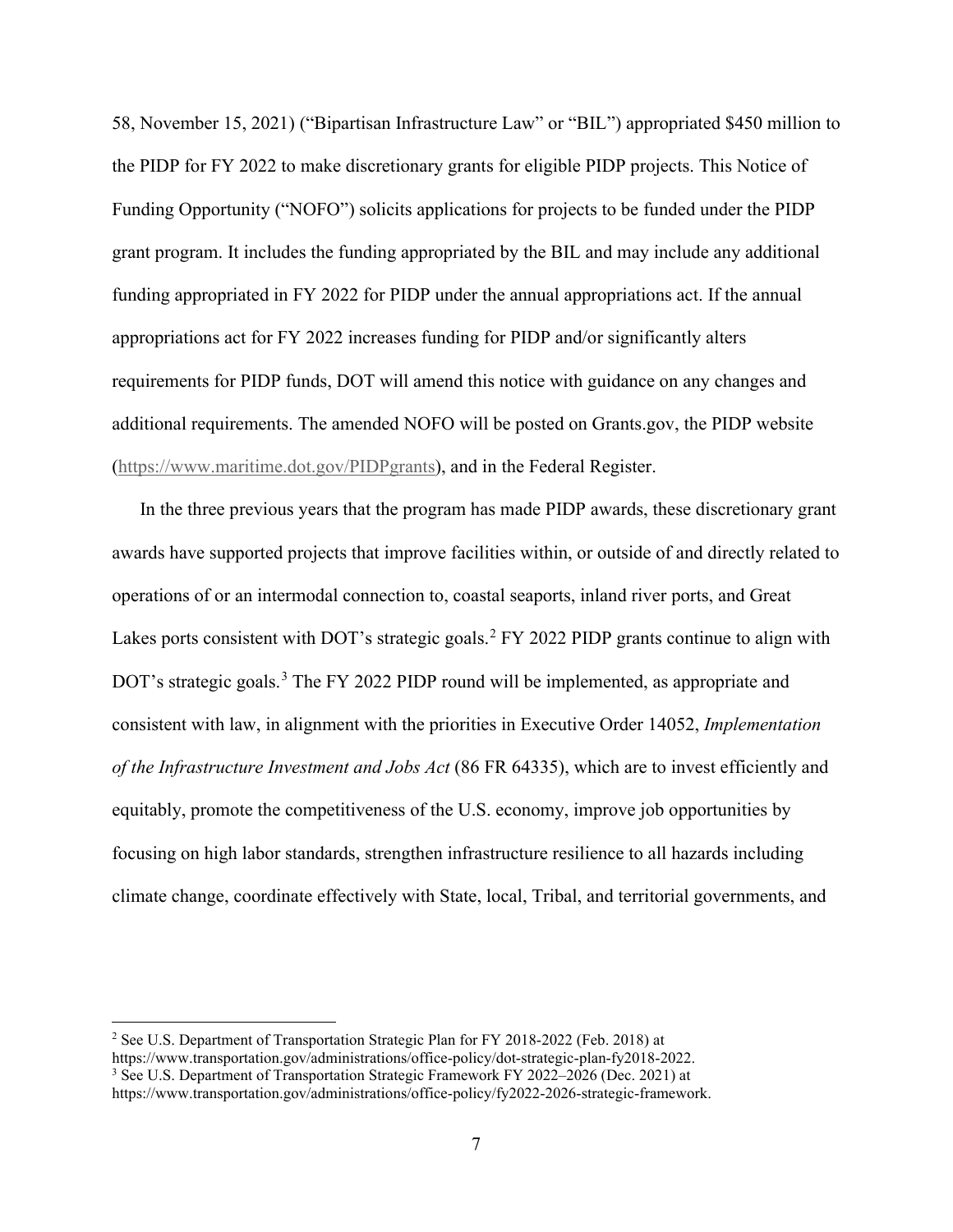support the Administration's Justice40 Initiative goal that 40% of the overall benefits from Federal investments in climate and clean energy flow to disadvantaged communities.

To maximize the value of FY 2022 PIDP funds for all Americans, DOT seeks projects that support the following program objectives: (1) improving the safety, efficiency, or reliability of the loading and unloading of goods, the movement of goods, operational improvements (including projects to improve port resilience), or environmental and emissions mitigation measures; (2) supporting economic vitality at the national and regional levels; (3) addressing climate change and environmental justice impacts; (4) advancing equity and opportunity for all; and (5) leveraging Federal funding to attract non-Federal sources of infrastructure investment. See Section A.4. for definitions of "port resilience" and "equity."

Consistent with these objectives, the Department seeks to fund projects that reduce greenhouse gas emissions and minimize impacts to the climate and surrounding communities from port operations. Specifically, the Department is looking to award funding for projects that align with the President's greenhouse gas reduction goals, incorporate electrification or zero emission infrastructure for vehicles and locomotives that service a port, increase a port's resilience to climate-related hazards, reduce pollution from port operations, and address environmental justice concerns, particularly for communities that disproportionally experience climate change-related consequences. Environmental justice, as defined by the Environmental Protection Agency, is the fair treatment and meaningful involvement of all people regardless of race, color, national origin, or income, with respect to the development, implementation, and enforcement of environmental laws, regulations, and policies. As part of the Department's implementation of Executive Order 14008, *Tackling the Climate Crisis at Home and Abroad* (86 FR 7619), the Department seeks to fund projects that, to the extent possible, target at least 40%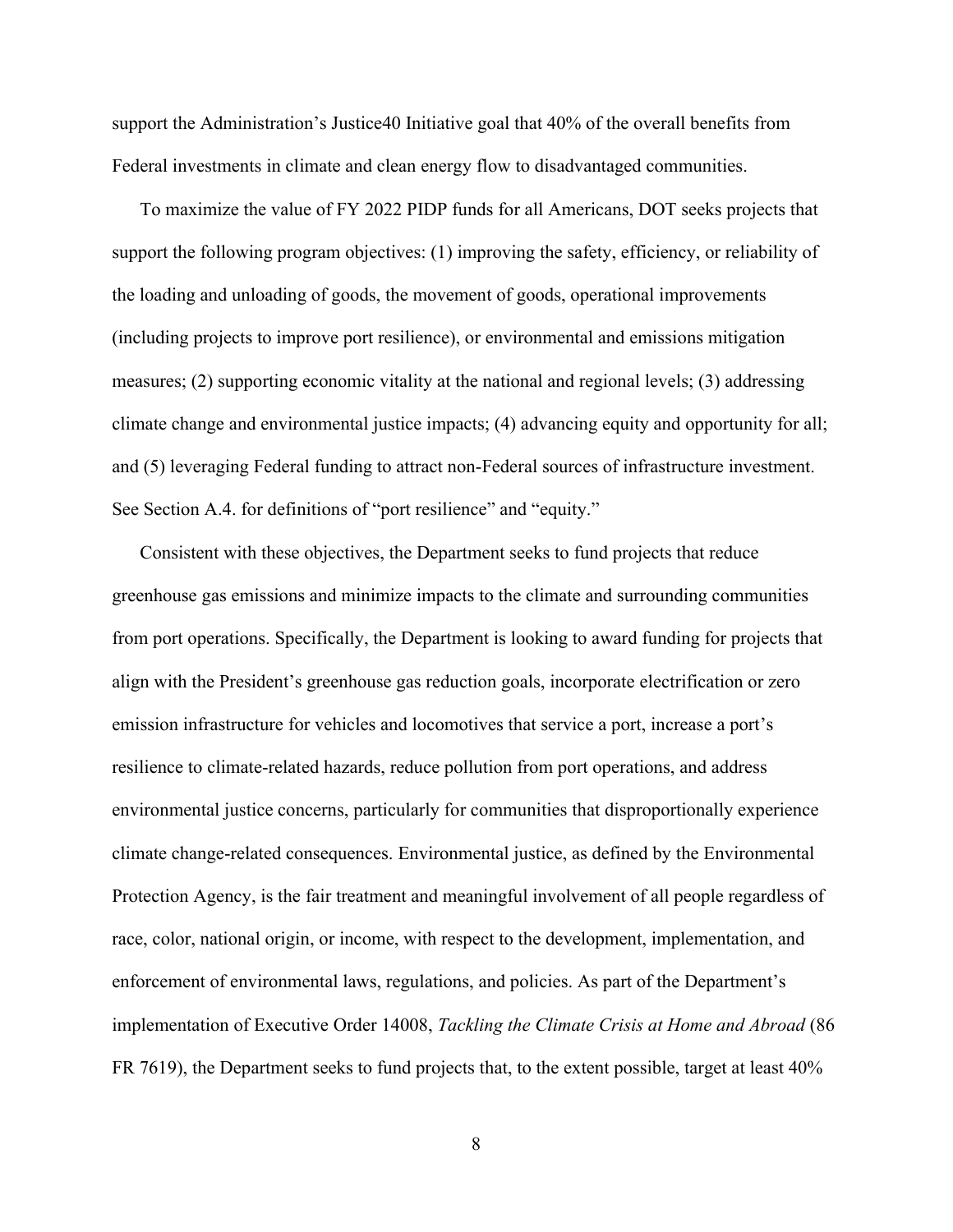of resources and benefits towards low-income communities, Historically Disadvantaged Communities (as defined in Section A.4. of this NOFO), or overburdened communities.<sup>4</sup> Projects that have not sufficiently considered climate change and environmental justice in their planning, as determined by the Department, will be required to do so before receiving funds. See Section F.2. of this NOFO for program requirements.

In support of Executive Order 13985, *Advancing Racial Equity and Support for Underserved Communities Through the Federal Government* (86 FR 7009), Executive Order 14025, *Worker Organizing and Empowerment* (86 FR 22829), and Executive Order 14052, *Implementation of the Infrastructure Investment and Jobs Act* (86 FR 64335), the Department also seeks to award projects under the FY 2022 PIDP that proactively address equity for all, including people of color and others who have been historically underserved, marginalized, and adversely affected by persistent poverty, inequality, and barriers to opportunity, as well as to promote workforce opportunities in planning and project delivery. Examples of considerations that an applicant can undertake to address these priorities include incorporating an equity impact analysis into the project, adopting an equity and inclusion program/plan, documenting equity-focused community outreach and public engagement in the project's planning and project elements in underserved communities, supporting the creation of good-paying jobs with the free and fair choice to join a union, incorporating strong labor standards, promoting workforce opportunities in planning and project delivery, and partnering with training and placement programs that create opportunities for all workers, including underrepresented workers. Projects that incorporate such

<sup>4</sup> Overburdened Community is a minority, low-income, tribal, or indigenous populations or geographic locations in the United States that potentially experiences disproportionate environmental harms and risks. This disproportionality can be as a result of greater vulnerability to environmental hazards, lack of opportunity for public participation, or other factors. Increased vulnerability may be attributable to an accumulation of negative or lack of positive environmental, health, economic, or social conditions within these populations or places. The term describes situations where multiple factors, including both environmental and socio-economic stressors, may act cumulatively to affect health and the environment and contribute to persistent environmental health disparities.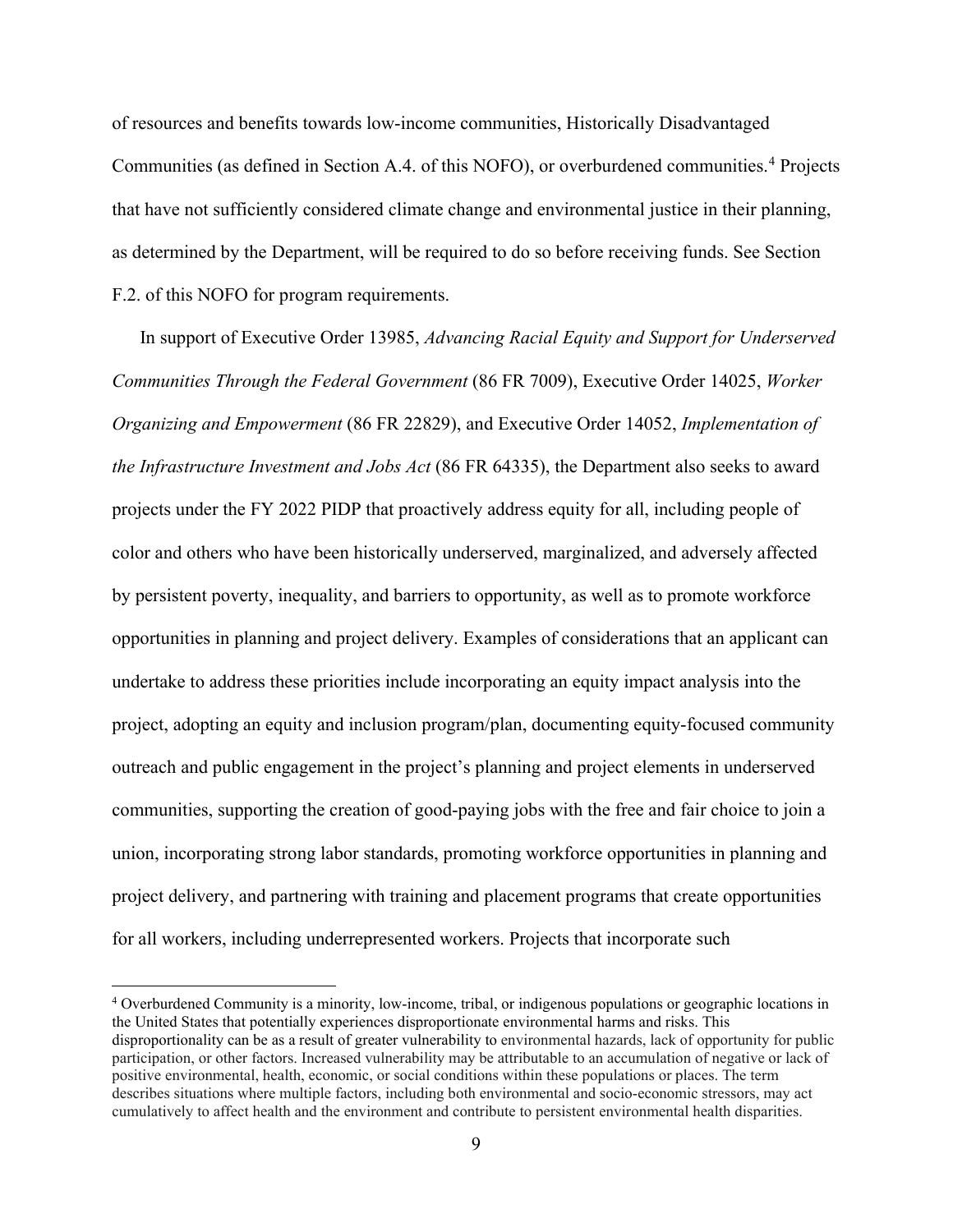considerations are expected to support a strong economy and labor market. Sections D and E describe equity and workforce considerations and initiatives that an applicant can undertake, and that the Department will consider during the review of applications. Projects that have not sufficiently considered promoting equity and workforce opportunities, as determined by the Department, will be required to do so to the full extent possible under the law before receiving funds. See Section F.2. of this NOFO for program requirements.

## 3. Changes from the FY 2021 NOFO

The FY 2022 PIDP NOFO contains new program information and includes new program requirements based on provisions specified in 46 U.S.C. 54301, as amended by the NDAA, and the BIL.

The NOFO includes a new eligibility for projects that improve the safety, efficiency, or reliability of operational improvements, including projects to improve port resilience (as defined in Section A.4. of this notice). This eligibility emphasizes the importance of a port community's ability to prepare for, withstand, and recover from a broad range of external influences that have the potential to delay or disrupt port operations and therefore adversely impact our nation's supply chains. This eligibility also includes projects that improve port resiliency by addressing climate-related hazards such as sea-level rise, flooding, extreme weather events, earthquakes, and tsunami inundation. Moreover, 46 U.S.C. 54301(a)(6)(B), as amended by the NDAA, provides that the Secretary shall give substantial weight to a project's impact on port resilience. See Section D.2.e.(1) and Section E.1.d. of this NOFO for details.

The NDAA and the BIL also expanded the list of eligible projects to explicitly include projects that reduce or eliminate port-related criteria pollutant or greenhouse gas emissions. Section 3513(c) of the NDAA also allows the Secretary to make grants in FY 2022 to provide for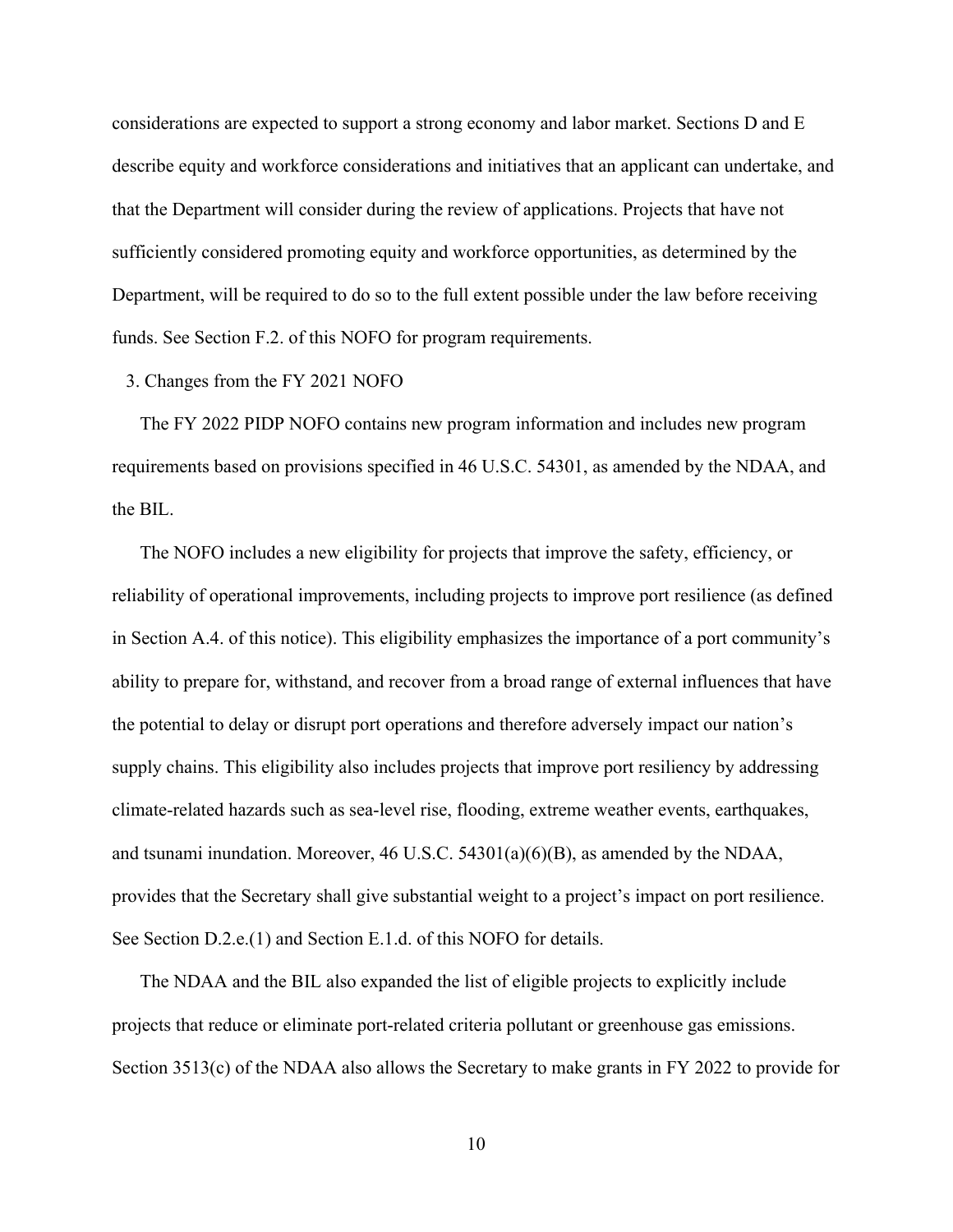emissions mitigation measures that provide for the use of shore power for vessels to which sections 3507 and 3508 of title 46 apply, if such grants meet the other requirements set out in this notice. These are discussed in further detail in Section C.3. and Section D.2. of this NOFO.

The FY 2022 PIDP grant application evaluation process consists of an Intake Review Phase, a Technical Review Phase, and a Senior Review Phase. See Section E.2.a. of this NOFO for details.

Applicants who are planning to re-apply using materials prepared for prior competitions should ensure that their FY 2022 application fully addresses the criteria and considerations described in this notice and that all relevant information is up to date.

4. Definitions

*Coastal seaport:* A port on navigable waters of the United States or territories that is subject to the U.S. Army Corps of Engineers regulatory jurisdiction for oceanic and coastal waters under 33 CFR 329.12 or that is otherwise capable of receiving oceangoing vessels with a draft of at least 20 feet (other than a Great Lakes port).

*Development phase activities:* Includes planning, feasibility analysis, revenue forecasting, environmental review, permitting, and preliminary engineering and design work. *Equity:* The consistent and systematic fair, just, and impartial treatment of all individuals, including individuals who belong to underserved communities that have been denied such treatment, such as Black, Latino, and Indigenous and Native American persons, Asian Americans and Pacific Islanders and other persons of color; members of religious minorities;

persons who live in rural areas; and persons otherwise adversely affected by persistent poverty or inequality.

lesbian, gay, bisexual, transgender, and queer (LGBTQ+) persons; persons with disabilities;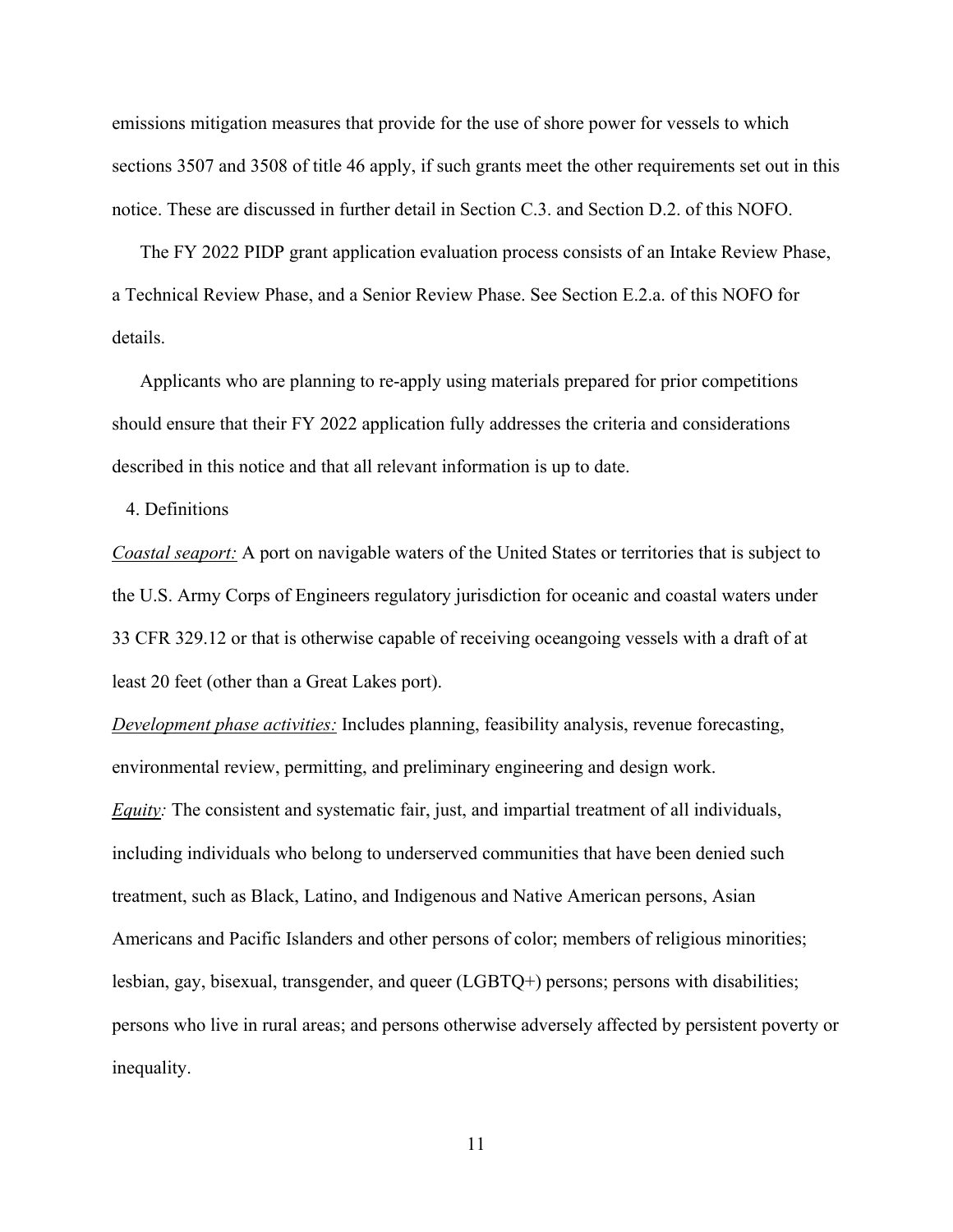*Great Lakes port*: A port on the Great Lakes and their connecting and tributary waters as defined under 33 CFR 83.03(o).

*Historically Disadvantaged Communities:* DOT has been developing a definition of Historically Disadvantaged Communities as part of its implementation of the Justice40 Initiative and will use that definition for the purpose of this NOFO. Consistent with OMB's Interim Guidance for the Justice40 Initiative,<sup>5</sup> Historically Disadvantaged Communities include (a) certain qualifying census tracts,  $6$  (b) any Tribal land, or (c) any territory or possession of the United States. Additionally, DOT is providing a mapping tool to assist applicants in identifying whether a project is located in a Historically Disadvantaged Community (see footnote 20).

*Inland River Port:* A harbor, marine terminal, or other shore side facility used principally for the movement of goods on inland waters.

*Large projects*: A project at a port other than a small port, regardless of the amount of PIDP funding sought in the application; or, a project at a small port for which the amount of PIDP funding sought in the application is greater than \$11.25 million.

*Port Resilience*: The ability to anticipate, prepare for, adapt to, withstand, respond to, and recover from operational disruptions and sustain critical operations at ports, including disruptions caused by natural or climate-related hazards, such as extreme temperatures, sea level rise, flooding, earthquakes, hurricanes, tsunami inundation, wildfire, or other extreme weather events, or human-made disruptions such as terrorism, cyber attacks, public health emergencies, or shortages/bottlenecks at key elements of the supply chain.

<sup>&</sup>lt;sup>5</sup> https://www.whitehouse.gov/wp-content/uploads/2021/07/M-21-28.pdf.

<sup>&</sup>lt;sup>6</sup> DOT is providing a list of census tracts that meet the definition of Historically Disadvantaged Communities, which will be available on the PIDP website: www.maritime.dot.gov/PIDPgrants.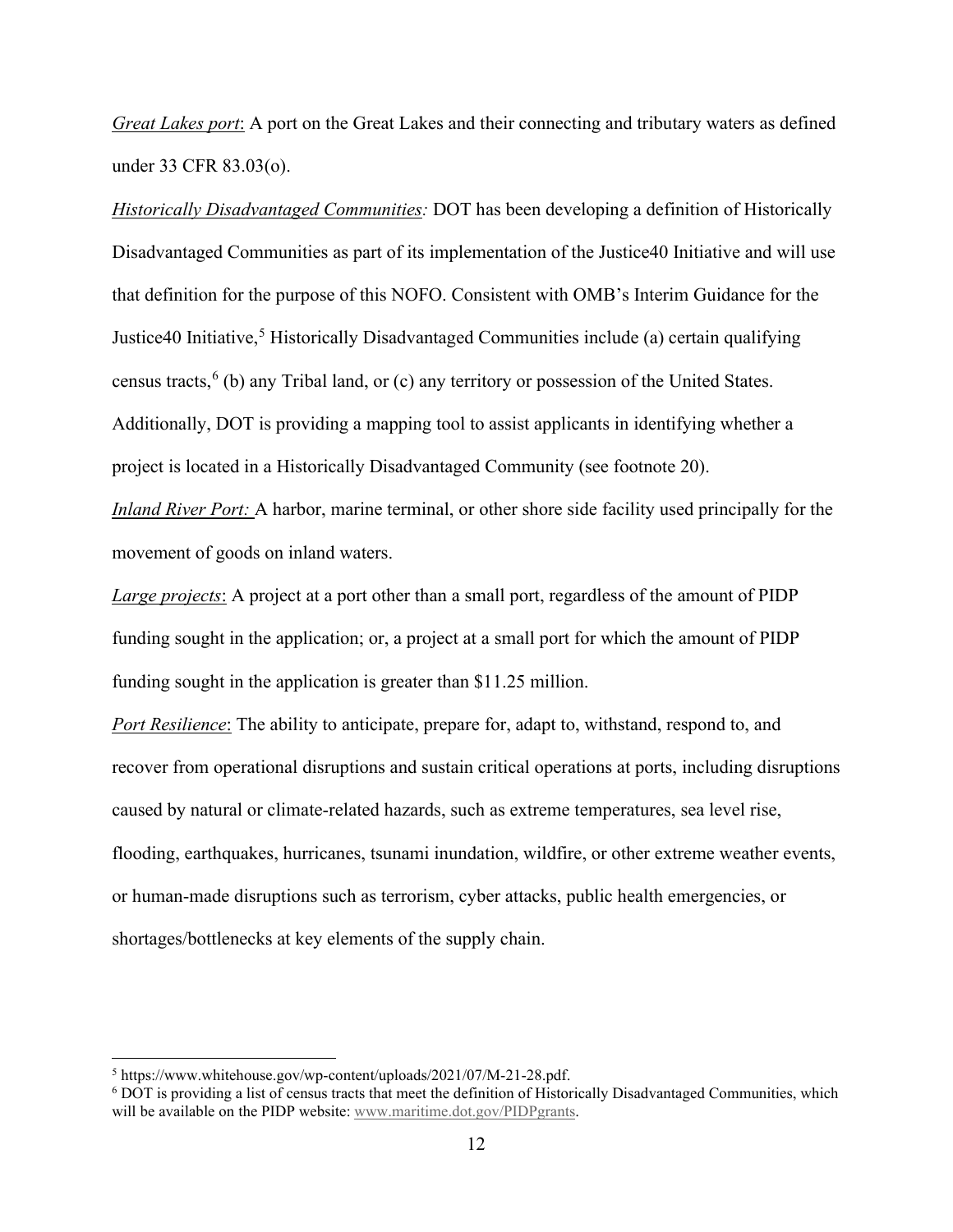*Rural area:* An area located outside a 2010 Census-designated urbanized area.<sup>7</sup>

*Small port:* A coastal seaport, Great Lakes, or inland river port to and from which the average annual tonnage of cargo for the immediately preceding 3 calendar years from the time an application is submitted is less than 8,000,000 short tons, as determined using U.S. Army Corps of Engineers data or data provided by an independent audit the findings of which are acceptable to the Secretary. For joint applications, DOT will use the status of the lead (eligible) applicant when determining whether the project is for a small port.

*Small project at a small port:* A project at a small port seeking less than or equal to \$11.25 million in funding under 46 U.S.C. 54301(b).

*Underserved communities:* Populations sharing a particular characteristic, as well as geographic communities, that have been systematically denied a full opportunity to participate in aspects of economic, social, and civic life, as exemplified by the list in the definition of "equity" above. *Urban area:* An area located within (or on the boundary of) a 2010 Census-designated urbanized area.<sup>8</sup>

5. Additional Information

Section E of this notice, which outlines FY 2022 PIDP grant selection criteria, describes the process for selecting projects that further the program's goals. Section F.3. describes progress

<sup>7</sup> A project located in both an urban and a rural area will be designated as *urban* if the majority of the project's costs will be spent in urban areas. Conversely, a project located in both an urban area and a rural area will be designated as *rural* if the majority of the project's costs will be spent in rural areas. For PIDP planning grants, the location of the project being planned, prepared, or designed will be used for the urban or rural designation.

<sup>8</sup> Lists of 2010 UAs as defined by the Census Bureau are available on the Census Bureau website at https://www.census.gov/geographies/reference-maps/2010/geo/2010-census-urban-areas.html. For the purpose of this NOFO, the definition of urban and rural is based on the 2010 Census-designated urbanized areas since urbanized areas have not been designated for the 2020 Census at the time of this NOFO publication. MARAD will use the following website to determine whether a project is in an urban or rural area: https://tigerweb.geo.census.gov/tigerweb2020/.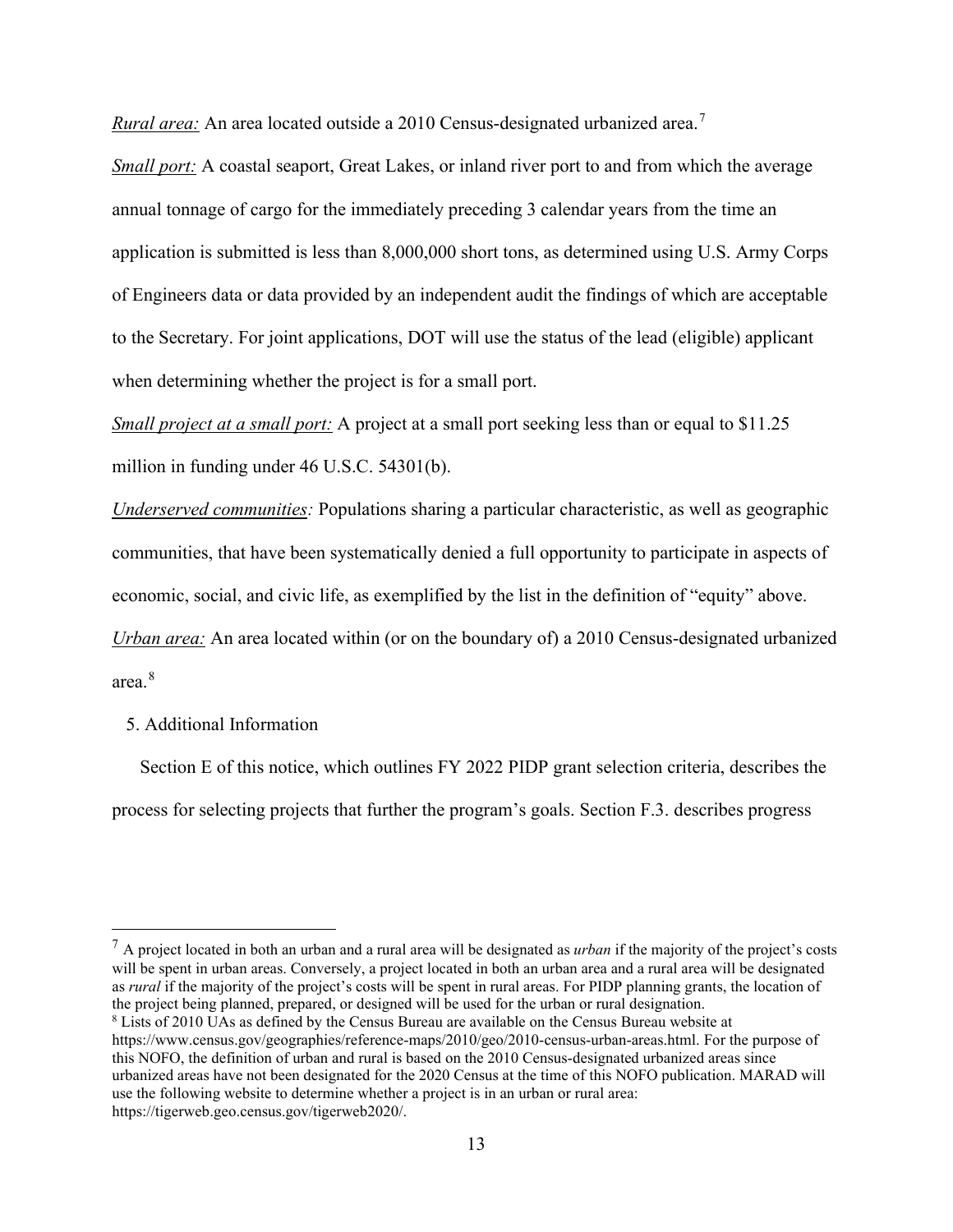and performance reporting requirements for selected projects, including the relationship between these reporting requirements and the program's selection criteria.

The PIDP is described in the Federal Assistance Listings under the assistance listing program title "Port Infrastructure Development Program" and assistance listing number 20.823.

B. Federal Award Information.

1. Amount Available

As provided for in the BIL, DOT intends to award up to \$450 million on a competitive basis for projects that improve facilities within, or outside of and directly related to operations of or an intermodal connection to, coastal seaports, inland river ports, and Great Lakes ports. This notice will be amended if additional amounts become available for this program under the annual appropriations act for FY 2022. Additionally, 46 U.S.C. 54301(a)(7), as amended by the NDAA, directs that not less than 25% of the appropriated funds (\$112.5 million) shall be for projects meeting certain requirements described in this NOFO for "small projects at small ports." The Maritime Administration (MARAD) will retain up to two percent (\$9 million) of the funds appropriated for necessary costs of grant administration as permitted under 46 U.S.C.  $54301(a)(11)$ . If MARAD does not receive sufficient qualified applications, it will award less than the amount available.

In addition to the FY 2022 PIDP funds, unobligated prior year PIDP funds may be made available and awarded under this solicitation to eligible projects. If this solicitation does not result in the award and obligation of all available funds, DOT may publish additional solicitations.

2. Award Size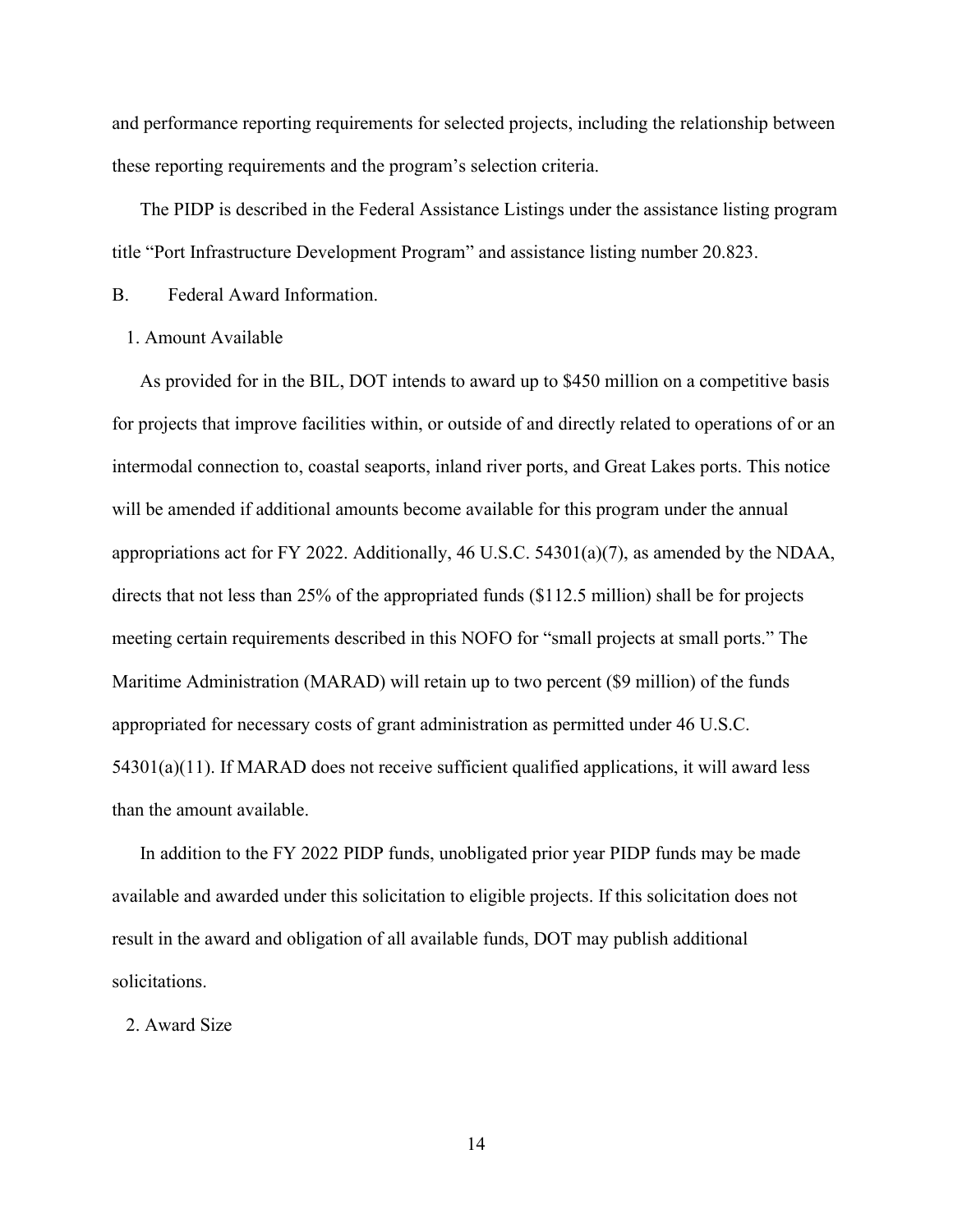For funding awarded under the BIL, there is no minimum award size. Except as limited by the amount of available funding and statutory restrictions on funding identified in Section B.3., there is no maximum award size.

3. Restrictions on Funding

The BIL and 46 U.S.C. 54301 impose several restrictions on awards under this notice:

Not more than 25 percent of the available funds (\$112.5 million) can be awarded for projects in any one State.

Twenty-five percent of the available funds (\$112.5 million) is reserved for small projects at small ports awarded under 46 U.S.C. 54301(b), which are defined in Section A.4. of this notice, and no single grant award under 46 U.S.C. 54301(b) may be more than 10 percent (\$11.25 million) of this amount. Of the reserved amount, not more than 10 percent (\$11.25 million) may be used to make grants for development phase activities under 46 U.S.C.  $54301(b)(3)(A)(ii)(III).$ 

Not more than 10 percent (\$33.75 million) of the funds not reserved for small projects at small ports may be awarded for development phase activities for large projects (as defined in Section A.4. of this notice) that do not result in construction.

 If any of these statutory requirements are changed by the annual appropriations act for FY 2022, DOT will amend this notice.

4. Availability of Funds

DOT seeks to obligate FY 2022 PIDP funds by September 30, 2025. Obligation occurs when a selected applicant and DOT enter into a written grant agreement after the applicant has satisfied applicable administrative requirements, including transportation planning and environmental review requirements, such as those under the National Environmental Policy Act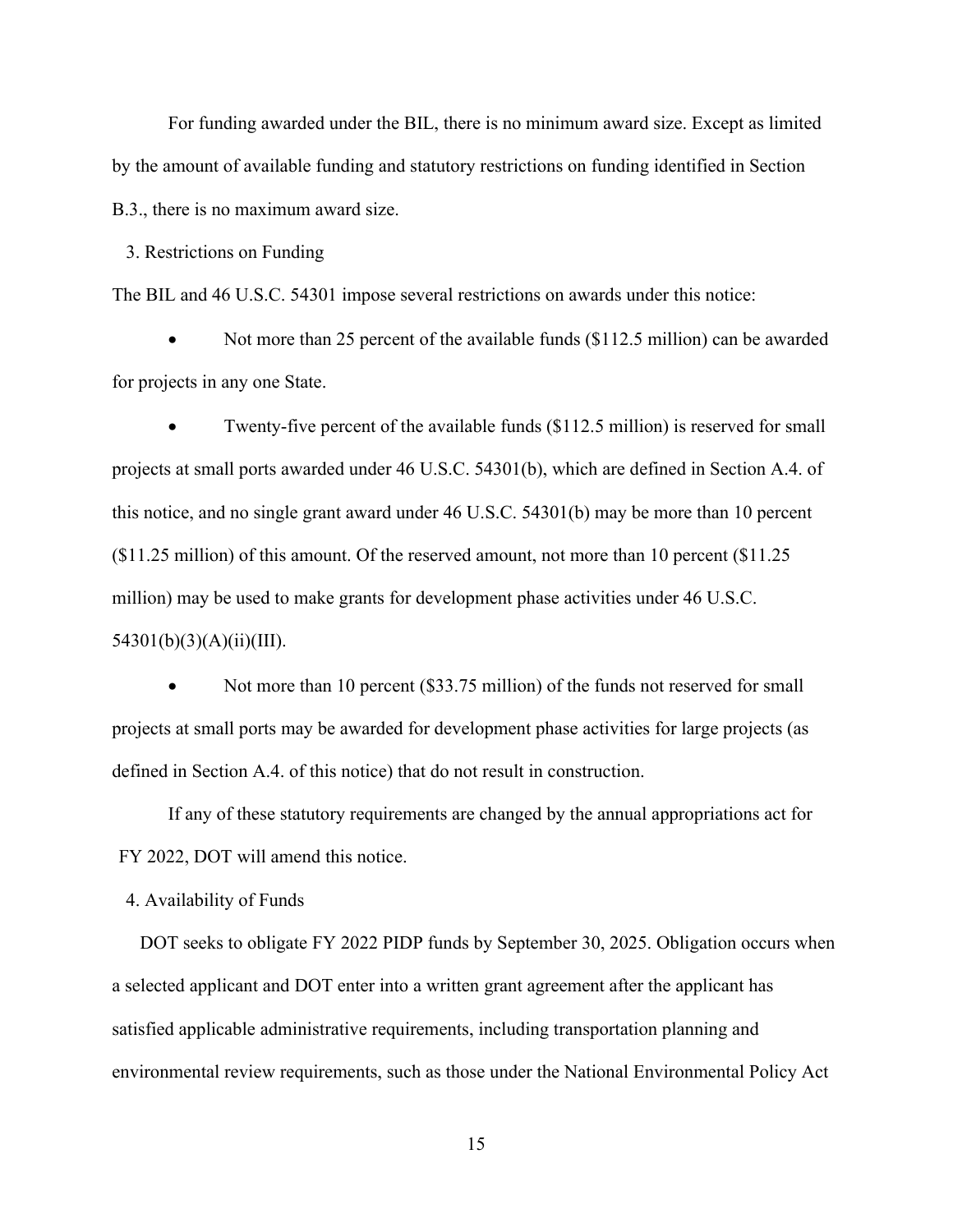(NEPA). Unless authorized by DOT in writing after DOT's announcement of FY 2022 PIDP awards pursuant to 46 U.S.C. 54301(a)(10)(B) or 2 CFR 200.458, any costs incurred prior to DOT's obligation of funds for a project ("pre-award costs") are ineligible for reimbursement and are ineligible to count as match for cost share requirements.  $9$  Per 46 U.S.C. 54301(a)(11)(B)(ii), DOT also expects grant recipients to expend funds within five years of obligation. As part of the review and selection process described in Section E.2., DOT will consider a project's likelihood to be ready for obligation of funds by September 30, 2025 and liquidation of these obligations within five years after the date of obligation.

# 5. Previous PIDP Awards

 Recipients of prior PIDP grants may apply for funding to support additional phases of a project previously awarded funds in the PIDP program; however, to be competitive, the applicant should demonstrate the extent to which the previously funded project phase has met estimated project scope, schedule, and budget milestones, as well as how the new phase will impact project benefits.

# C. Eligibility Information

To be selected for a FY 2022 PIDP discretionary grant, an applicant must be an eligible applicant and the project must be an eligible project.

#### 1. Eligible Applicants

An eligible applicant for a FY 2022 PIDP discretionary grant is a port authority, a commission or its subdivision or agent under existing authority, a State or political subdivision

<sup>9</sup> Pre-award costs are only costs incurred directly pursuant to the negotiation and anticipation of the PIDP award where such costs are necessary for efficient and timely performance of the scope of work, as determined and preapproved in writing by DOT.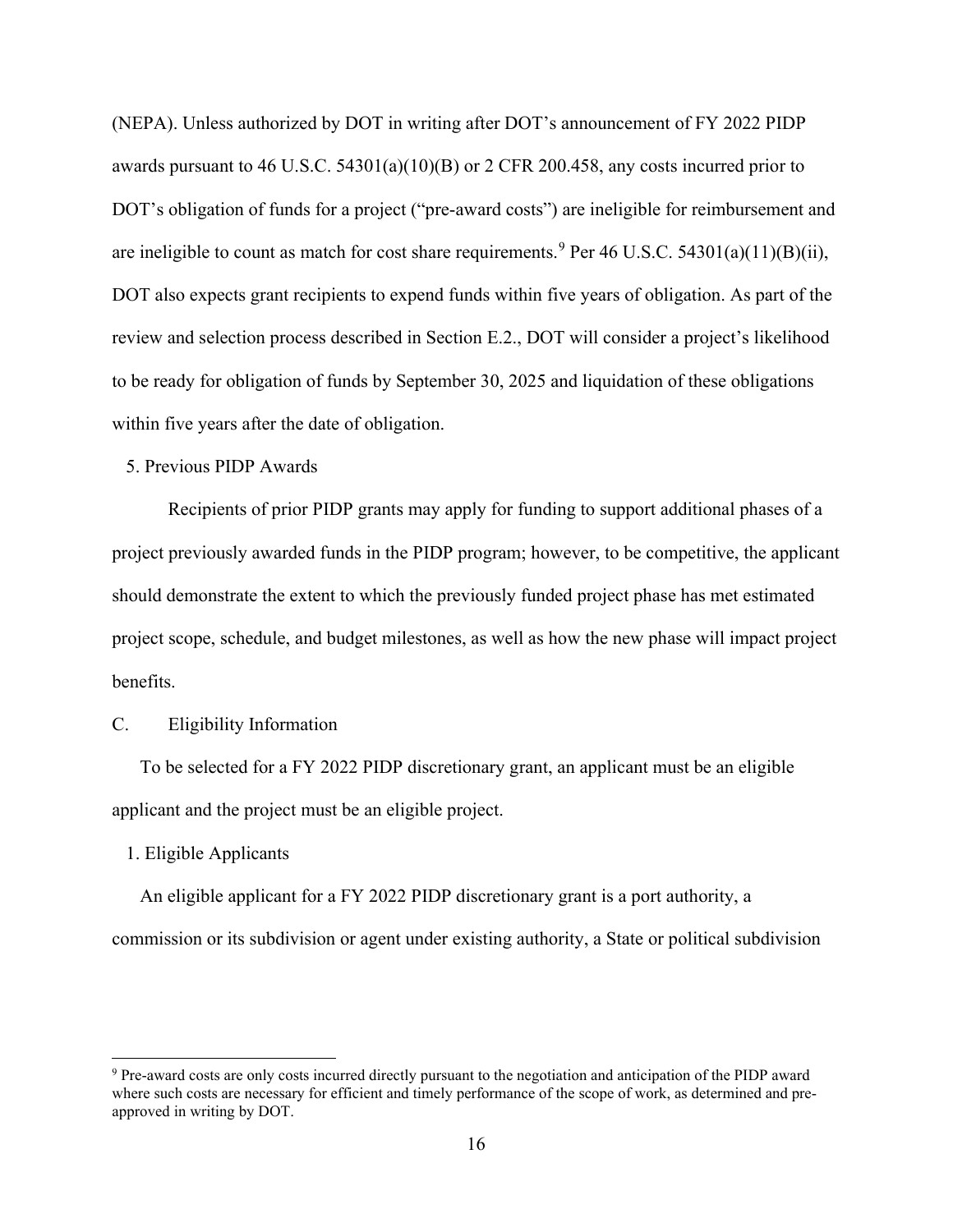of a State or local government,<sup>10</sup> an Indian Tribe,<sup>11</sup> a public agency or publicly chartered authority established by one or more States, a special purpose district with a transportation function, a multistate or multijurisdictional group of entities, or a lead entity described above jointly with a private entity or group of private entities (including the owners or operators of a facility, or collection of facilities, at a port). Federal agencies are not eligible applicants for the FY 2022 PIDP.

If submitting a joint application, applicants must identify in the application the eligible lead entity as the primary point of contact and identify the primary recipient of the award. The applicant that will be responsible for financial administration of the project must be an eligible lead entity described above (i.e., not a private entity). Joint applications must include a memorandum of understanding as an attachment signed by all the entities that includes a description of the roles and responsibilities of each entity.

Applicants must demonstrate that they have the authority to carry out the project and must submit information related to an assertion with citation of authority with their application. In the case of joint applications, at least one of the eligible applicants must demonstrate this authority. See Section D.2.h. for more information.

#### 2. Cost Sharing or Matching

This section of the notice describes cost share requirements for a FY 2022 PIDP grant award. Per 46 U.S.C. 54301(a)(8), the Federal share of the costs for which an expenditure is made under a PIDP grant may not exceed 80 percent; however, the Secretary may increase the Federal share

<sup>&</sup>lt;sup>10</sup> State means any state of the United States, the District of Columbia, the Commonwealth of Puerto Rico, the U.S. Virgin Islands, Guam, American Samoa, the Commonwealth of the Northern Mariana Islands, and any other territory or possession of the United States.

<sup>&</sup>lt;sup>11</sup> An Indian Tribe (as defined in section 4 of the Indian Self-Determination and Education Assistance Act (25 U.S.C. 5304), without regard to capitalization), or a consortium of Indian Tribes.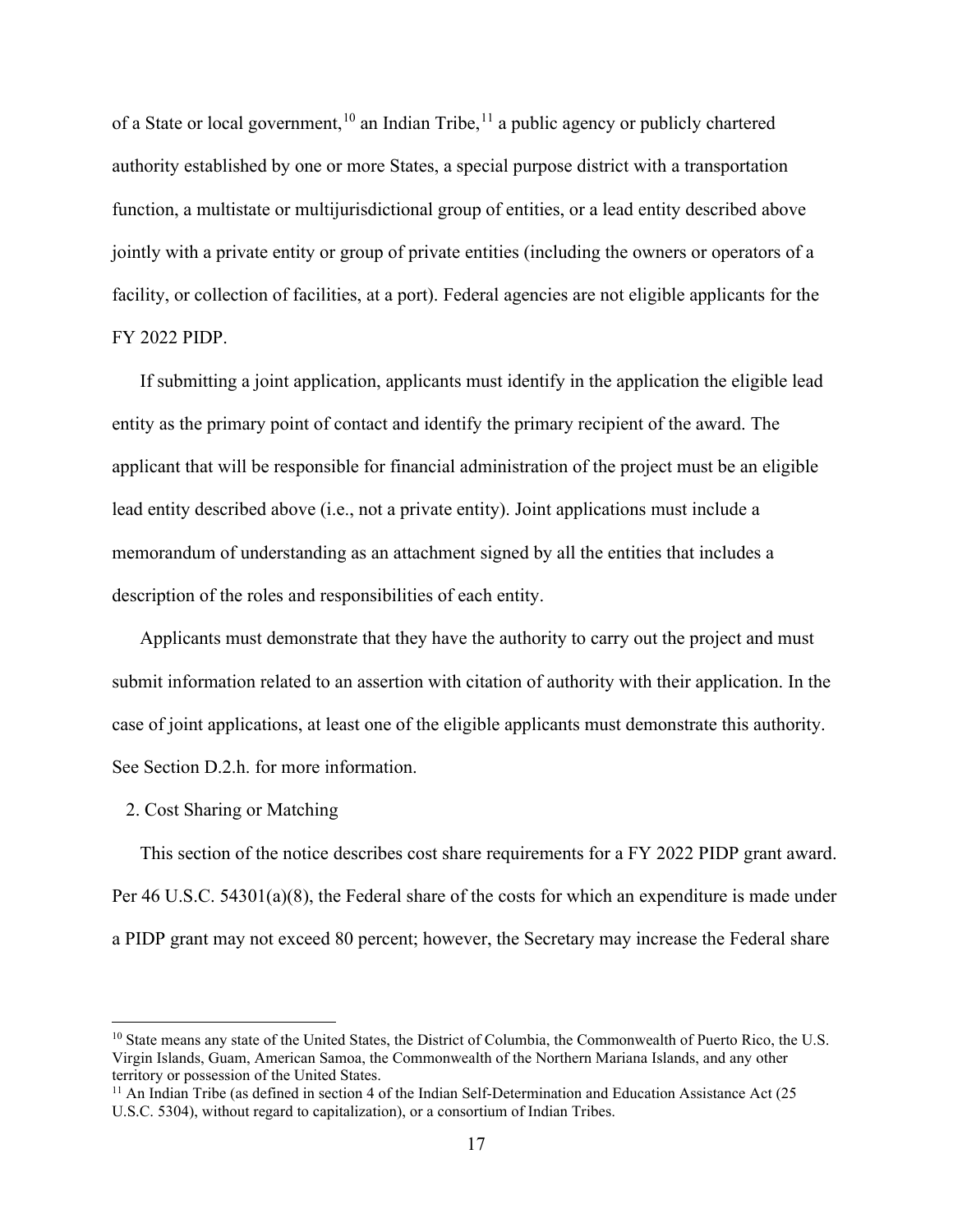of costs above 80 percent for: (1) a grant for a project that is located in a rural area; or (2) a grant awarded to a small project at a small port under 46 U.S.C. 54301(b). "Rural area" and a "small project at a small port" are defined in Section A.4. of this notice.

Non-Federal sources include State funds originating from programs funded by State revenue, local funds originating from State or local revenue-funded programs, or private funds. The application must demonstrate, such as through a commitment letter or other documentation, the sources of the non-Federal funds. Unless otherwise authorized by statute, State or local costshare may not be counted as the non-Federal share for both the FY 2022 PIDP grant award and another Federal grant program.

Unless first approved by DOT in writing after award announcement, DOT will not consider previously incurred costs or previously expended or encumbered funds towards the matching requirement, except for awards made under 46 U.S.C. 54301(b) (small projects at small ports). For awards made under 46 U.S.C. 54301(b), DOT may consider certain eligible pre-construction costs towards the matching requirement if incurred after the date of application submittal but before award announcement, and if the costs are clearly indicated in the budget included in the application and comply with all applicable Federal requirements. Matching funds are subject to the same Federal requirements described in Section F.2. as awarded funds.

For the purpose of eligibility, the proceeds of Federal assistance under chapter 6 of Title 23, United States Code or sections 501 through 504 of the Railroad and Revitalization and Regulatory Reform Act of 1976 (Public Law 94-210), as amended, shall be considered to be part of the non-Federal share of project costs if the loan is repayable from non-Federal funds, unless otherwise requested by the project sponsor.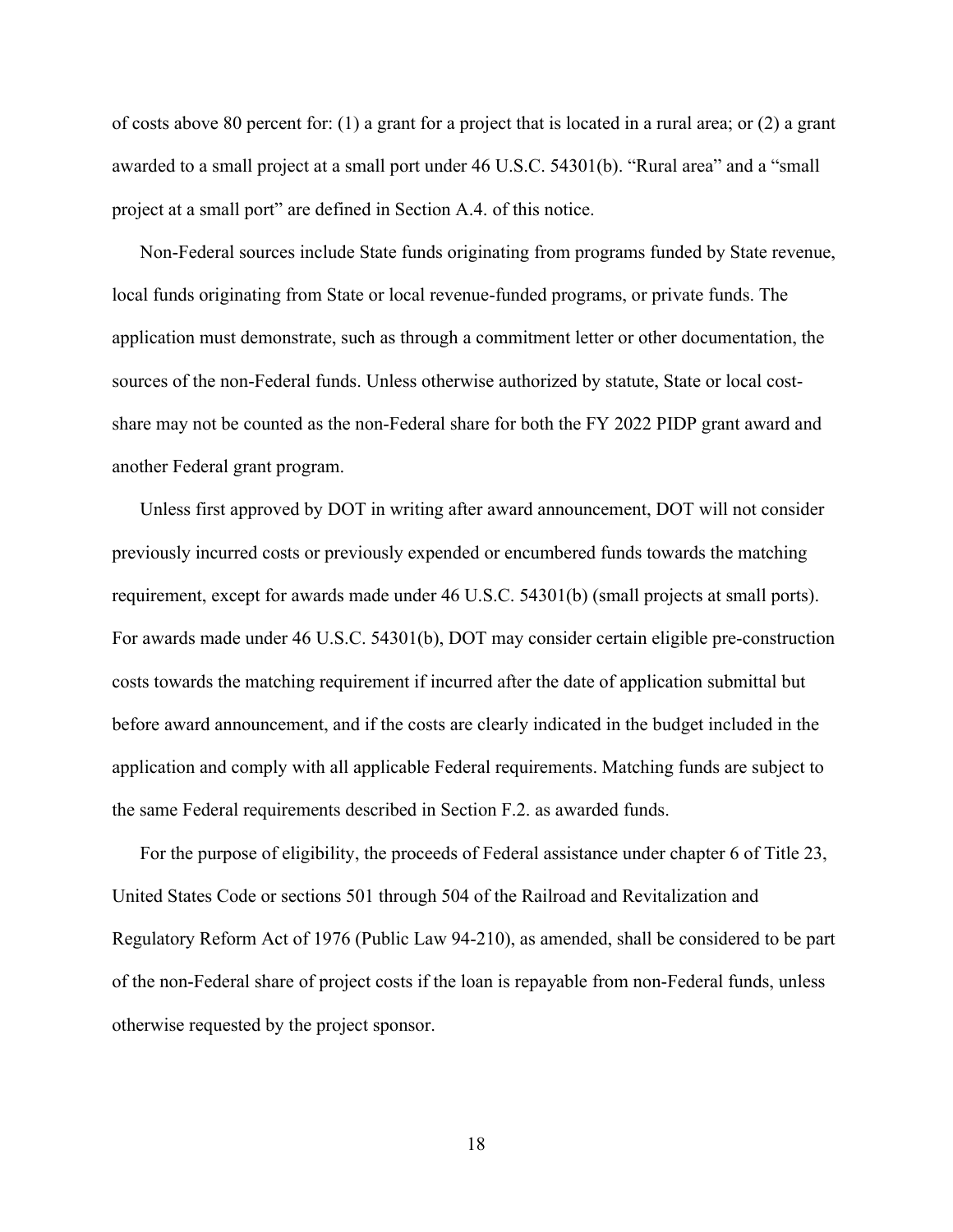In addition to these cost share requirements, cost share will be evaluated according to the "Leveraging Federal Funding" criterion described in Section E. Preference will be given to those projects that require a lower percentage Federal share of costs. See Section E.1.a.(3) for information on how DOT will evaluate leverage. That section explains that DOT seeks applications for projects that maximize the non-Federal share. See Section D.2.d. for information about documenting cost sharing in the application.

For each project that receives a PIDP grant award, the terms of the award will require the recipient to complete the project using at least the level of non-Federal funding that was specified in the application. If the actual costs of the project are greater than the costs estimated in the application, the recipient will be responsible for increasing the non-Federal contribution. If the actual costs of the project are less than the costs estimated in the application, DOT will generally reduce the Federal contribution.

## 3. Other

#### a. Eligible Projects

Eligible projects for FY 2022 PIDP grants shall be located either within the boundary of a port, or outside the boundary of a port and directly related to port operations or to an intermodal connection to a port. Grants may be made for capital projects that will be used to improve the safety, efficiency, or reliability of:

(I) the loading and unloading of goods at the port, such as for marine terminal equipment;

(II) the movement of goods into, out of, around, or within a port, such as for highway or rail infrastructure, intermodal facilities, freight intelligent transportation systems, and digital infrastructure systems;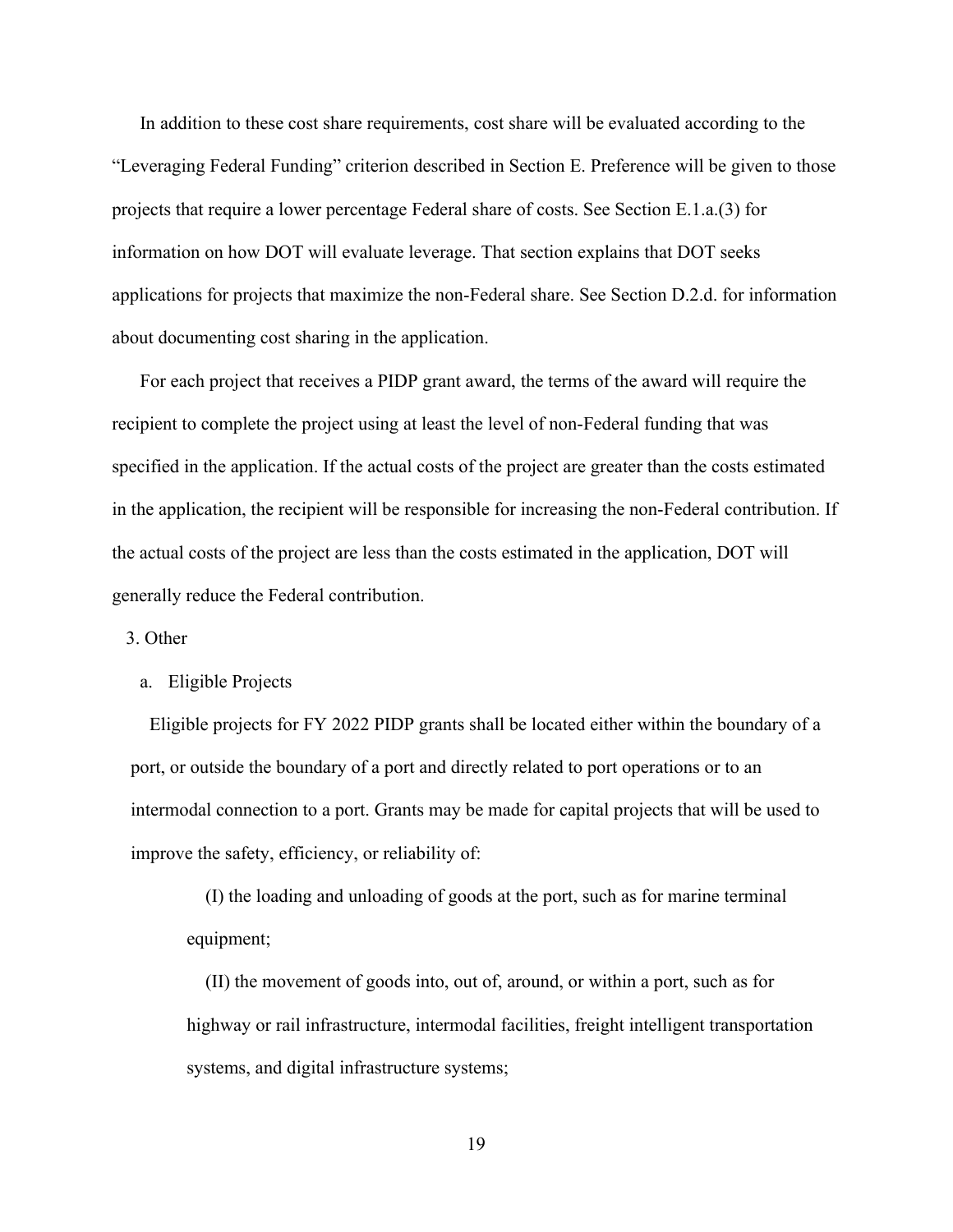(III) operational improvements, including projects to improve port resilience; or

(IV) environmental and emissions mitigation measures, including projects for—

(a) port electrification or electrification master planning;

(b) harbor craft or equipment replacements or retrofits;

(c) development of port or terminal microgrids;

(d) provision of idling reduction infrastructure;

(e) purchase of cargo handling equipment and related infrastructure;

(f) worker training to support electrification technology;

(g) installation of port bunkering facilities from ocean-going vessels for fuels;

(h) electric vehicle charging or hydrogen refueling infrastructure for drayage and medium or heavy-duty trucks and locomotives that service the port and related grid upgrades; or

(i) other related port activities, including charging infrastructure, electric rubbertired gantry cranes, and anti-idling technologies.

 For FY 2022, the Secretary may also make grants for emission mitigation measures that provide for the use of shore power for vessels to which sections 3507 and 3508 of title 46 apply, if such grants meet the other requirements set out in this notice.

 This program will not fund construction, reconstruction, reconditioning, or purchase of a vessel, unless the Secretary determines such vessel is necessary for a project under Section C.3.a.(IV), above, and is not already receiving assistance under 46 U.S.C. chapter 537. In addition, this program will not fund any project within a small shipyard (as defined in 46 U.S.C. 54101).

Improvements to Federally owned facilities are ineligible under the FY 2022 PIDP.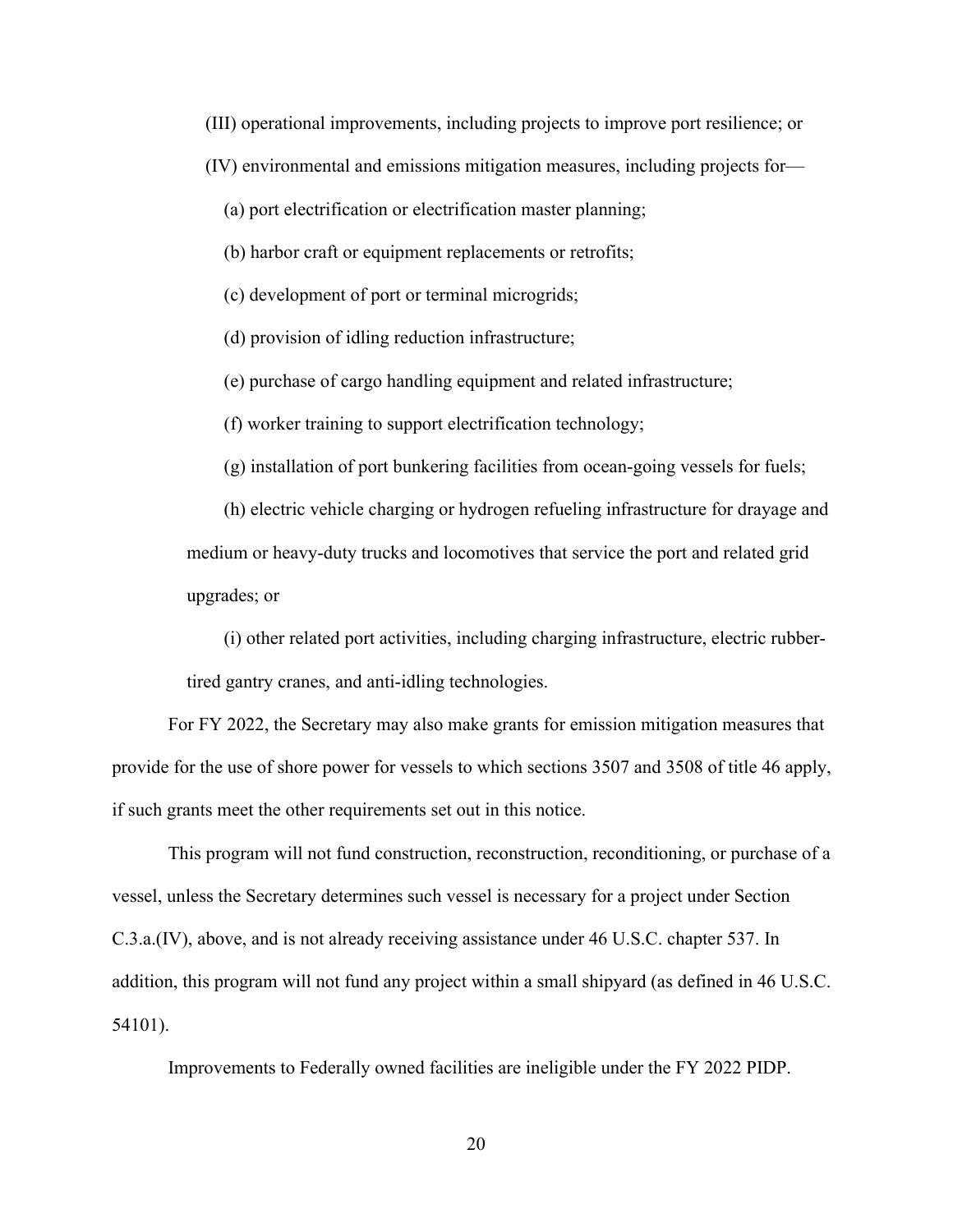As required by Section 3501 of the NDAA, this program will not fund the purchase or installation of fully automated cargo handling equipment or the installation of terminal infrastructure that is designed for fully automated cargo handling equipment, if the Secretary determines such equipment would result in a net loss of good jobs or reduction in the quality of jobs within the port or port terminal. In general, fully automated cargo handling systems transfer materials without the need, or a significantly reduced need, for human assistance. Such systems may be remotely operated or monitored, with or without the exercise of human intervention or control. Applicants that propose projects that include the acquisition of eligible cargo handling equipment or terminal infrastructure for cargo handling equipment must indicate in their application whether or not the equipment is fully automated (or whether the terminal infrastructure is designed for fully automated equipment). If fully automated equipment is proposed to be acquired or terminal infrastructure for such equipment is proposed to be created, the applicant must provide information describing the job changes that will result from the project, including supporting evidence demonstrating that the project will not directly result in a net loss of good jobs or degradation of job quality.

 Activities eligible for funding under PIDP planning grants include development phase activities (such as planning, feasibility analysis, revenue forecasting, environmental review, permitting, and preliminary engineering and design work), in addition to port planning activities such as development of master plans, electrification master planning, and planning to address a port's ability to withstand probable occurrence or recurrence of an emergency or major disaster; however, DOT seeks projects that propose to move into the construction phase within the grant's period of performance. Accordingly, applications for only development phase activities will be less competitive than applications for capital grants.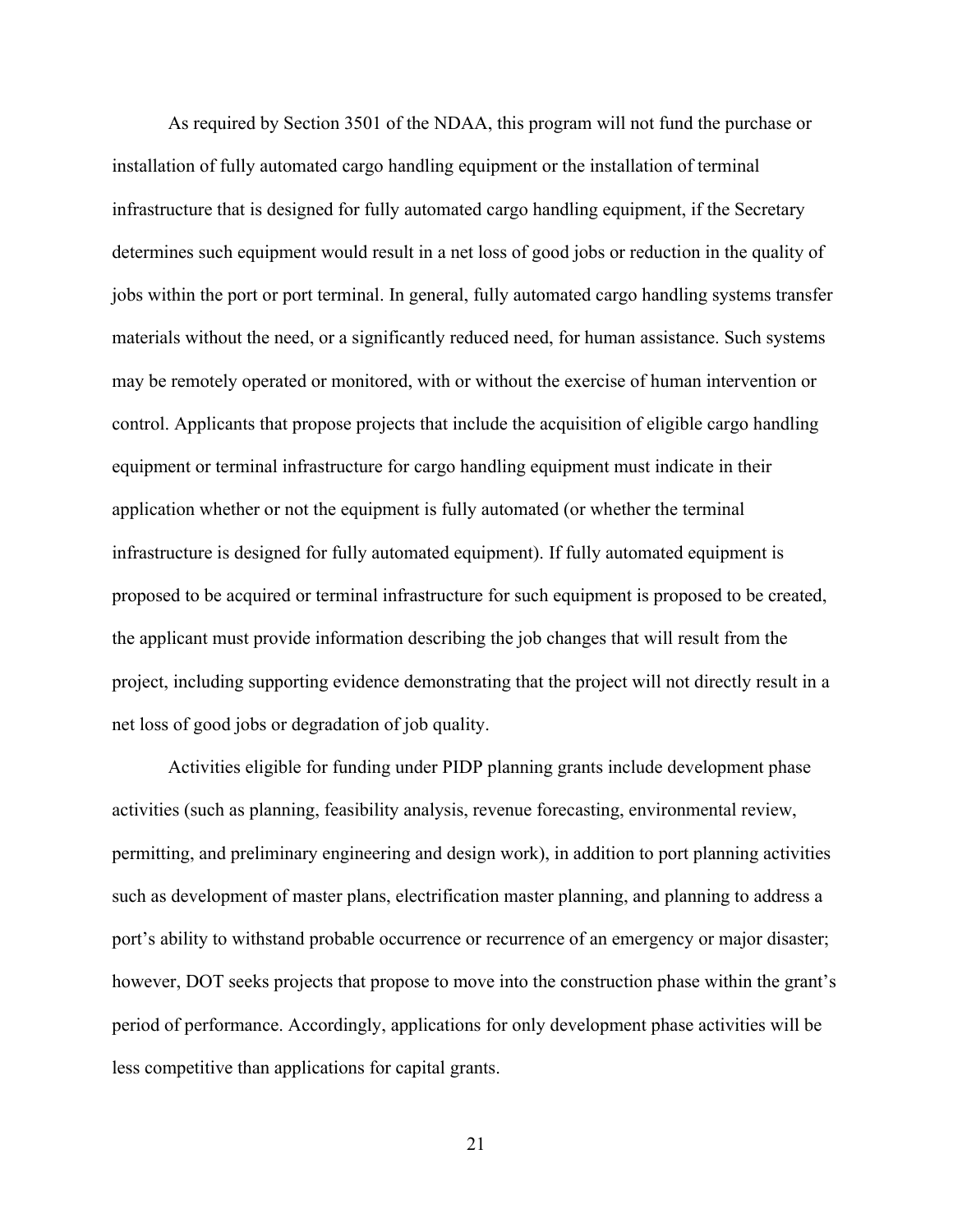Under the FY 2022 PIDP program, if an application includes right-of-way acquisition, the project will be considered a capital project. Projects that include right-of-way acquisition should include a timeline for construction.

 Refer to Section D.5, *Funding Restrictions*, for more information when determining eligibility.

# b. Determinations

DOT must make the following determinations under 46 U.S.C. 54301(a)(6)(A) before selecting a project for award. Evidence that a project meets these determinations should be clearly indicated in the Project Narrative as outlined in Section D.2.h.

(1) The project improves the safety, efficiency, or reliability of the movement of goods through a port or intermodal connection to the port. Refer to Section D.2.h. for what to include in the application, and to Section E.1.a. for how DOT will make this determination.

(2) The project is cost effective. DOT will determine a project is cost effective if it finds that the project's benefit-cost ratio is equal to or greater than one. Refer to Section D.2.h. for what to include in the application and to Section E.1.a. for how DOT will make this determination. This requirement does not apply to awards for small projects at small ports (i.e., awards made under 46 U.S.C. 54301(b)).

(3) The eligible applicant has the authority to carry out the project. Refer to Section D.2.h. for what to include in the application, and to Section E.2.b. for how DOT will make this determination.

(4) The eligible applicant has sufficient funding available to meet the matching requirements. DOT's determination of sufficient and available non-Federal matching funds will be based on the information provided in the project's Grant Funds, Sources, and Uses of Project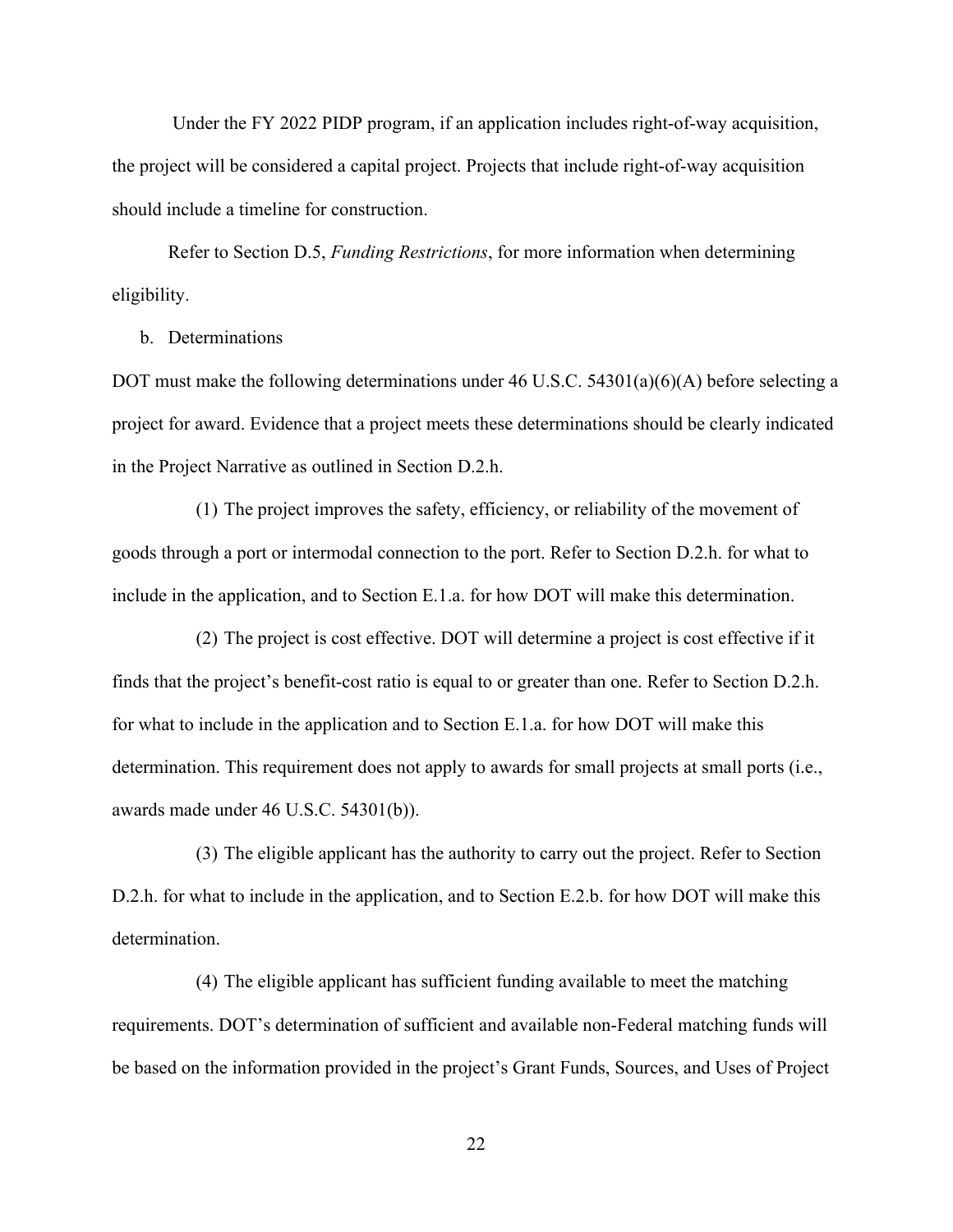Funds section of the application (see Section D.2.d.). Refer to Section D.2.h. for what to include in the application, and to Section E.2.b. for how DOT will make this determination.

(5) The project will be completed without unreasonable delay. The application must demonstrate that the project will meet the timeline outlined in Section B.4. This eligibility requirement is separate from the Project Readiness selection criterion rating described in Section E.1.b. Refer to Section D.2.h. for what to include in the application, and to Section E.2.b. for how DOT will make this determination.

(6) The project cannot be easily and efficiently completed without Federal funding or financial assistance available to the project sponsor. DOT's determination will be based on the impacts to the project if Federal funding or financial assistance is unavailable for the project. Refer to Section D.2.h. for what to include in the application, and to Section E.2.b. for how DOT will make this determination.

c. Project Components

An application may describe a project that contains more than one component and may describe components that may be carried out by parties other than the applicant. DOT expects, and will impose requirements on fund recipients to ensure, that all components included in an application will be delivered as part of the PIDP project, regardless of whether a component includes Federal funding. The status of each component should be clearly described (for example, in the project schedule). DOT may award funds for a component, instead of the larger project, if that component: (1) independently meets minimum award amounts described in Section B and all eligibility requirements described in Section C; (2) independently aligns well with the merit criteria specified in Section E; and (3) meets NEPA requirements with respect to independent utility. Independent utility means that the component will represent a transportation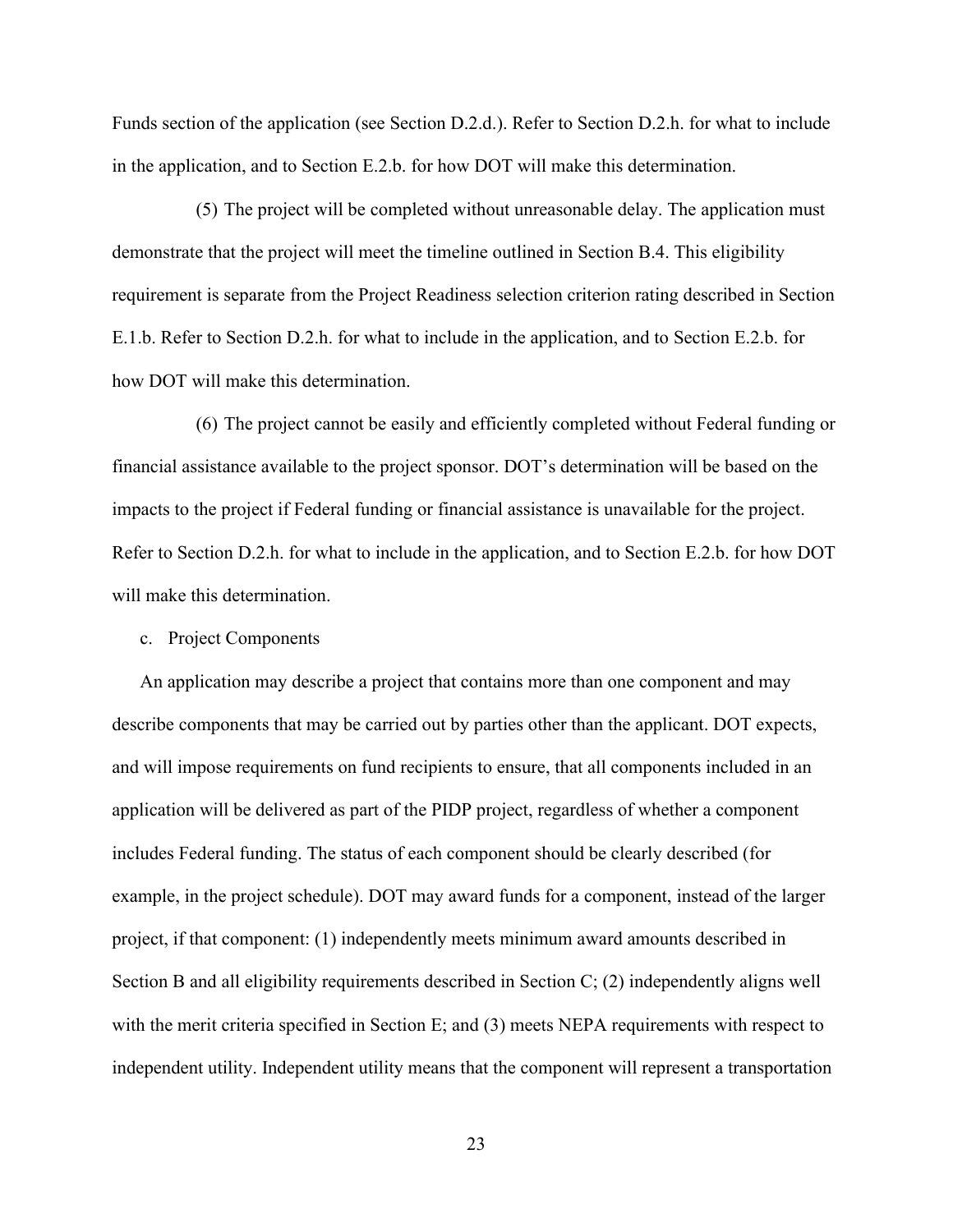improvement that is usable even if no other improvement is made in the area and will be ready for intended use upon completion of that component's construction. All project components that are presented together in a single application must demonstrate a relationship or connection among them.

Applicants should be aware that, depending upon the relationship between project components and applicable Federal law, Federal funding of some project components may make other project components that have not received Federal funding subject to Federal requirements as described in Section F.2.

DOT strongly encourages applicants to identify in their applications the project components that have independent utility and separately detail costs and requested PIDP funding for those components. If the application identifies one or more independent project components, the application should clearly identify how each independent component addresses the selection criteria and produces benefits on its own, in addition to describing how the full proposal of which the independent component is a part addresses the selection criteria described in Section E.

# d. Application Limit

Each eligible applicant may submit no more than one application. If an applicant submits multiple applications, only the last one received by DOT will be considered.

D. Application and Submission Information

## 1. Address to Request Application Package

Applications must be submitted to Grants.gov. Instructions for submitting applications can be found at https://www.maritime.dot.gov/office-port-infrastructure-development/port-and-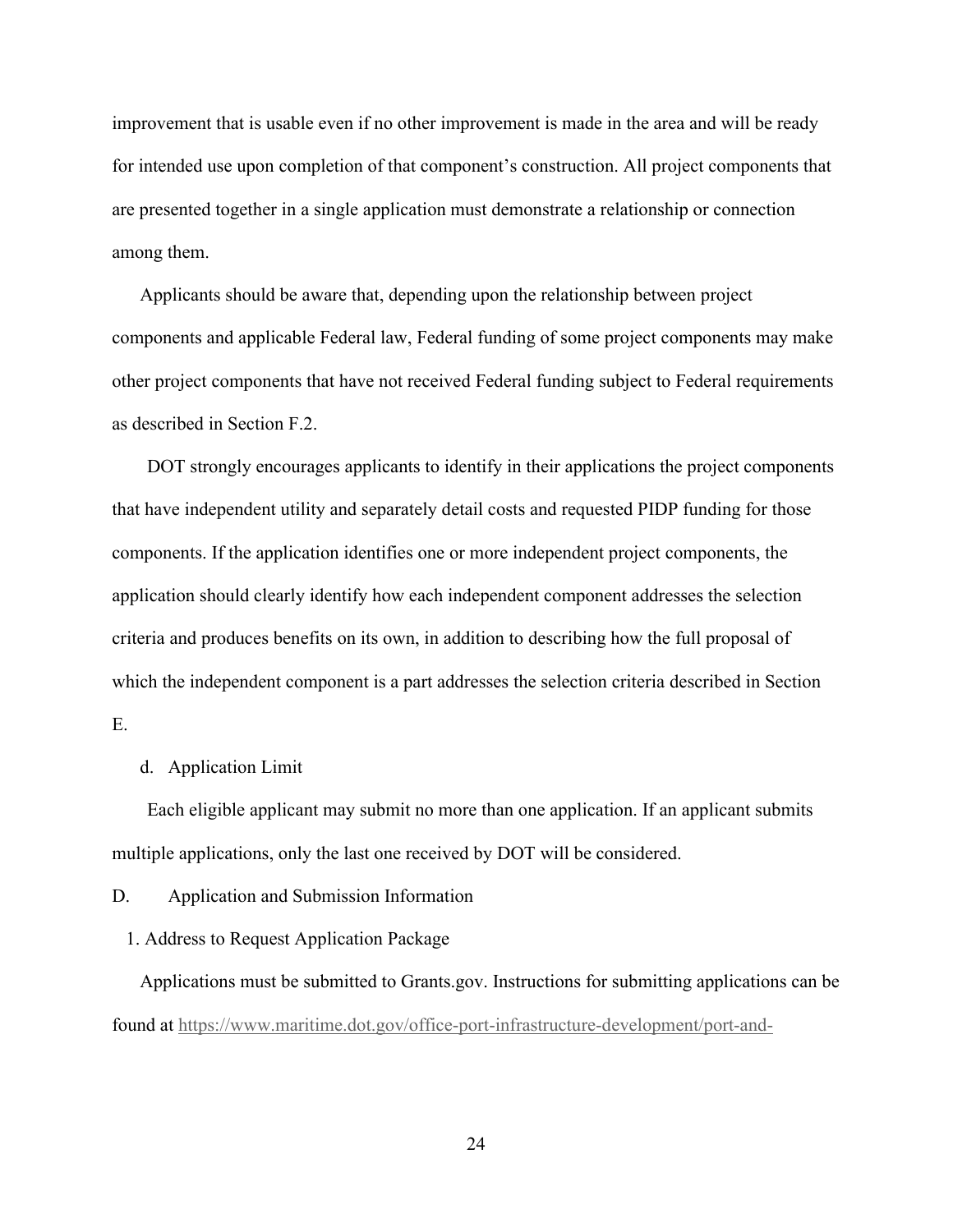terminal-infrastructure-development/how-apply-port along with specific instructions for the forms and attachments required for submission.

2. Content and Format of Application Submission

The application must include the Standard Form 424 (Application for Federal Assistance) and the Project Narrative. More detailed information about the Project Narrative follows. Applicants are encouraged to also complete the SF-424C (Budget Information – Construction Programs). These forms may be found on Grants.gov and are also available at www.maritime.dot.gov/PIDPgrants.

DOT recommends that the Project Narrative be prepared with standard formatting preferences (a single-spaced document, using a standard 12-point font such as Times New Roman, with 1-inch margins, and the narrative text in one column only). The Project Narrative may not exceed 30 pages in length, excluding cover pages and table of contents. The only substantive portions that may exceed the 30-page limit are documents supporting assertions or conclusions made in the 30-page Project Narrative and documentation related to the required determinations. Except for the benefit-cost analysis, evaluators are not required to review supporting documents as part of the merit criteria review described in Section E. Supporting documentation should be dated, and DOT recommends using appropriately descriptive file names (e.g., "Project Narrative," "Maps," "Memoranda of Understanding and Letters of Support") for all attachments. If supporting documents are submitted, applicants should clearly identify within the Project Narrative the relevant portion of the Project Narrative that each supporting document supports. $12$ 

 $12$  Although they are not required to do so, applicants are strongly encouraged to include a list of their supporting documents on the last page of their Project Narrative and to attach the documents to their application package in the following order: Project Narrative; Attachments Form; BCA narrative; BCA spreadsheet (in an unprotected format);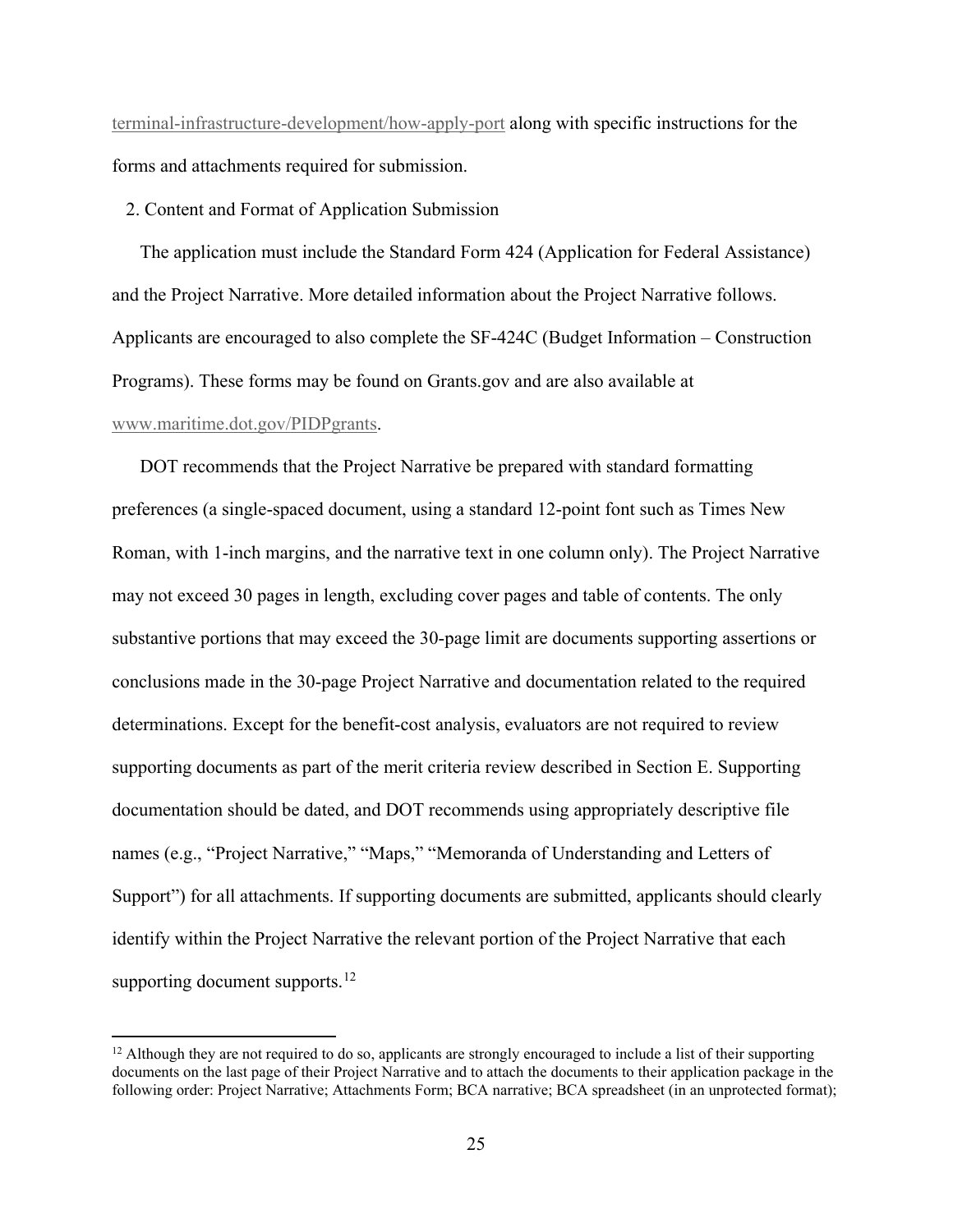DOT recommends that the Project Narrative follow the basic outline below to ensure applications address all applicable requirements and assist evaluators in locating relevant information.

| Section III: Grant Funds, Sources, and Uses of Project Funds  See D.2.d. |  |
|--------------------------------------------------------------------------|--|
|                                                                          |  |
|                                                                          |  |
|                                                                          |  |
|                                                                          |  |

 The Project Narrative should include the information necessary for DOT to determine that the project satisfies project requirements described in Sections B and C and to assess the criteria specified in Section E.1. In addition to a detailed statement of work, detailed project schedule, and detailed project budget, the Project Narrative should include a table of contents, maps, and graphics, as appropriate, to make the information easier to review. To the extent practicable, applicants should provide supporting data and documentation in a form that is directly verifiable by DOT. DOT expects applications to be complete upon submission and will evaluate the application based on the information submitted. DOT may ask any applicant to supplement data in its application but is not required to do so. Lack of supporting information

project schedule; funding commitment letter(s); MOUs; project engineering drawings; project planning documents; SF-424 C, Budget Information for Construction Programs; project cost estimate information; letters of support; other documentation. There is no expectation that every application will include any or all of these documents and omission of any or all of these documents will not affect a project's rating.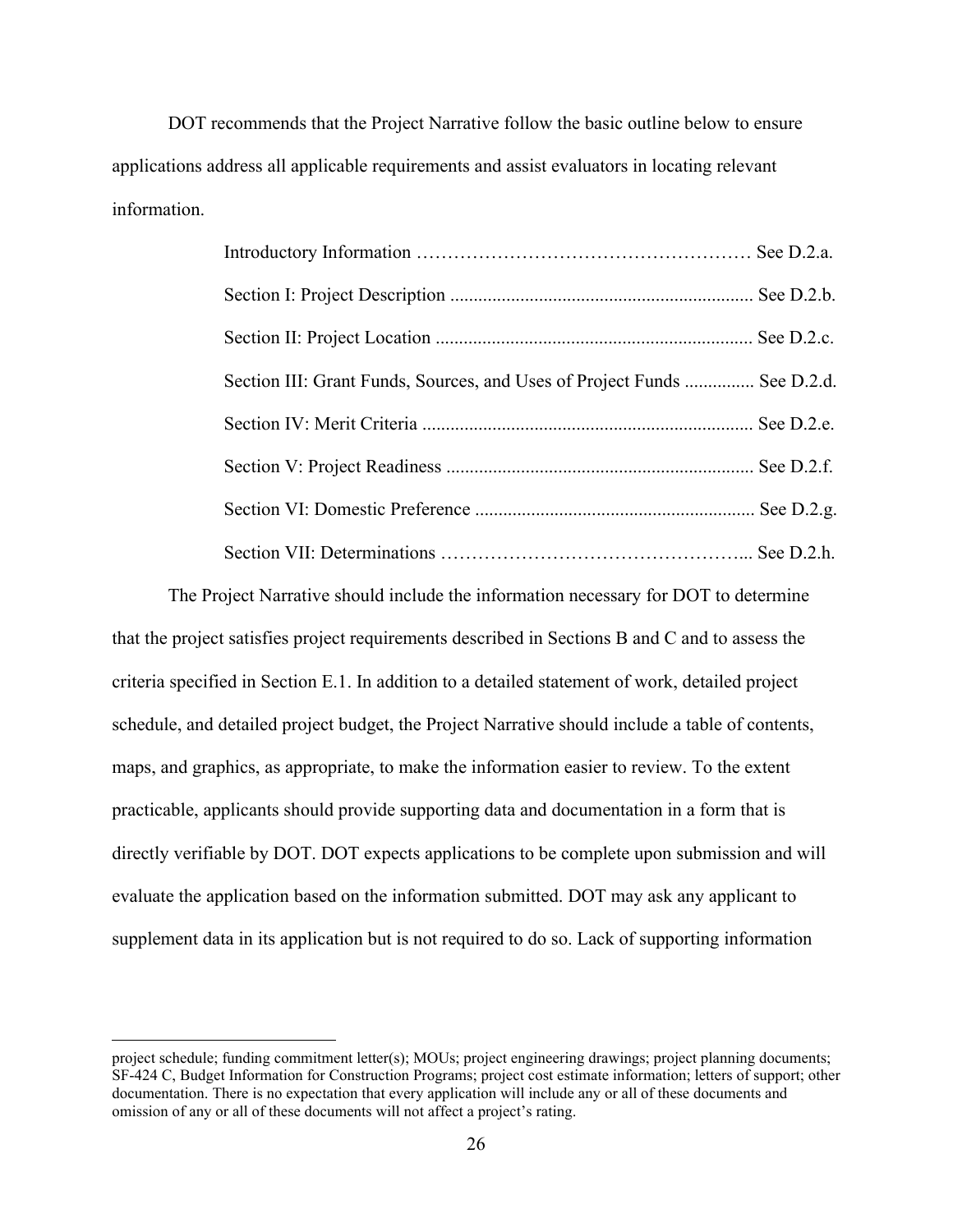provided with the application negatively affects competitiveness of the application, as described

in Section E.2. DOT recommends applications include the following content:

# a. Introductory Information

Each application should include a cover page with information about the project included

in the following chart:

| <b>Field Name</b>                                                                                                                                                                                 | Guidance                                                                                                                                                                                                                                                                                                                                                                                                                           |
|---------------------------------------------------------------------------------------------------------------------------------------------------------------------------------------------------|------------------------------------------------------------------------------------------------------------------------------------------------------------------------------------------------------------------------------------------------------------------------------------------------------------------------------------------------------------------------------------------------------------------------------------|
| Name of applicant                                                                                                                                                                                 |                                                                                                                                                                                                                                                                                                                                                                                                                                    |
| Is the applicant applying as a lead applicant with any<br>private entity partners or joint applicants?                                                                                            | If yes, identify by name each of the private entities or<br>joint applicants providing funding for the project.                                                                                                                                                                                                                                                                                                                    |
| What is the project name?                                                                                                                                                                         |                                                                                                                                                                                                                                                                                                                                                                                                                                    |
| Project description                                                                                                                                                                               | Provide a brief (no more than 100 words) description<br>of the project that focuses on what the project consists<br>of. For example: "This project will fund construction<br>of a new wharf at the X Terminal, renovate the uplands<br>adjacent to the wharf, construct a 100,000 SF-<br>refrigerated warehouse, and install approximately<br>20,000 LF of track to connect the new facilities to the<br>port's rail switch yard." |
| Is this a planning project?                                                                                                                                                                       | Yes or No.                                                                                                                                                                                                                                                                                                                                                                                                                         |
| Is this a project at a coastal, Great Lakes, or inland<br>river port?                                                                                                                             | Specify coastal, Great Lakes, or inland river port.                                                                                                                                                                                                                                                                                                                                                                                |
| GIS Coordinates (in Latitude and Longitude format)                                                                                                                                                | Provide the GIS coordinates of the approximate<br>geographic center of the project.                                                                                                                                                                                                                                                                                                                                                |
| Is this project in an urban or rural area?                                                                                                                                                        | Use the guidance in Section A.4. of the NOFO to<br>answer this question.                                                                                                                                                                                                                                                                                                                                                           |
| Project Zip Code                                                                                                                                                                                  | Identify the zip code that corresponds to the GIS<br>coordinates identified above.                                                                                                                                                                                                                                                                                                                                                 |
| Is the project located in a Historically Disadvantaged<br>Community or a Community Development Zone? (A<br>CDZ is a Choice Neighborhood, Empowerment Zone,<br>Opportunity Zone, or Promise Zone.) | Answer yes only if the project is wholly or partially in<br>a zone. Identify the type of zone in which the project<br>is located.                                                                                                                                                                                                                                                                                                  |
| Has the same project been previously submitted for<br>PIDP funding?                                                                                                                               | Identify the program and year of the prior submission<br>(such as "PIDP FY 2021").                                                                                                                                                                                                                                                                                                                                                 |
| Is the applicant applying for other discretionary grant<br>programs in 2022 for the same work or related scopes<br>of work?                                                                       | If so, identify the program, amount of funding<br>requested and scope (such as RAISE FY 2022, \$25<br>million, components 1 and 2 of this PIDP project).                                                                                                                                                                                                                                                                           |
| Has the applicant previously received TIGER, BUILD,<br>RAISE, FASTLANE, INFRA or PIDP funding?                                                                                                    | Identify the program and year of the prior submission<br>(such as "INFRA FY 2021").                                                                                                                                                                                                                                                                                                                                                |
| PIDP Grant Amount Requested                                                                                                                                                                       | Enter the total amount of PIDP grant funds requested.                                                                                                                                                                                                                                                                                                                                                                              |
| Total Future Eligible Project costs                                                                                                                                                               | Enter the total amount of Future Eligible Project costs.<br>This amount excludes previously incurred expenses.<br>See Section C of the NOFO.                                                                                                                                                                                                                                                                                       |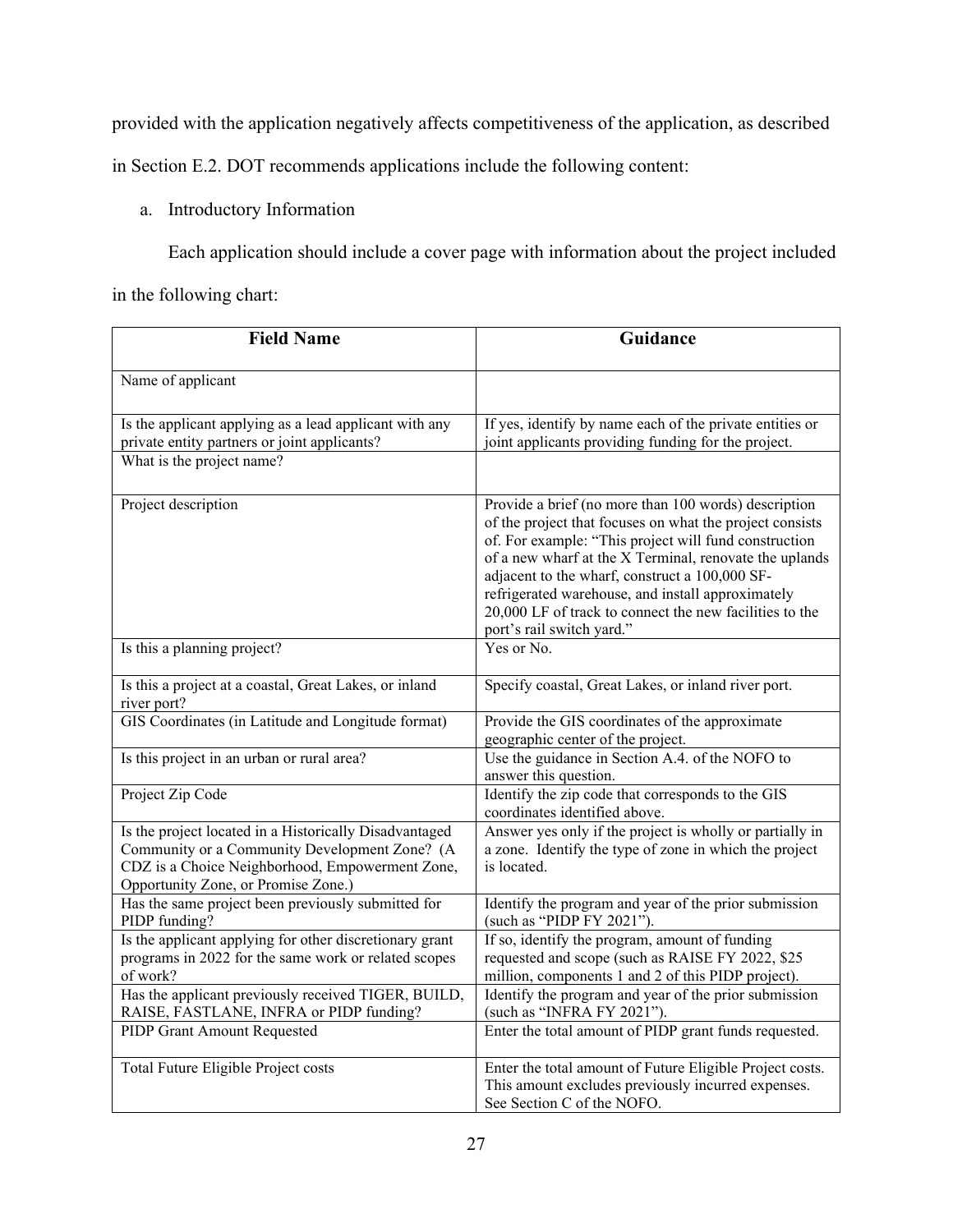| <b>Field Name</b>                                                     | Guidance                                                                                                                                                                                                                                                               |
|-----------------------------------------------------------------------|------------------------------------------------------------------------------------------------------------------------------------------------------------------------------------------------------------------------------------------------------------------------|
| <b>Total Project Cost</b>                                             | In general, Total Project Cost will be equal to the Total<br>Future Eligible Project Cost. (If there are previously<br>incurred expenses, Total Project Cost should be the<br>sum of the previously incurred expenses and the Total<br>Future Eligible Project Costs). |
| Total Federal Funding                                                 | Enter the amount of Federal funding from ALL sources<br>that will be used for this project. (Include the amount<br>of PIDP grant funding requested).                                                                                                                   |
| Total Non-Federal Funding                                             | Enter the amount of funds committed to the project<br>from non-Federal sources.                                                                                                                                                                                        |
| Will RRIF or TIFIA funds be used as part of the<br>project financing? | Indicate whether RRIF or TIFIA funding will be used<br>for the project. If so, indicate the amount of funds that<br>will be used.                                                                                                                                      |

#### b. Section I: Project Description

The first section of the application should provide a concise description of the project, the challenges that it is intended to address, and how it will address those challenges. If submitting a joint application, applicants should identify in this section the lead recipient of the award, who will also be responsible for financial administration of the project. Joint applications must include a description of the roles and responsibilities of each applicant and include a memorandum of understanding signed by all of the entities as an attachment.

The project description should also provide both a high-level overview of the overall project and a clear itemization of its major components. This section may discuss the project's history, including a description of any previously completed components. The applicant may use this section to place the project into a broader context of other transportation infrastructure investments being pursued by the project sponsor. Applicants should include a detailed statement of work that focuses on the technical and engineering aspects of the project, the current design status of the project, and describes in detail the project to be constructed. The project description should be sufficiently detailed so that the NEPA class of action can be determined without additional requests for information. This section should also focus on eligibility and technical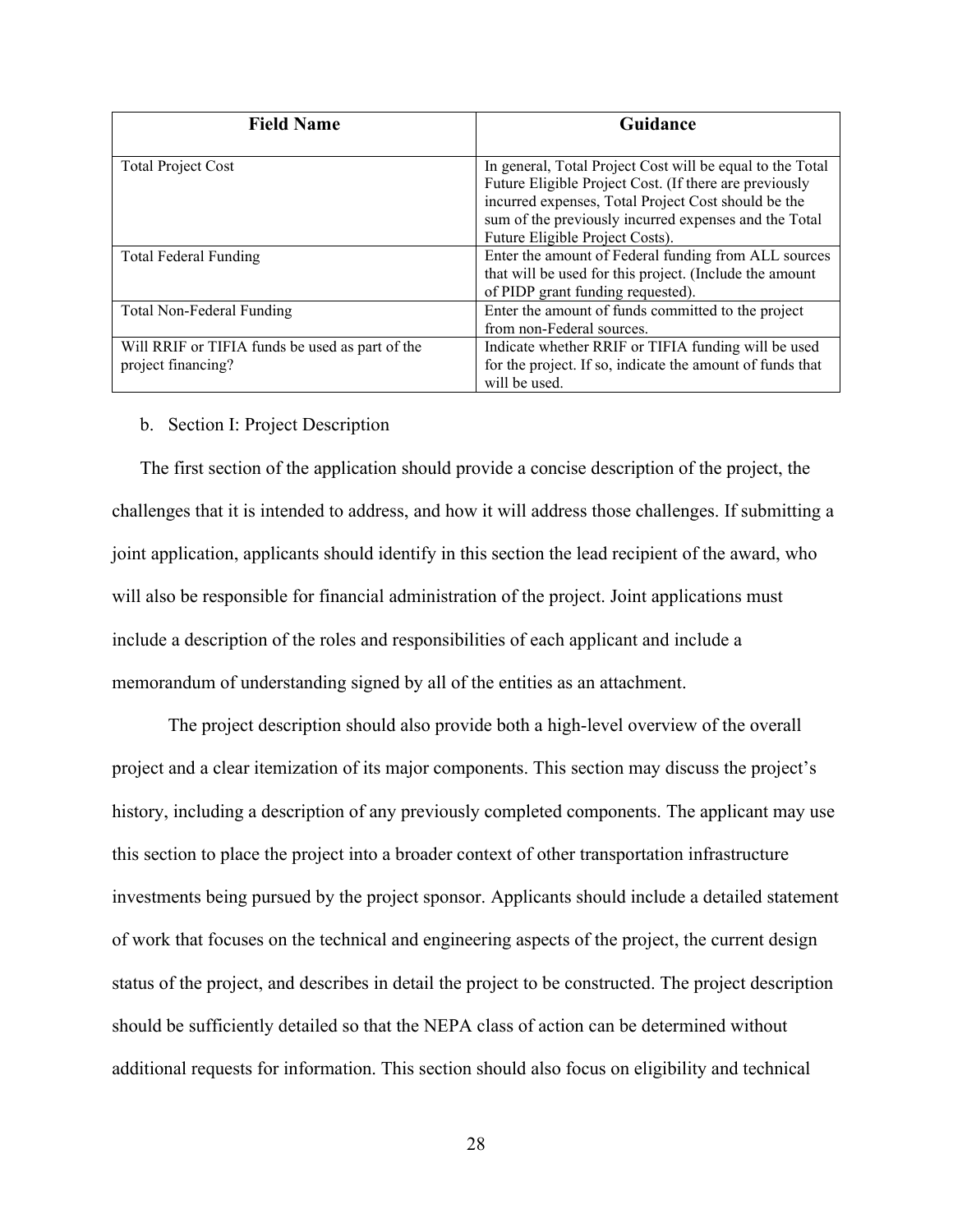aspects of the project but should not directly address the selection criteria described in Section D.2.e. below.

# c. Section II: Project Location

This section of the application should describe the project location, including a detailed geographical description of the proposed project, a map of the project's location and connections to existing transportation infrastructure, and geospatial data describing the project location. This section should also clearly identify whether the project is: located in a rural or urban area (as defined in Section A.4.); a project at a coastal, Great Lakes, or inland river port (as defined in Section A.4.); a small project at a small port (as defined in Section A.4.) seeking funding under 46 U.S.C. 54301(b); whether the project is located in a Historically Disadvantaged Community (as defined in Section A.4.), including the relevant census tract(s); and whether the project is located in a Federally-designated community development zone such as a qualified Opportunity Zone,<sup>13</sup> Empowerment Zone,<sup>14</sup> Promise Zone,<sup>15</sup> or Choice Neighborhood.<sup>16</sup> For projects that are located in a Federally-designated community development zone, the applicant must identify the zone and provide related identifying data (such as the Opportunity Zone number).

# d. Section III: Grant Funds, Sources, and Uses of Funds

This section of the application should include a table with the PIDP project budget and a corresponding description of the budget so that reviewers can understand how grant funds and non-Federal funds are being used to complete the project. The budget should also include information about the degree of design completion on which the cost was estimated. The discussion should also indicate when the cost data in the budget was compiled and how it was

<sup>&</sup>lt;sup>13</sup> See https://opportunityzones.hud.gov/.<br><sup>14</sup> See https://www.hud.gov/hudprograms/empowerment\_zones.

<sup>&</sup>lt;sup>15</sup> See https://www.hud.gov/program\_offices/field\_policy\_mgt/fieldpolicymgtpz.  $16$  See https://www.hud.gov/program\_offices/public\_indian\_housing/programs/ph/cn.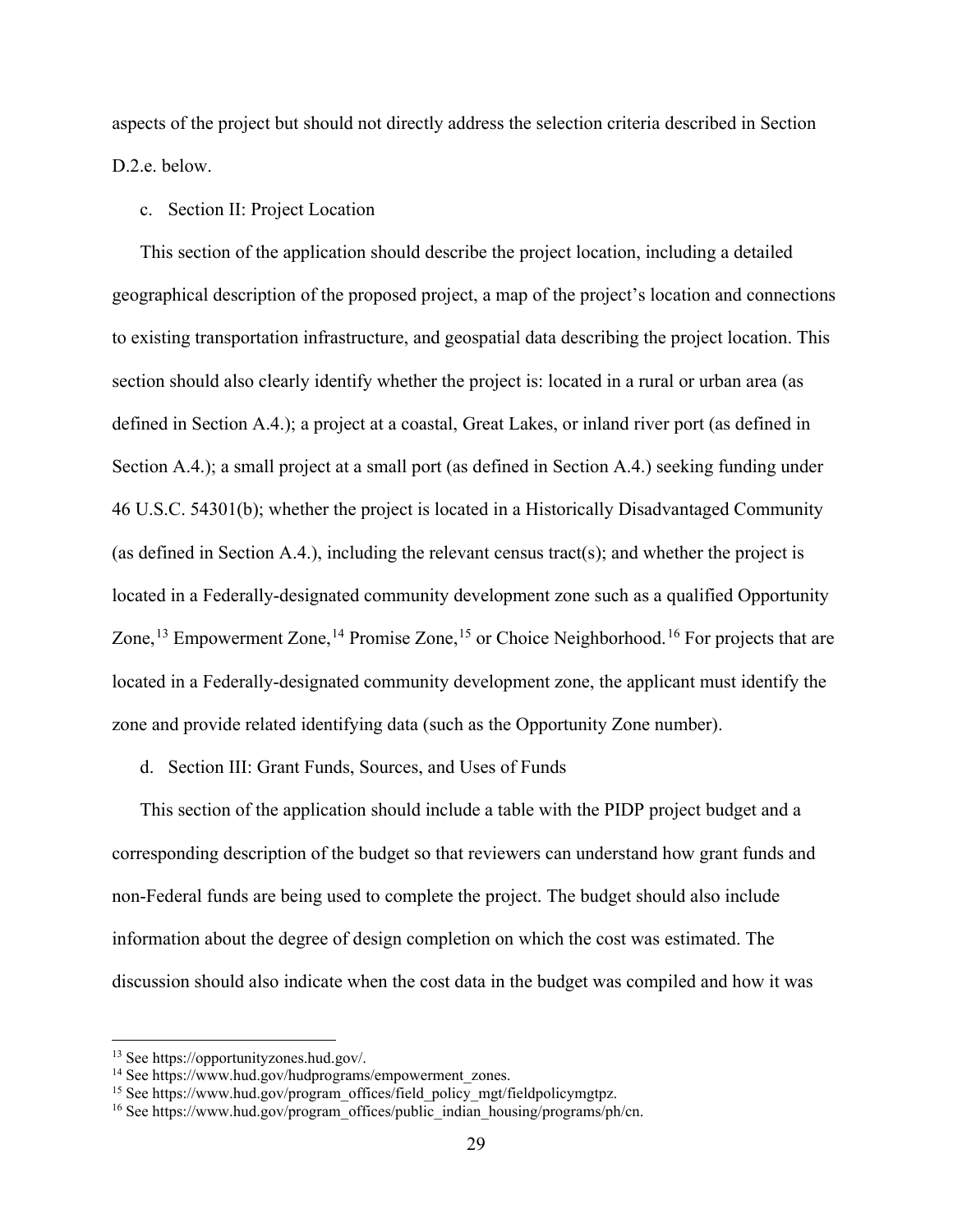sourced. Except for a project seeking funding under 46 U.S.C. 54301(b), the budget should not include any previously incurred expenses that have or will be incurred prior to grant award announcement.17

At a minimum, this section should include a budget showing each source of funds and how each will be spent. The budget should show how each funding source will share in each major construction activity and present that data in dollars and percentages. Funding sources should be grouped into three categories: non-Federal; PIDP; and other Federal. If the project contains individual components, the budget should separate the costs of each project component. If the project will be completed in phases, the budget should separate the costs of each phase. The budget detail should sufficiently demonstrate that the project satisfies the statutory cost-sharing requirements described in Section C.2. In preparing this section, applicants should also refer to the "Leveraging Federal Funding" merit criterion in Section D.2.e.(5). The budget should clearly identify any project expenses between the time of grant award announcement and obligation that the project sponsor intends to request approval from DOT to expend pursuant to 46 U.S.C.  $54301(a)(10)(B)$  to count toward the non-Federal cost share, if its application is selected for award.<sup>18</sup> These pre-obligation costs must still comply with all Federal requirements, including NEPA. This section should also discuss the documentation of funding commitments for non-Federal funds to be used for eligible project costs. The discussion should reference (and

<sup>&</sup>lt;sup>17</sup> For a project seeking funding under 46 U.S.C. 54301(b), the project costs may include eligible costs incurred by the applicant between the date of application submittal and the date of award announcement as long as these costs are clearly indicated in the budget included in the application, comply with the PIDP administrative and national policy requirements described in Section F.2., and are for pre-construction activities. Costs incurred after award announcement but prior to the execution of a grant agreement will not be reimbursed or used to satisfy cost share requirements unless authorized in writing by DOT. See Section F.1.

<sup>&</sup>lt;sup>18</sup> Selection for a FY 2022 PIDP grant award does not constitute DOT approval of these costs. A recipient must apply to DOT after award announcement in order to incur and expend these costs pursuant to the process described in 46 U.S.C. 54301(a)(10)(B) and applicable MARAD requirements. DOT approval of these costs is not guaranteed; therefore, an applicant should not rely on receiving this approval and should be prepared to only begin incurring costs once a grant agreement is executed and funds are obligated.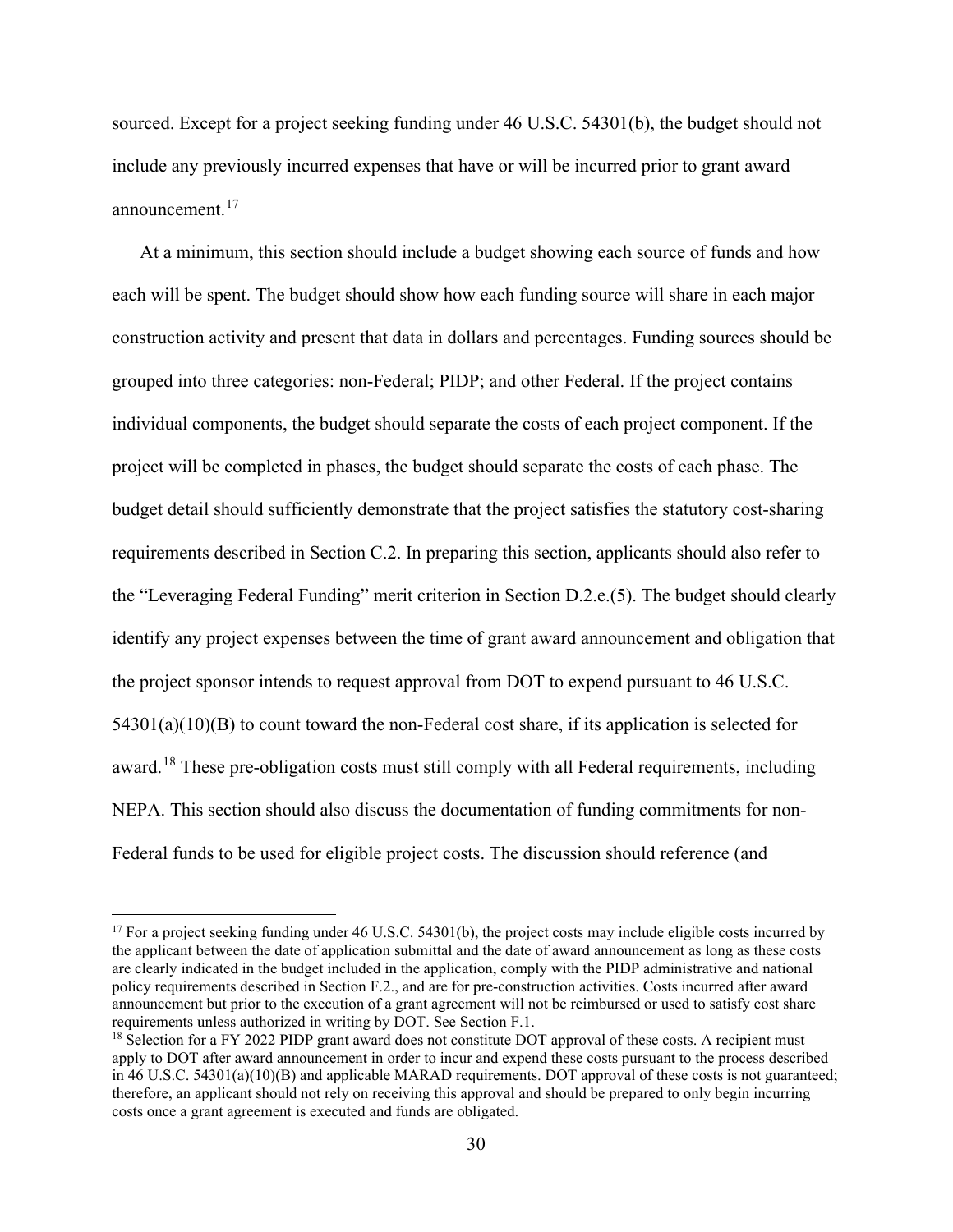summarize) supporting documentation. Supporting documentation must be submitted as an appendix and clearly marked.

In addition to the information enumerated above, this section should provide complete information on how all project funds may be used. For example, if a particular source of funds is available only after a condition is satisfied, the application should identify that condition and describe the applicant's control over whether it is satisfied. Similarly, if a particular source of funds is available for expenditure only during a fixed time, the application should describe that restriction. Complete information about project funds will ensure that DOT's expectations for award execution align with any funding restrictions unrelated to DOT, even if an award differs from the applicant's request. If a funding source is uncertain, the applicant should state that it is uncertain and describe the source of the uncertainty. Failure to document funding sources, as described above, or failure to address funding uncertainty may prevent DOT from making the determination at Section C.3.b.(4) necessary to select the project for an award.

#### e. Section IV: Merit Criteria

 This section of the application should demonstrate how the project aligns with the criteria described in Section E.1 of this notice. DOT encourages applicants to address each criterion. The merit criteria include statutory criteria: achieving safety, efficiency, or reliability improvements; supporting economic vitality; and leveraging Federal funding, and merit criteria based on other DOT priorities: addressing climate change and environmental justice; advancing equity and opportunity for all.

 Applicants are not required to follow a specific format, but the outline suggested addresses each criterion separately and promotes a clear discussion that assists project evaluators. To minimize redundant information in the application, DOT encourages applicants to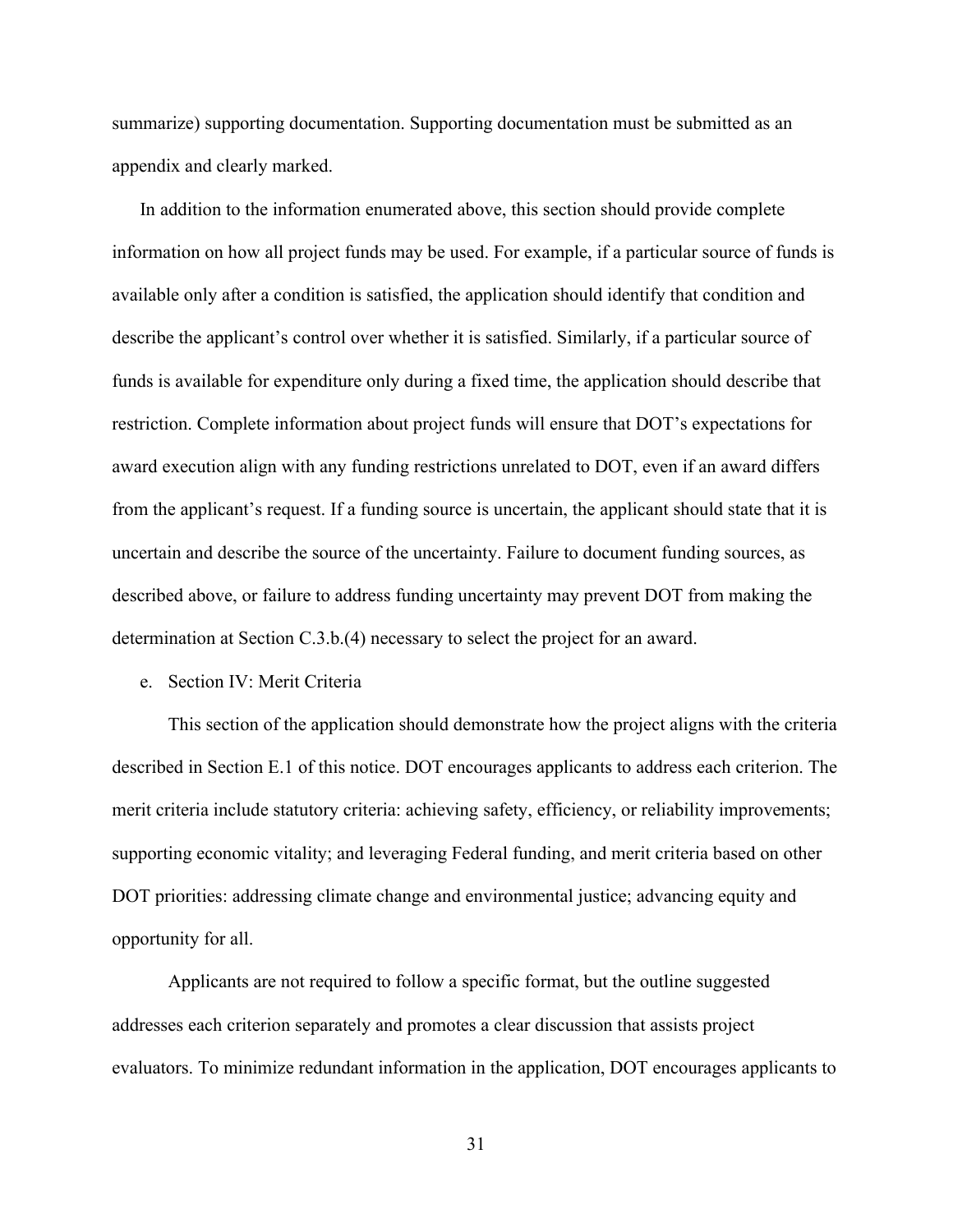cross-reference from this section of their application to relevant substantive information in other sections of the application. The guidance in this section is about how the applicant should organize their application. Guidance describing how DOT will evaluate projects against the Selection Criteria is in Section E.1 of this notice. Applicants also should review that section before considering how to organize their application.

(1) Section A: Achieving Safety, Efficiency, or Reliability Improvements

 As discussed further below, all applications must clearly demonstrate how a proposed project would improve the safety, efficiency, or reliability of the movement of goods through a port. Providing this information will enable reviewers to make the statutory determination at 46 U.S.C.  $54301(a)(6)(A)(i)$ .

 As a result of amendments to 46 U.S.C. 54301, eligible projects under this notice include those related to freight transportation that will be used to improve the safety, efficiency, or reliability of: the loading and unloading of goods at a port; the movement of goods into, out of, around, or within a port; operational improvements, including projects to improve port resilience; or, environmental or emissions mitigation measures. A project will be evaluated based on the extent to which it improves the safety, efficiency, or reliability of one or more of the project categories.

(a) Loading and unloading of goods at a port.

Projects focused on the loading and unloading of goods should improve capacity for freight movements at a port facility. Projects can include the purchase of permanently stationed marine terminal equipment, but the applicant should provide information explaining how this equipment will be used and why it should be considered permanent and stationary in nature. Examples of stationary infrastructure could include items such as conveyors, crane rail, dockside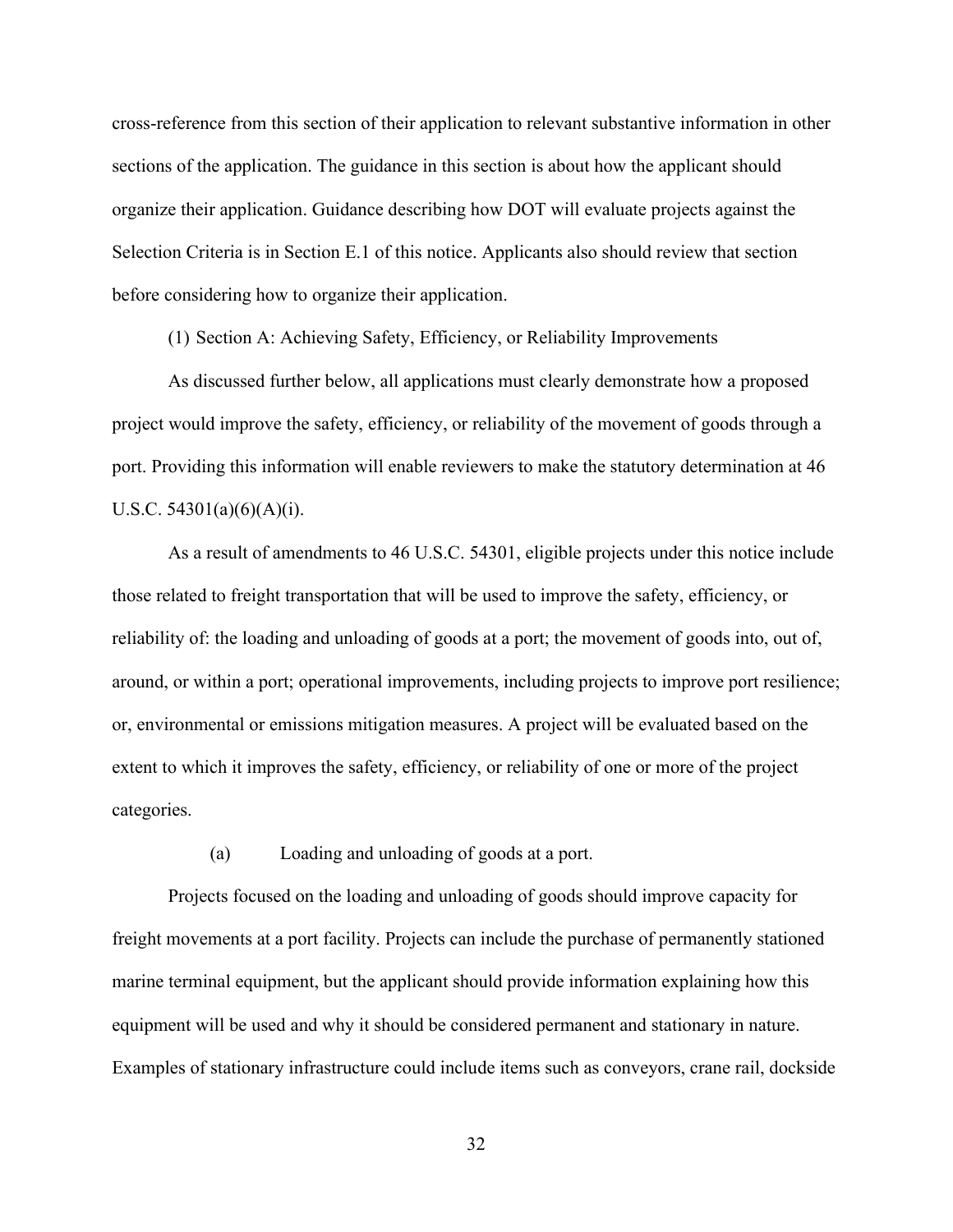lighting improvements, terminal expansions, crane automation infrastructure, and gate optimization equipment.

 Applicants should provide a detailed summary of project components and describe how they will enhance the loading and unloading of goods. For a project to receive a high rating under this criterion, applicants should identify existing inefficiencies and desired improvements in the loading and unloading of goods. The application should include metrics to support expected improvements in the loading or offloading of goods, such as the volume of goods moved per hour or the number of vessels served per day. The narrative should also demonstrate how the proposed improvement will strengthen supply chains, including those at the regional or national level.

(b) Movement of goods into, out of, around, or within a port.

 Movement of goods involves a project's demonstrated ability to enhance the efficiency, capacity, and reliability of systems used to transport freight. This project eligibility focuses on how goods are moved and differs from the statutory determination that assesses whether a project improves the movement of goods through a port or intermodal connection to a port. A wide range of potential projects could satisfy the required outcomes for movement of goods, such as projects that improve the speed, safety, or throughput of cargo movements at a port. For example, representative projects could include road or rail infrastructure, intermodal facilities, freight intelligent transportation systems, and digital infrastructure systems. A project that enhances the movement of goods will demonstrate how the proposed improvements would benefit the daily operations of the port and strengthen the facility's role within the larger regional or national supply chains and improves coordination across the entire goods movement chain.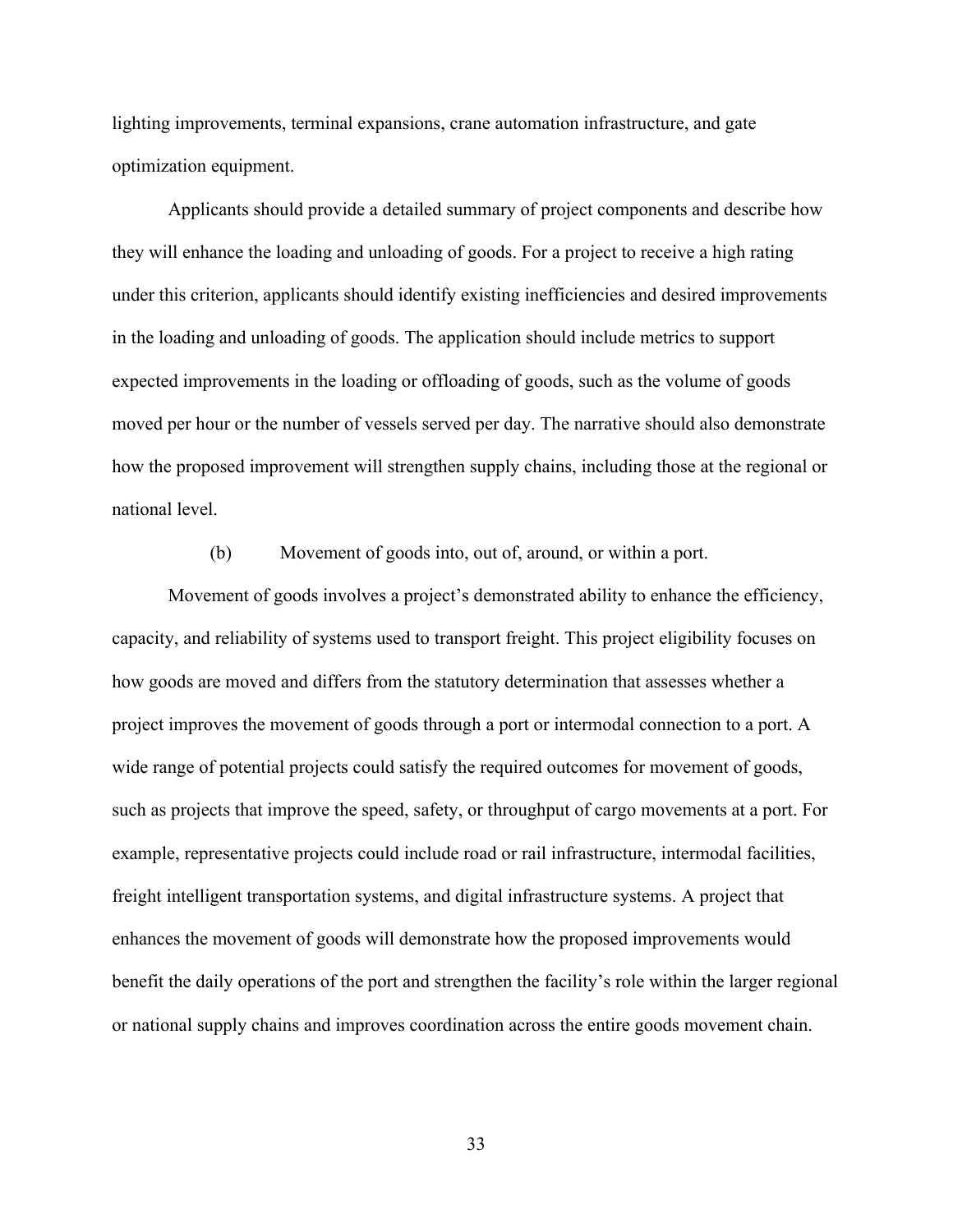To document a project's impact on the movement of goods, the applicant should provide valid and relevant metrics that demonstrate improvements that the proposed project would generate. For example, when documenting improvements in system capacity, an applicant might include metrics such as the area or capacity of a cargo laydown facility to be improved as the result of a proposed project. Similarly, improvements in operational efficiency might be documented through metrics such as a reduction in vessel or vehicle dwell or idling times, which may also have environmental benefits. Metrics related to cargo throughput could also be included, such as information that documents how the project supports the deployment of wind energy components or metrics on the project's impact on agricultural exports.

(c) Operational improvements, including projects to improve port resilience. The United States needs resilient, diverse, and secure supply chains to ensure our economic prosperity and national security. Ports are key components of our national supply chains. Consistent with Executive Order 14017, *America's Supply Chains* (86 FR 11849), the Department seeks to fund projects that improve the resilience of port operations to enable ports to better anticipate, prepare for, withstand, respond to, and recover from natural or human-made disruptions. Operational improvements are projects that address freight-related aspects of activity at a port but do not necessarily involve the handling or movement of cargoes. Operational improvements include warehouses, silos, cargo laydown areas, loading dock structures, and other infrastructure that support freight operations. They also include projects related to port resilience, including projects that will enable a port to adapt to unexpected events such as sudden changes in capacity or throughput requirements caused by natural or human-made hazards, such as sea level rise, flooding, earthquakes, hurricanes, tsunami inundation or other extreme weather events, as well as supply chain bottlenecks/shortages, cyber attacks, terrorist attacks, or public health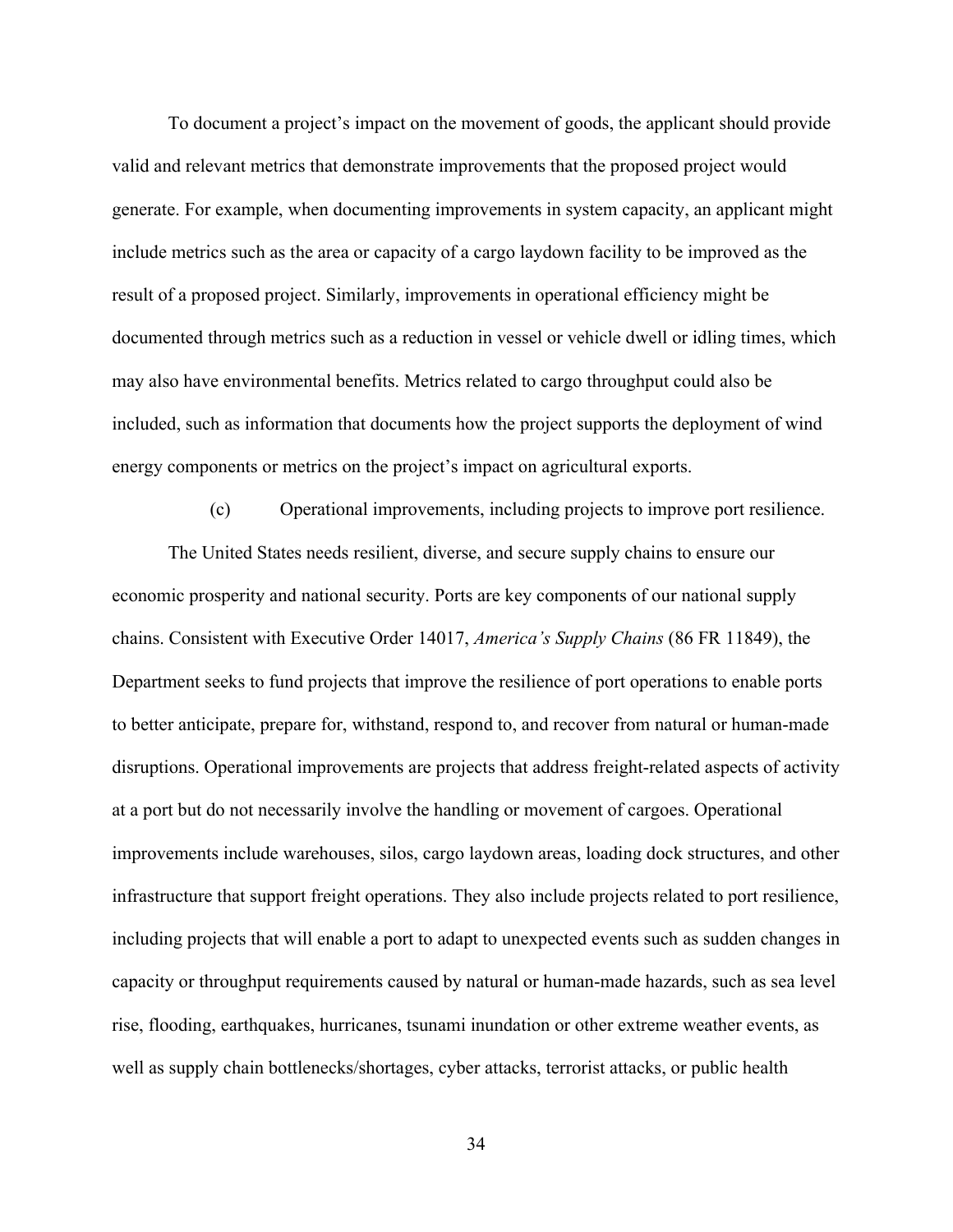emergencies. Examples of such projects can include, but are not limited to, projects that elevate critical port infrastructure, increase the capability of the port to withstand increasing precipitation (such as stormwater management projects), and enhance natural infrastructure to help manage climate change hazards. Since port resilience consists of two components – human-made hazard resilience and climate-related/natural hazard resilience – projects that facilitate cybersecurity, emergency response and recovery, data and information exchange across the goods movement chain also potentially improve the resilience of port operations. Freight data exchange projects should focus on key coordination points and consider leveraging existing data standards. They should also include the development of mutually beneficial data products to be openly shared with a wide range of supply chain stakeholders while protecting participants' confidentiality.

 Applications seeking funding for these types of projects must include a specific description of the operational improvements and how, specifically, they will improve freightrelated resilience and the ability to operationally plan and coordinate across the goods movement chain. The application must identify the critical goods and materials the project will benefit, what measures the port currently uses to measure port resilience, and how specifically the project will improve the state of resiliency of port operations, including the types of events and operational disruptions that the port could be prepared to meet following implementation of a project. General statements without supporting documentation or analysis will result in a lower rating (see Section E of this notice). The application should, as part of this discussion, identify features the applicant will incorporate into the project and highlight specific benefits of the project (such as indicators of improved efficiency and reliability like reduced vessel and truck turn times; enhancements to or increases in system capacity; improved connectivity; decreases in the number, rate, and consequences of transportation-related accidents, serious injuries, and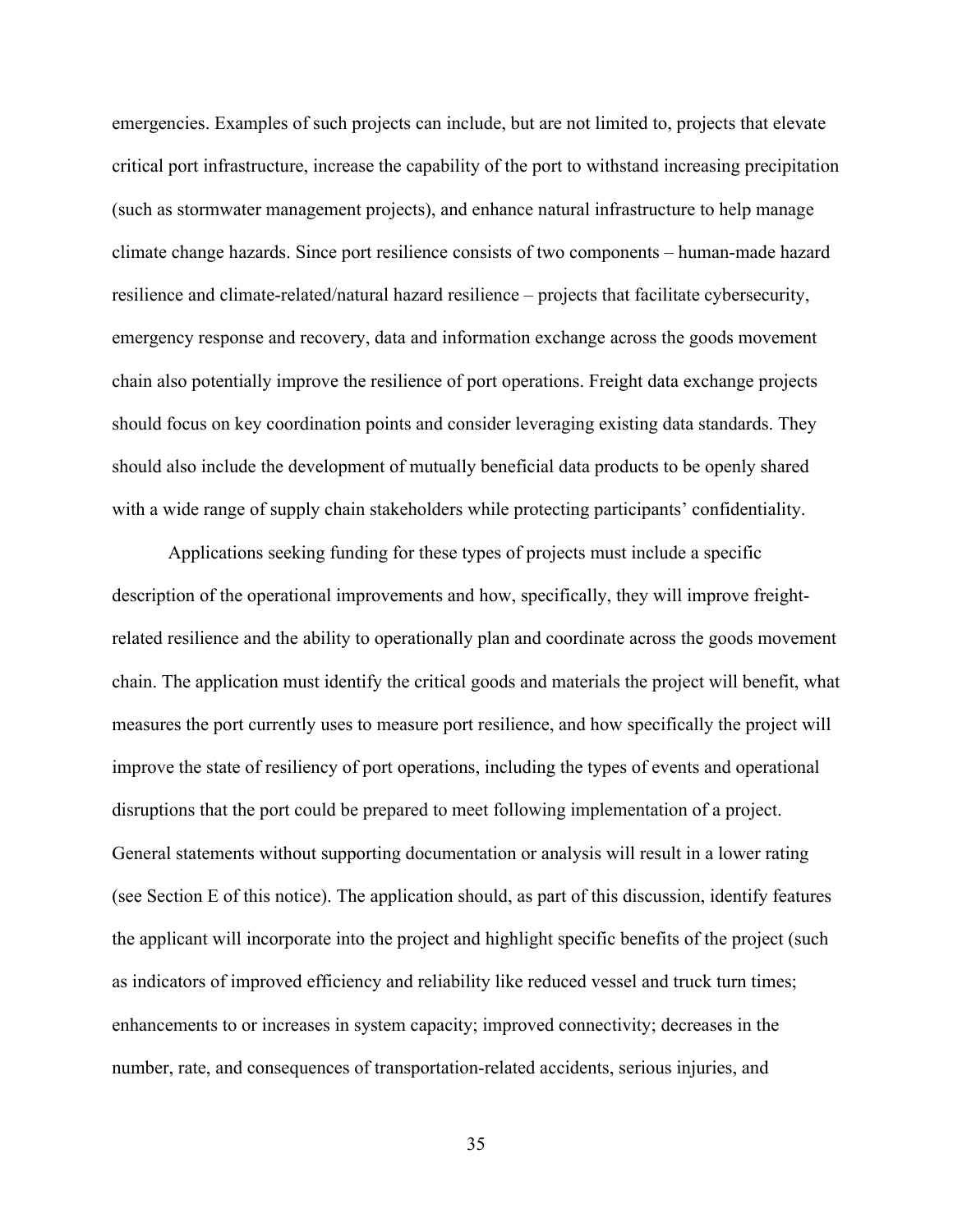fatalities; or impacts on supply chains, including metrics that demonstrate how the project will strengthen resiliency).

(d) Environmental and emissions mitigation measures.

 The BIL provides that projects that reduce or eliminate port-related criteria pollutant or greenhouse gas emissions are eligible for funding such as those discussed in Section C.3.a.(IV) above. These include infrastructure, training, and equipment replacement projects.

 Applications seeking funding for these types of projects must include a specific description of the project components and how the components advance the goal of reducing or eliminating port-related pollutants. The application must include specific benefits of the project, including quantifiable impacts on emissions or environmental conditions (such as how the project reduces impacts on overburdened communities). General statements without supporting documentation or analysis will result in a lower rating (see section E of this notice).

(2) Section B: Supporting Economic Vitality at the Regional or National Level

(a) Large Projects. For large projects (as defined in Section A.4.), this criterion will measure the quantified benefits against the costs of the project. Among otherwise comparable applications, DOT will prioritize projects that maximize net benefits.

This portion of the application should describe the anticipated benefits of the project. The applicant should summarize the conclusions of the benefit-cost analysis, including estimates of the project's benefit-cost ratio and net benefits. The applicant should also describe economic impacts and other data-supported benefits that are not included in the benefit-cost analysis, such as the impact of the project on users of the transportation system; how the project supports American industry; and how the project impacts port resilience, including how the project addresses identified gaps in capabilities and reduces or eliminates points of failure.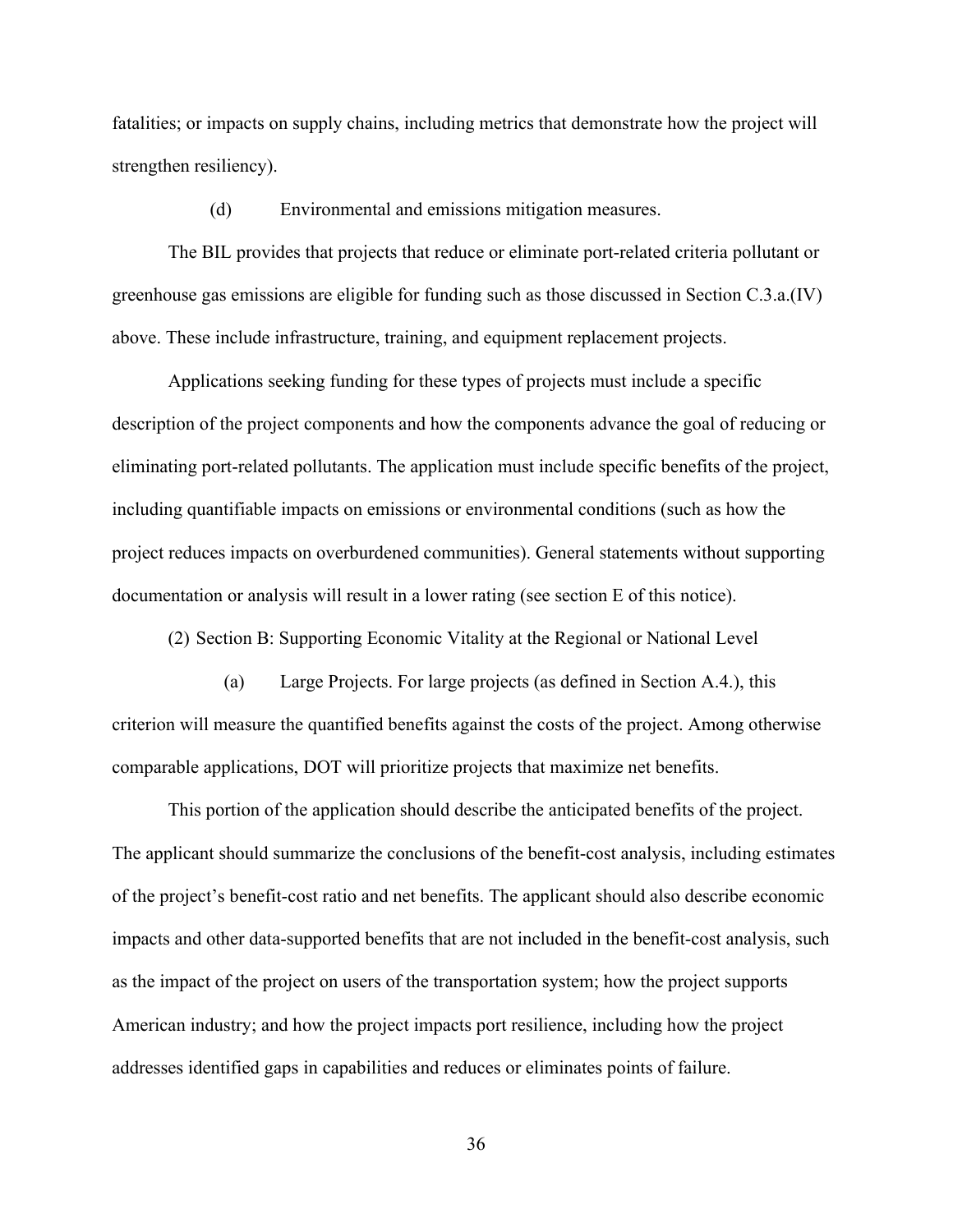This paragraph describes the recommended approach for the completion and submission of a benefit-cost analysis (BCA) as an appendix to the Project Narrative. The BCA itself should be provided as an appendix to the Project Narrative, but the results of the analysis should also be summarized in the Project Narrative directly.

The appendix should provide present value estimates of a project's benefits and costs relative to a no-build baseline. To calculate present values, applicants should apply a real discount rate (i.e., the discount rate net of the inflation rate) of 7 percent per year to the project's streams of benefits and costs. The purpose of the BCA is to enable DOT to evaluate the project's cost-effectiveness by estimating a benefit-cost ratio and calculating the magnitude of net benefits for the project. The primary economic benefits from projects eligible for PIDP grants are likely to relate to the value of travel time savings, vehicle and port operating cost savings, and safety considerations for both existing users of the improved facility and new users who may be attracted to it because of the project. Savings in infrastructure maintenance costs may also be quantified. Applicants may describe other categories of benefits in the BCA that are more difficult to quantify and value in economic terms, such as improving the reliability of travel times, while also providing numerical estimates of the magnitude and timing of each of these additional impacts wherever possible. Any benefits claimed for the project, both quantified and unquantified, should be clearly tied to the expected outcomes of the project.

The BCA should include the full costs of developing, constructing, operating, and maintaining the proposed project, as well as the expected timing or schedule for costs in each of these categories. The BCA may also consider the present discounted value of any remaining service life of the asset at the end of the analysis period. The costs and benefits that are compared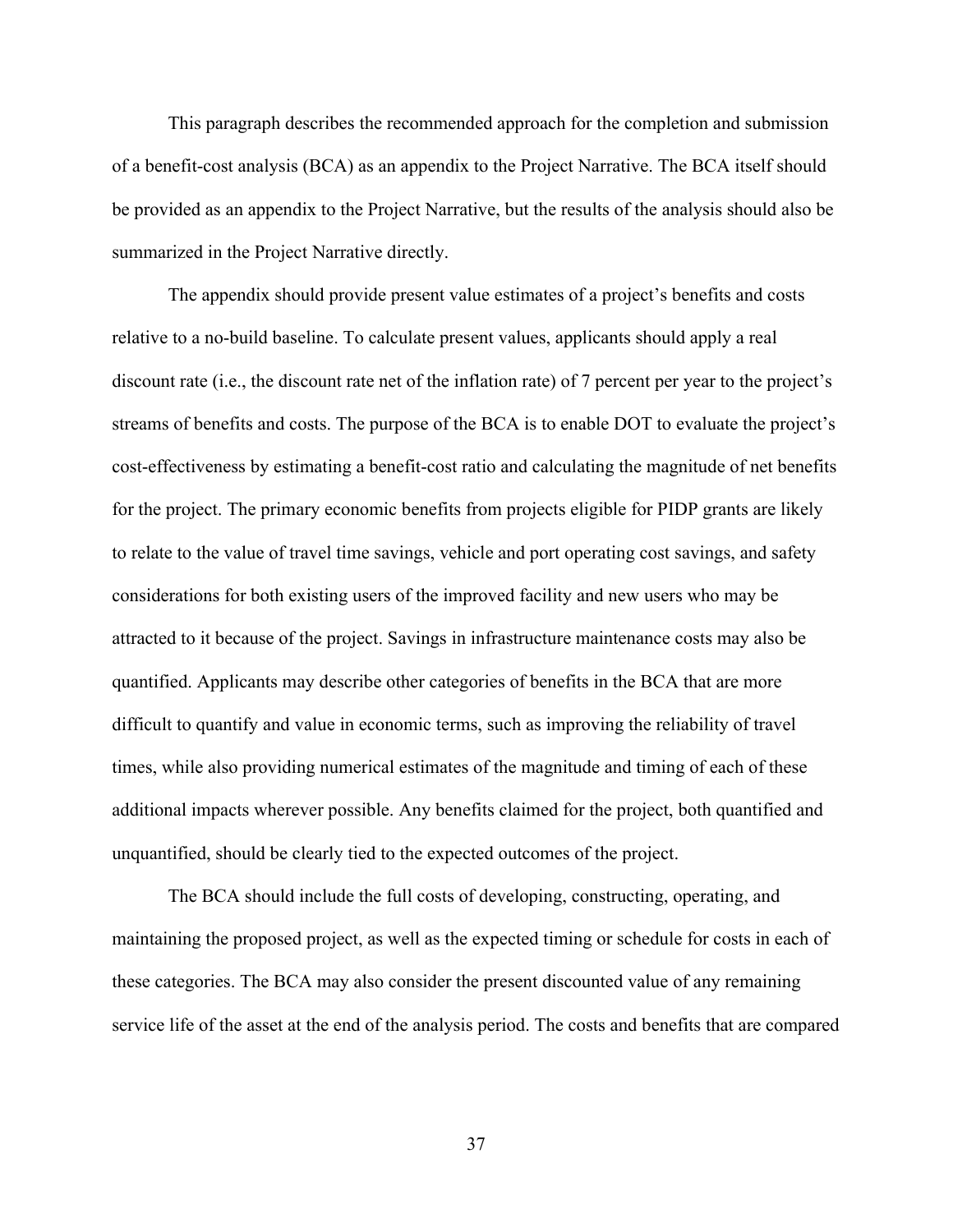in the BCA should also cover the same project scope, including the costs of other related projects on which the benefits of the PIDP project depend.

The BCA should carefully document the assumptions and methodology used to produce the analysis, including a description of the baseline, the sources of data used to project the outcomes of the project, and the values of key input parameters. Applicants should provide all relevant files used for their BCA, including any spreadsheet files (in their original format such as Excel) and technical memos describing the analysis (whether created in-house or by a contractor). The spreadsheets and technical memos should present the calculations in sufficient detail and transparency to allow the analysis to be reproduced by DOT evaluators.

Detailed guidance for estimating some types of quantitative benefits and costs, together with recommended economic values for converting them to dollar terms and discounting to their present values, are available in DOT's guidance for conducting BCAs for projects seeking funding under the PIDP. A link to DOT's guidance will be available on the PIDP website.

(b) Small Projects at Small Ports. For small projects at small ports (as defined in Section A.4.), this criterion will assess the project's impact on (1) the economic advantage of the port, (2) the contribution to freight transportation at, around, and through the port, and (3) overcoming the competitive disadvantage of the port. Applications for funding for small projects at small ports are not required to submit a benefit-cost analysis.

The economic advantage of a port includes factors such as superior logistics, the availability of large spaces or capacity, proximity to rail and highways, ample truck parking, decreased traffic congestion, and economic incentives. Information related to a project's impact on economic advantage must include evidence of improvements the project will generate as reflected in commitments, plans, or other documentation. It should also include analysis and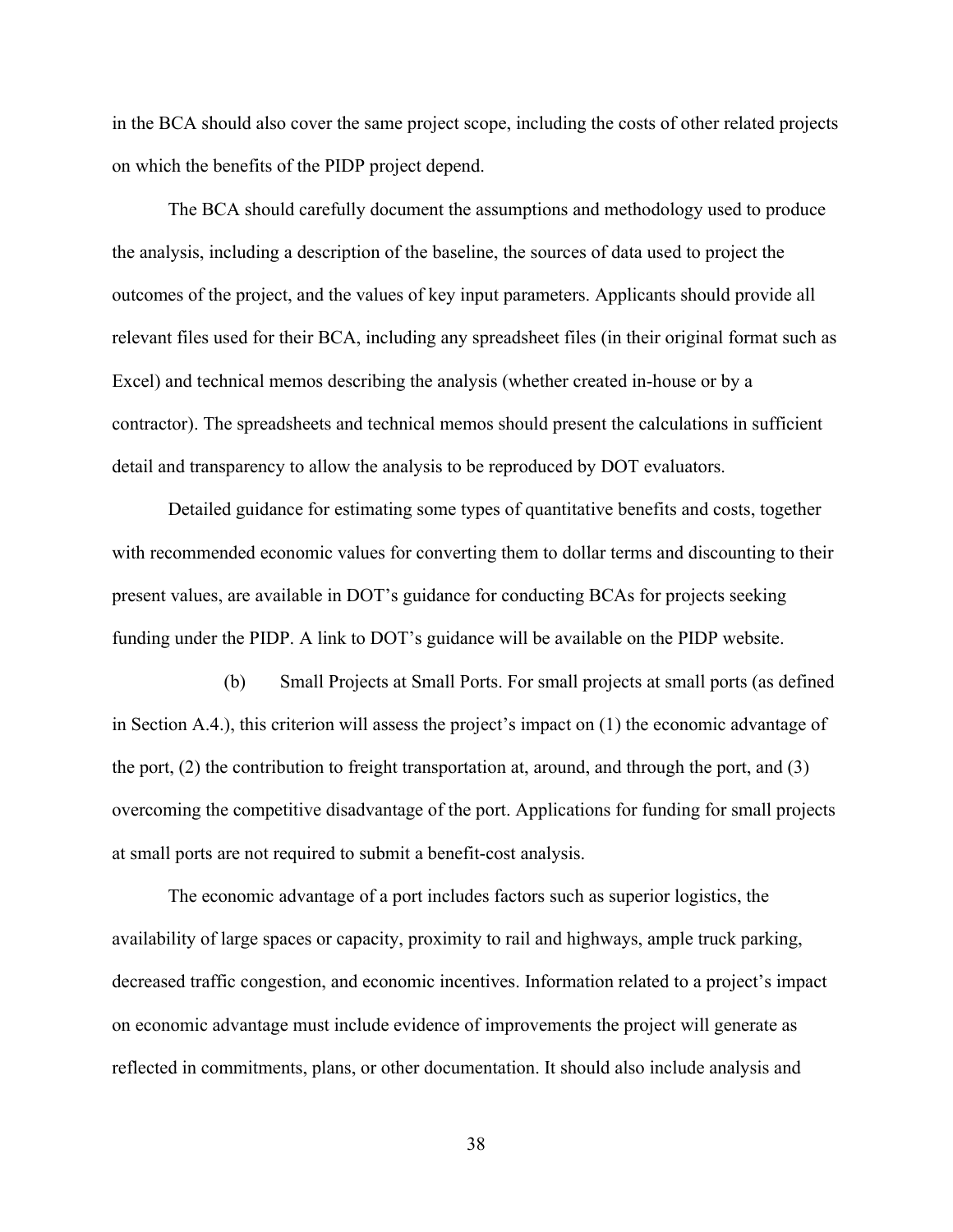documentation related to how the project will enhance the elements of economic advantage, such as by creating economies of scale, overcoming barriers to entry, or creating more efficient access for labor, resources, and customers. Regarding economies of scale, the applicant must show, by providing valid and relevant metrics or analysis, that the average, or per unit, cost of the project's component(s) subject to an increase in scale will decrease (or at least not increase). Examples of projects, or project components, in support of an increase in a port's economies of scale include, but are not limited to, land expansion, new or larger warehouses, and longer or wider berths. Barriers to entry consist of economic and geographic barriers, such as an incumbent or adjacent port having an absolute cost advantage due to port location, a large minimum scale of operation, or switching costs; or the applicant's port having natural constraints to its capacity. The applicant could show how the project intends to overcome those barriers, by enhancing the appeal of the port's location, broadening narrow channels or lengthening short ones, offering bundled services, or investing in spatial and functional networks. Regarding the increased efficient access of labor, resources, and customers, the applicant must show, where applicable, that the project will improve the physical access for employees, customers, and resources to and around the port; will create larger pools of potential employees; and will address equitable opportunities for hiring and promotion within the port.

The narrative's discussion of the project's contribution to freight transportation should address how the project will improve the physical process of transporting goods and commodities. It should also address how the project will improve port resilience, including the critical goods and materials impacted by the project and how the project reduces or eliminates potential points of failure. Applicants should consider that the concept of "resilience" is broader than cargo throughput. Therefore, narratives should address how projects will positively impact,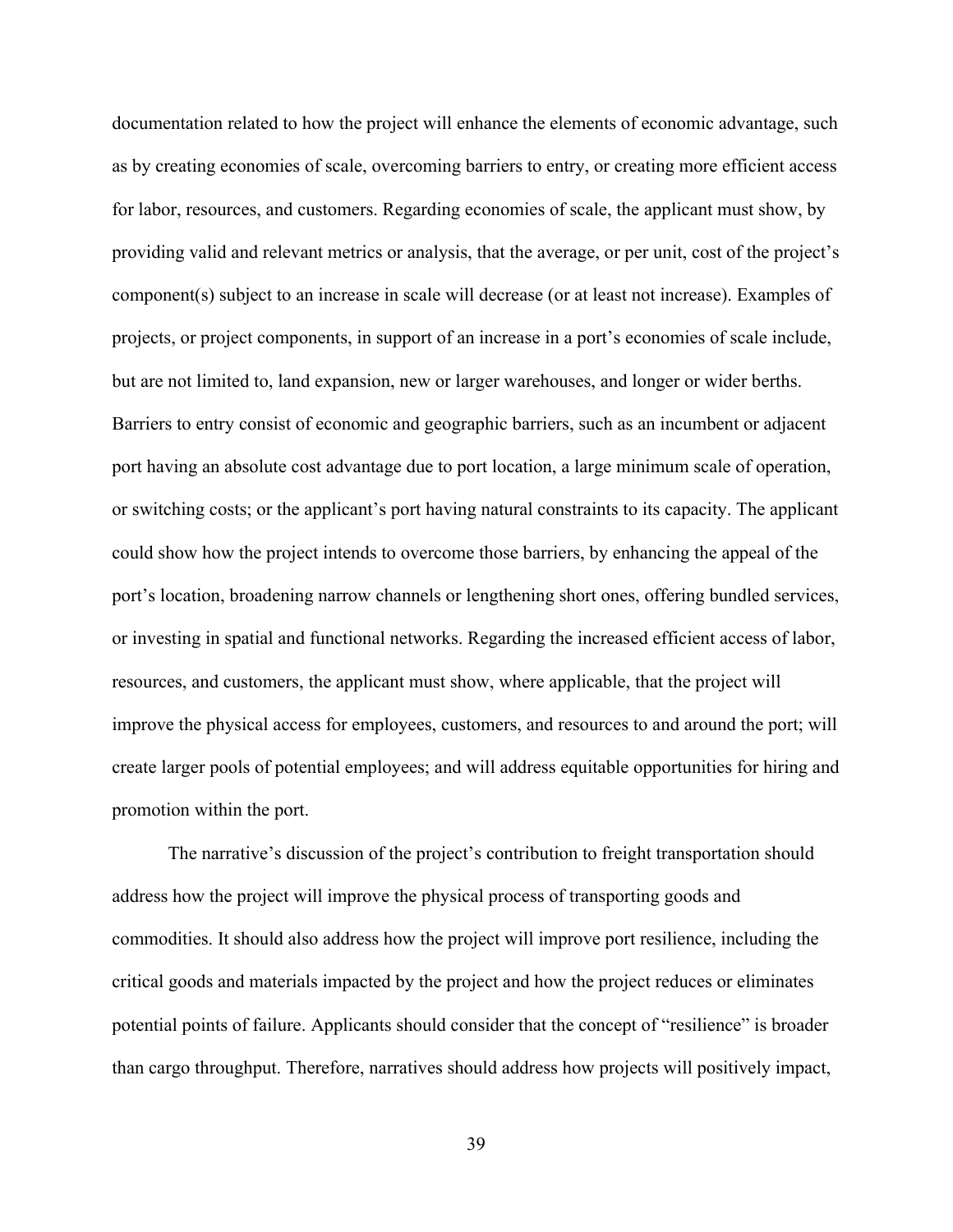or correct, systemic issues, including making improvements to security and expanding diversity in ways that, without the proposed project investments, would not be possible. Increasing cargo throughput does not necessarily mean that it also impacts resilience. Thus, applicants should demonstrate in their project narratives that they understand that improving resilience requires more than simply improving the economic advantage of a port. Resilience is the mechanism that allows a port to adapt and recover from disruptions while maintaining operations. Resilience applies to physical, social (e.g., pandemic), environmental, and economic shocks. Examples of adaptive resilience include, but are not limited to, traffic diversion strategies, enhanced enforcement of hazardous material handling, investment in information technologies, and relocation of terminal facilities to lower-risk areas.

The consideration of sustainable development strategies in project development and execution should also be addressed, if applicable. Examples of sustainable development strategies include, but are not limited to, a climate action plan or an energy baseline study. Port sustainability consists of business strategies and activities that meet the current and future needs of the port and stakeholders while protecting and sustaining human and natural activities. Examples of projects that promote sustainability include, but are not limited to, projects promoting energy efficiency and serving the renewable energy supply chain.

 Applicants should also include information that will help reviewers understand the competitive disadvantage of the port and, as appropriate, how the project will improve the port's competitive position. For example, the application could provide information on elements of competitive disadvantage specific to the port (such as technology limitations or a port's geography) and explain how PIDP funding will help reduce or ameliorate those elements (such as by correcting the element resulting in the competitive disadvantage). The application could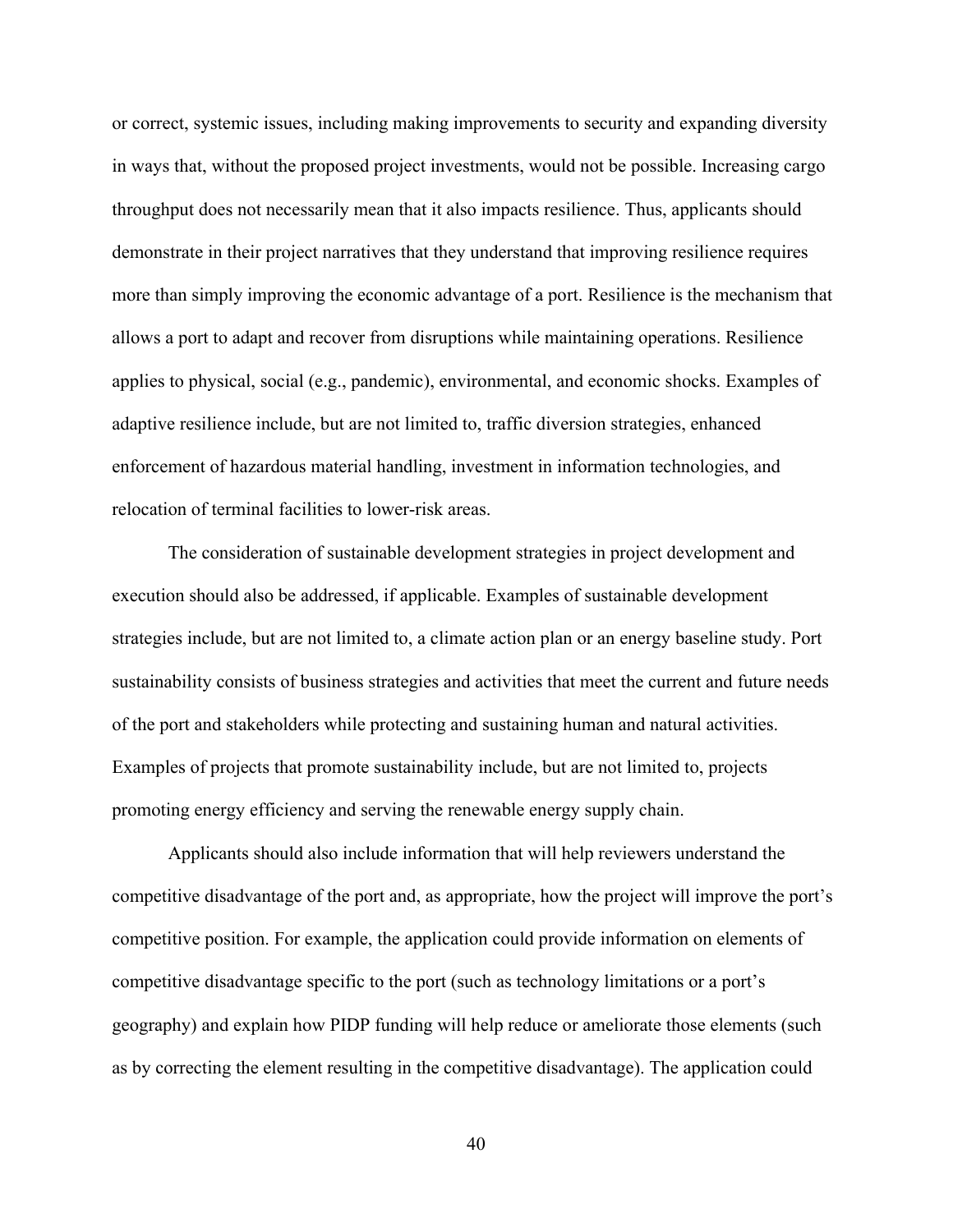also identify how a PIDP-funded project's values-based approach (such as an emphasis on respect for people and the environment or commitment to expanding individual economic opportunities) will address the competitive disadvantage of the port. Applicants should include data and/or well-reasoned analyses when providing inputs on the economic vitality of a proposed project. Economic vitality supports the development of transportation systems that stimulate, support, and enhance the movement of goods to ensure a prosperous community and economy. When preparing the Project Narrative, applicants should consider that the concept of economic vitality includes recognizing a full range of multimodal and intermodal freight needs, publicprivate partnerships, sustainability, and institutional linkages within the community. Examples include, but are not limited to, developing and supporting land use and infrastructure policies that promote a robust and diverse employment base, acquiring and/or developing real estate to support marine trade activity of the port and region, or creating a partnership with regional organizations, local educational institutions, vocational schools, or universities to facilitate career development and business growth.

 The applicant should also describe economic impacts and other data-supported benefits, such as how the project creates good-paying jobs that provide the free and fair choice to join a union, how the project will support American industry, and how the project will benefit local and regional economies such as through the use of project labor agreements and project-related initiatives that reduce disparities in economic opportunities.

 The applicant should also consider that some members of society, other than direct stakeholders (such as shippers, carriers, and consignees), may be impacted by a port infrastructure development or planning project. The applicant must particularly consider where negative externalities disproportionally impact low-income communities, Historically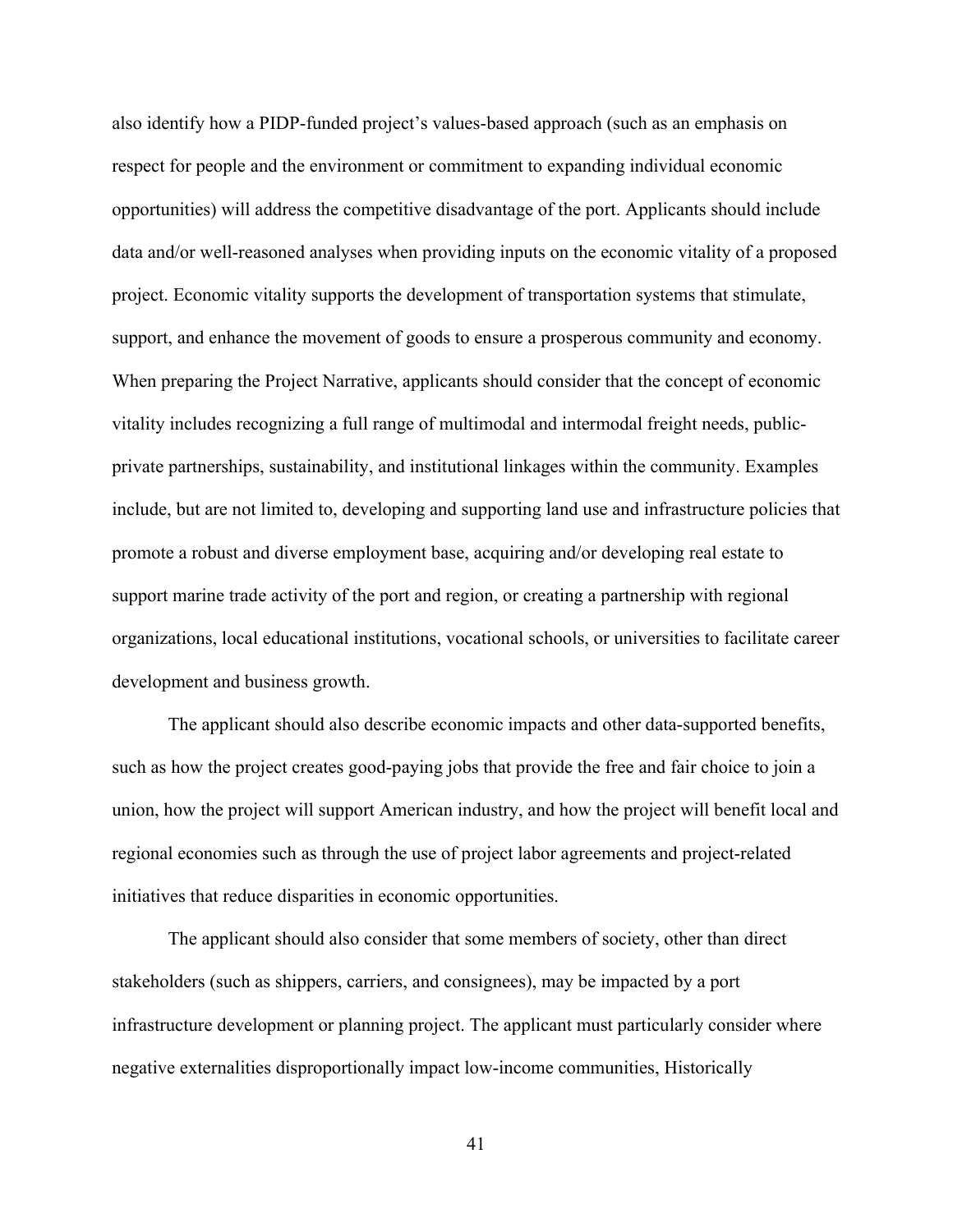Disadvantaged Communities, or overburdened communities. The applicant must therefore address, where applicable, the impact(s) of the negative and positive externalities of the project. The applicant's narrative must explain how the project intends to remedy negative externalities, such as by eliminating or minimizing air, noise, and water pollution and destruction to vegetation and wildlife caused by port operation and freight transportation, or eliminating displacement of existing housing and businesses; and also, where applicable, how a project will promote positive externalities through activities an applicant is undertaking outside of the grant project, such as by constructing or renovating promenades and waterfront recreational areas.

(3) Section C: Addressing Climate Change and Environmental Justice Impacts

The Department seeks to fund projects under PIDP that proactively consider climate change and align with the President's greenhouse gas reduction goals, promote energy efficiency, and increase the climate resilience of port infrastructure. As part of the Department's implementation of Executive Order 14008, *Tackling the Climate Crisis at Home and Abroad* (86 FR 7619), DOT also seeks to fund projects that address environmental justice, particularly for communities that disproportionally experience climate change-related consequences.

This section of the application should demonstrate whether (and how) the project has incorporated climate change and environmental justice in planning and policy and/or project design components. To address the planning and policies element of this criterion, the application should describe what specific climate change or environmental justice activities have been completed for the project. The application should indicate whether a project is incorporated in a climate action plan, whether an equitable development plan has been prepared, and whether (and how) the results of planning tools such as DOT's Disadvantaged Census Tract tool or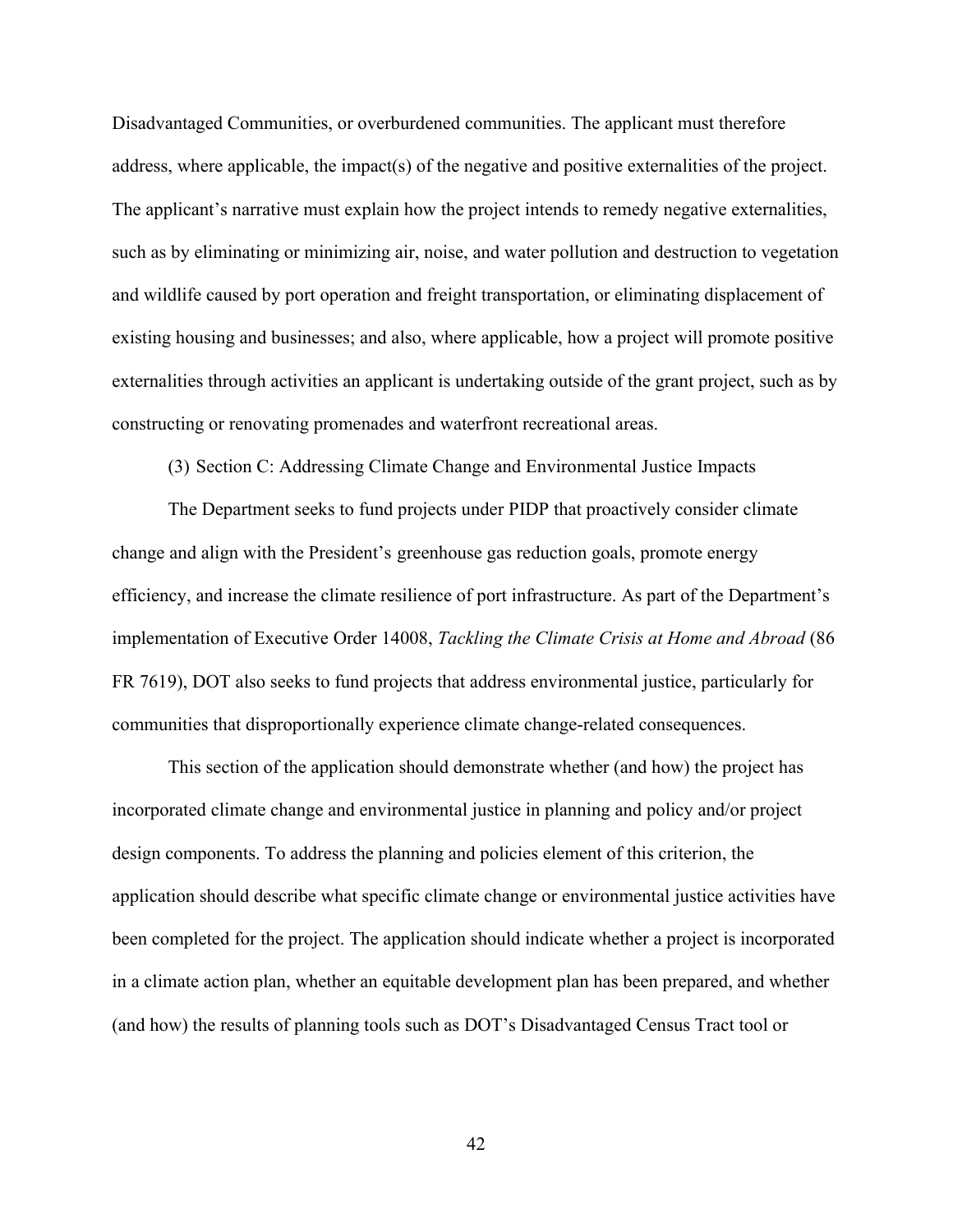EPA's EJSCREEN have been incorporated into the project.<sup>19</sup> The applicant should also provide a public involvement plan demonstrating meaningful engagement of the community affected by the project, to include environmental justice communities or disadvantaged communities, where applicable.

To address the design component element of this criterion, the application should describe specific and direct ways that the project will mitigate or reduce climate change impacts. This may include a description of how the project incorporates multimodal infrastructure to reduce climate impacts (such as by ensuring that cargo is moved by the most climateefficient/friendly mode of transportation). This section may also describe ways that the project reduces emissions or uses technology to increase energy efficiency, incorporates resiliency measures for disaster preparedness and mitigation; or how it will be constructed consistent with the Federal Flood Risk Management Standard, to the extent consistent with current law. See Section E.1.a.(4) for additional information related to evaluation of this criterion.

#### (4) Section D: Advancing Equity and Opportunity for All

This section of the application should include sufficient information to evaluate how the project will (1) advance equity and (2) promote workforce opportunities. The applicant should indicate which (if any) planning and policies related to equity and workforce opportunities they are implementing or have implemented along with the specific project investment details. For example, the applicant should describe: how the project incorporates an equity impact analysis; how the project adopts an equity and inclusion program/plan or implements equity-focused policies related to project procurement, material sourcing, construction, inspection, or other

<sup>19</sup> Information on DOT's Disadvantaged Census Tract tool (Transportation Disadvantaged Census Tracts) can be found at: https://usdot.maps.arcgis.com/apps/dashboards/d6f90dfcc8b44525b04c7ce748a3674a. The EJSCREEN tool can be found on the EPA site: https://ejscreen.epa.gov/mapper/.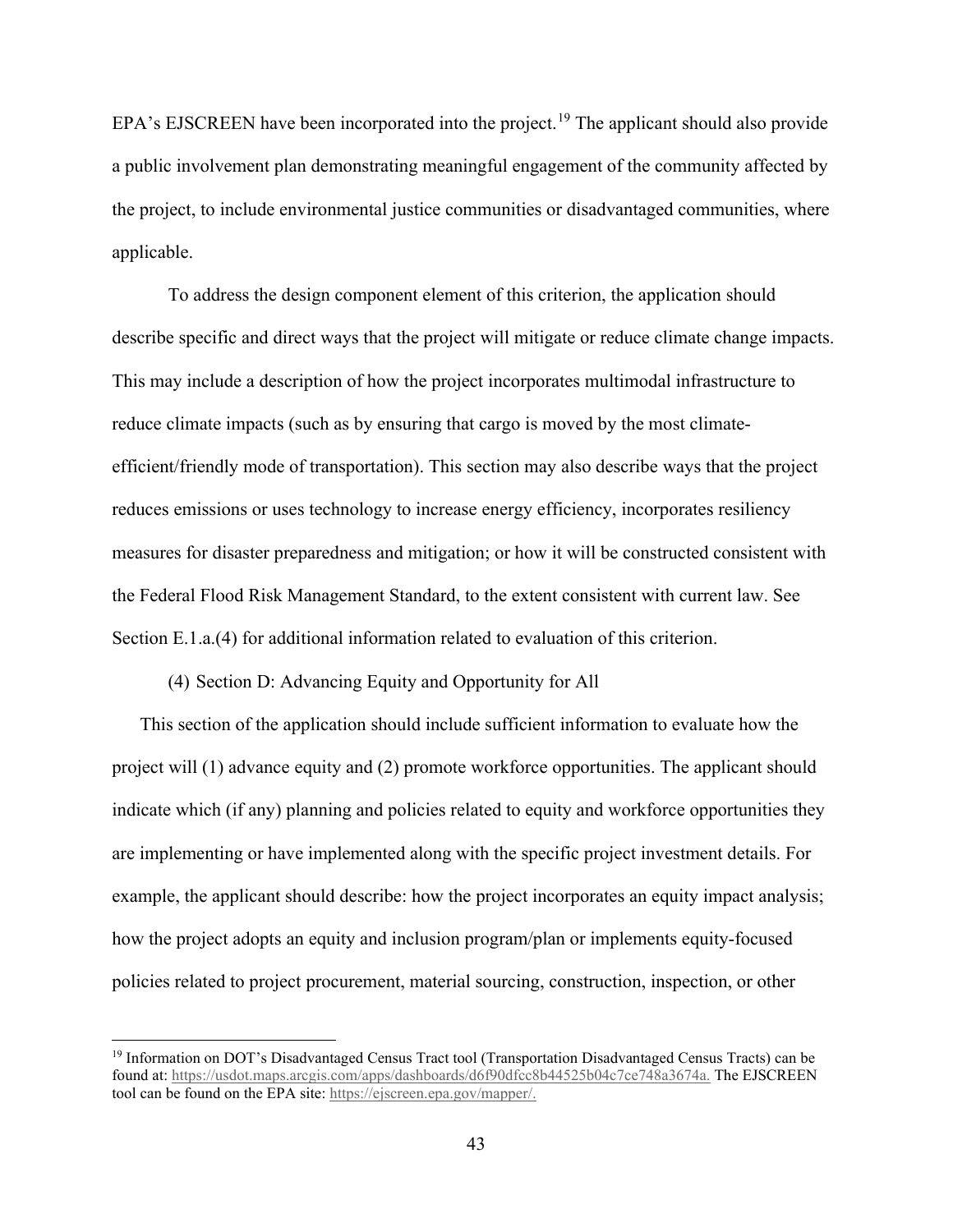activities designed to ensure rapid equity in the overall project delivery and implementation; documentation of equity-focused community outreach and public engagement in the project's planning and project elements, particularly for underserved communities; how the project creates good-paying jobs that offer the free and fair choice to join a union to the greatest extent possible; the applicant's use of demonstrated strong labor standards, practices, and policies (including for direct employees, contractors, and sub-contractors); the use of project labor agreements; the use of registered apprenticeships; the distribution of workplace rights notices; or, the use of other similar strong labor standards or practices. The applicant should also address any worker training initiatives, the purpose and scope of the training, whether it is being conducted in partnership with labor organizations, how it will benefit workers that are currently underrepresented in relevant jobs, including women, people of color, people with disabilities, people with criminal records, and other groups that face systemic barriers to employment, and the anticipated socioeconomic benefits of the initiative. For example, training initiatives could be addressed through linkage agreements with workforce programs that serve these underrepresented groups and proactive plans to prevent harassment.

Any policies, plans, and outreach documentation related to advancing equity or promoting workforce opportunities should be briefly discussed and provided as an appendix to the Project Narrative.

(5) Section E: Leveraging Federal Funding to Attract Non-Federal Sources of Infrastructure Investment

While the Leveraging Criterion will be assessed according to the methodology described in Section E.1.a.(3), this section of the application may be used to include additional information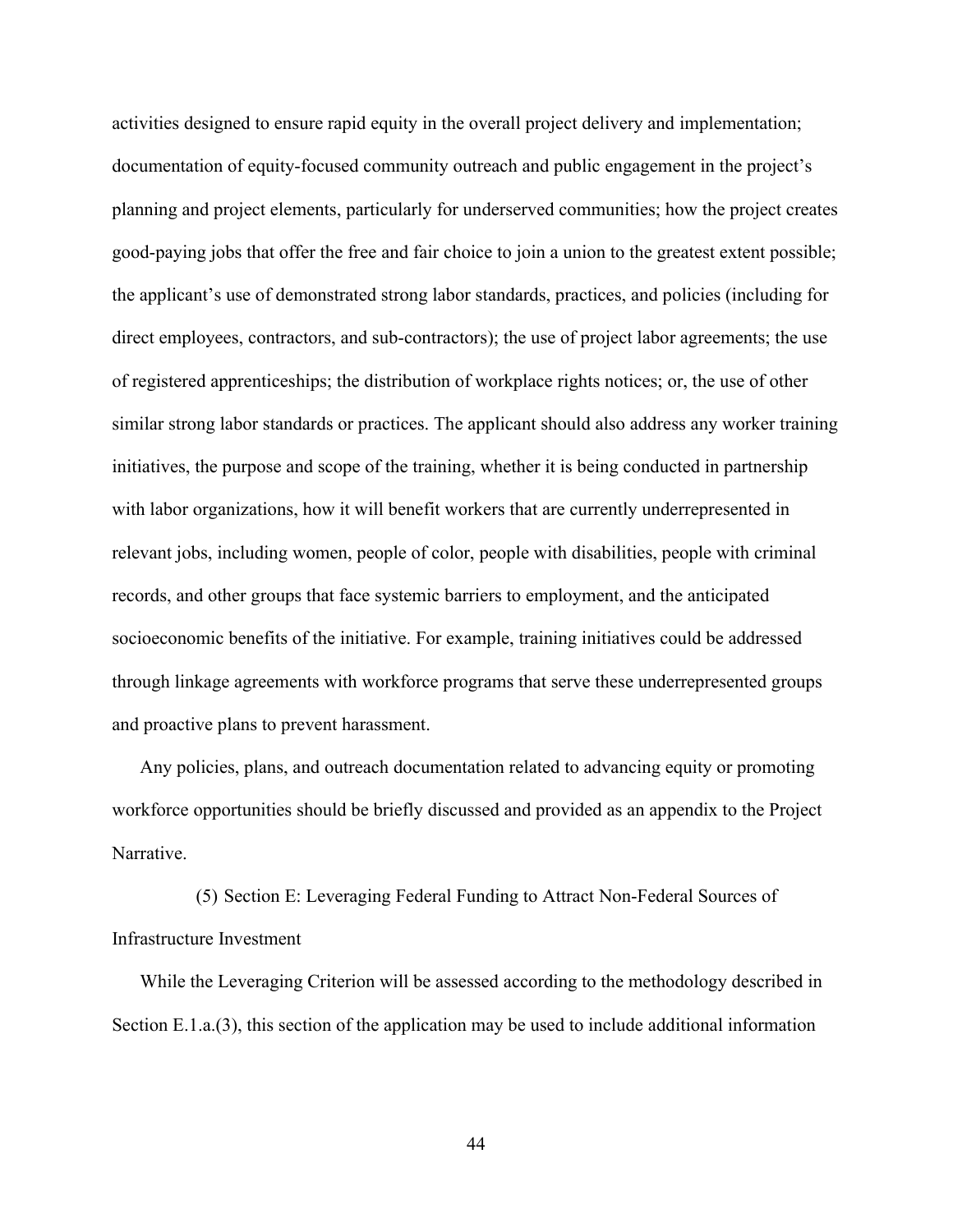that may strengthen DOT's understanding of the project sponsor's effort to improve non-Federal leverage.

## f. Section V: Project Readiness

During application evaluation, DOT will consider project readiness to assess the likelihood of a successful project. In that analysis, DOT will evaluate two categories of project readiness: Technical Capacity and Environmental Risk. Technical Capacity will assess the applicant's experience working with Federal agencies, previous experience with PIDP, BUILD, or INFRA awards, and the technical experience and resources dedicated to the project. This section of the narrative should include information on the project schedule and a discussion of project risk. Risks do not disqualify projects from award, but competitive applications clearly and directly describe achievable risk mitigation strategies. A project with mitigated risks or with a risk mitigation plan is more competitive than a comparable project with unaddressed risks. Environmental Risk analyzes the project's environmental approvals and likelihood of the necessary approvals affecting project obligation. To minimize redundant information in the application, DOT encourages applicants to cross-reference from this section of their application to relevant substantive information in other sections of the application.

# (1) A: Technical Capacity

The applicant should provide information demonstrating technical capacity to implement the project based on experience and understanding of Federal requirements. This section may include a description of the applicant's history of delivering similar projects or experience completing a Federally supported project. The application should also demonstrate a project's feasibility or constructability and schedule, and how the project (such as design and construction) will comply with applicable Federal requirements. The narrative should also include information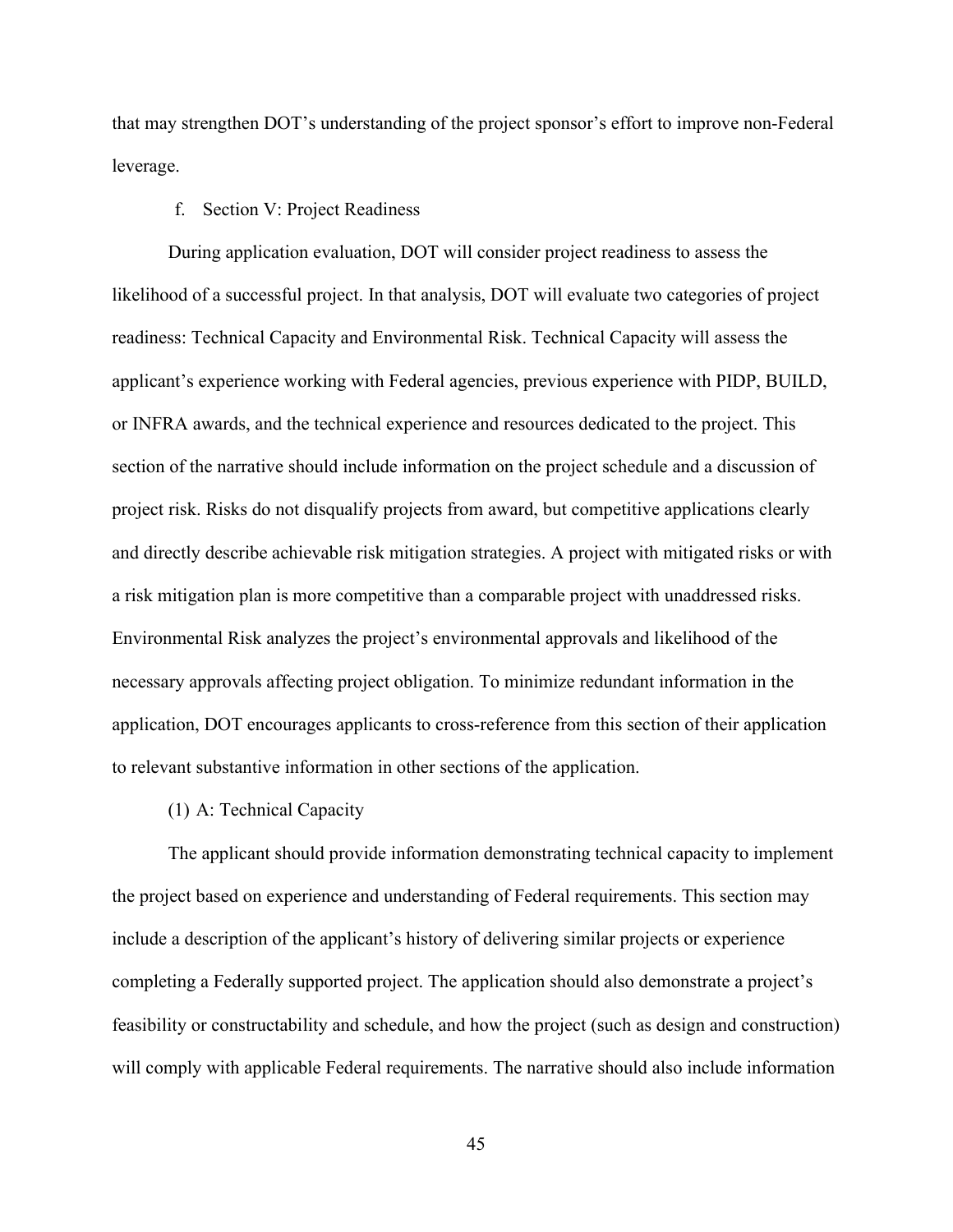about how and when cost data in the budget was compiled, including information on how it was sourced (such as a cost database, market survey, or fixed-price bid). The discussion should also include information about the degree of design completion used to compile the cost information. An applicant's failure to include this information could adversely affect its technical capacity rating.

The applicant should indicate whether the project is part of an ongoing planning effort, such as at the local, regional, or State level. Information on whether the project is included in a local or State freight plan, part of a facility or organization strategic plan, or included in other planning efforts should be included. Applicants should provide links or other documentation supporting the project's inclusion in these planning efforts.

 Project Schedule. The applicant should include a detailed project schedule that identifies all major project milestones. Examples of such milestones include State and local planning approvals; start and completion of NEPA, and other Federal environmental reviews and approvals including permitting; design completion; real property and right of way acquisition; approval of plans, specifications, and estimates; procurement; project partnership and implementation agreements, including agreements with non-governmental entities involved in or impacted by the project; and construction. All project-related real property and right-of-way acquisition must be completed in a timely manner in accordance with 49 CFR part 24 and other applicable legal requirements, even if acquired outside the scope of the PIDP project. The project schedule should be sufficiently detailed to demonstrate that the project can begin construction quickly upon obligation of PIDP funds, and that the grant funds will be spent expeditiously once construction starts.

(2) B: Environmental Risk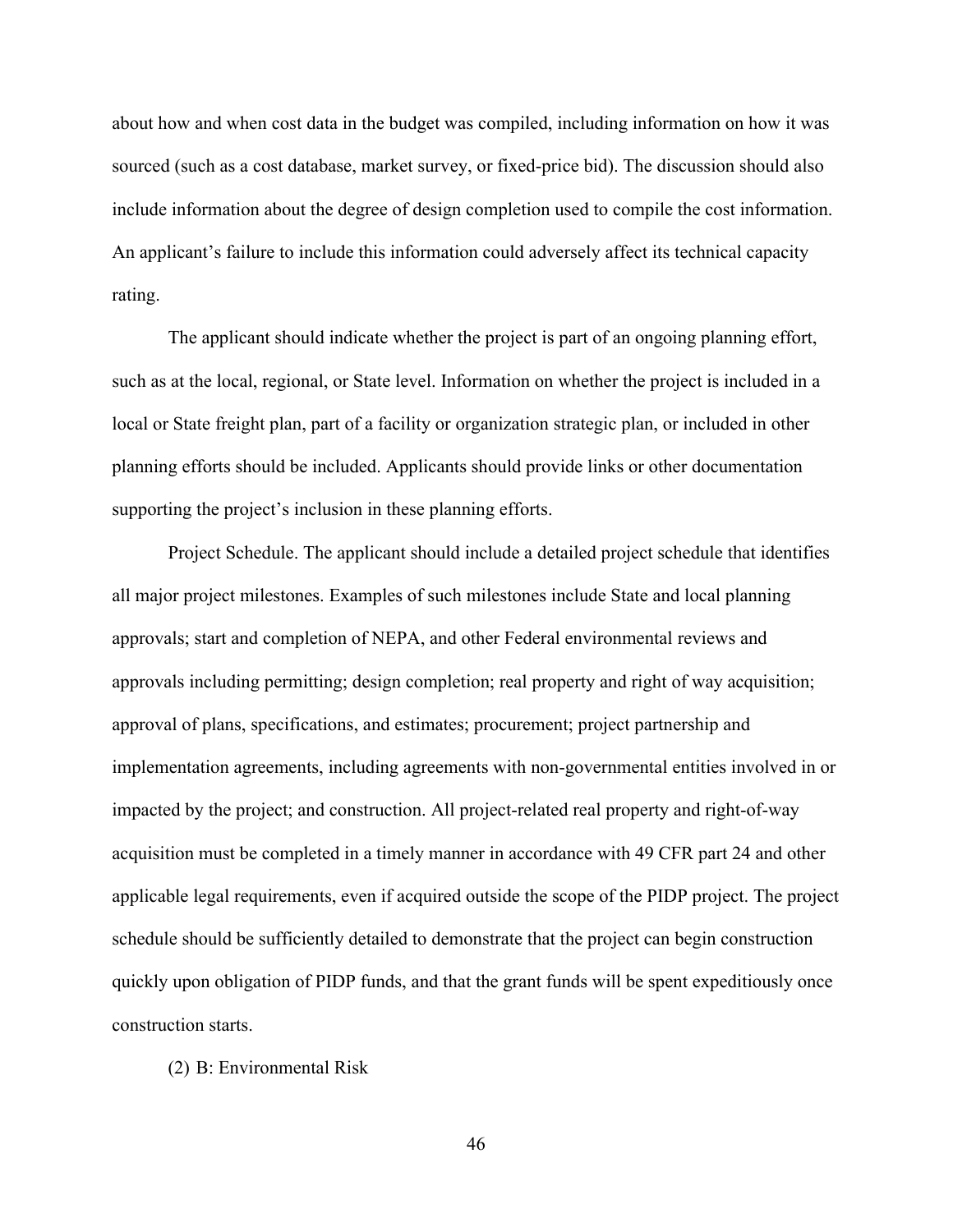Information about the NEPA status of the project. The applicant should indicate the anticipated NEPA level of review for the project and describe any environmental analysis in progress or completed. This includes Categorical Exclusion, Environmental Assessment/Finding of No Significant Impact, or Environmental Impact Statement/Record of Decision. The applicant should review the Maritime Administration Manual of Orders MAO 600-1 (available at https://www.maritime.dot.gov/sites/marad.dot.gov/files/docs/environment-security-safety/officeenvironment/596/mao600-001-0.pdf) prior to submission. The application should detail the type of NEPA review underway, where the project is in the process, and indicate the anticipated date of completion of all milestones and of the final NEPA determination. If the last agency action with respect to NEPA documents occurred more than three years before the application date, the applicant should describe why the project has been delayed and include a proposed approach for verifying and, if necessary, updating this material in accordance with applicable NEPA requirements. The applicant should be aware that the final determination of NEPA class of action will be made by MARAD after grant award announcement. The successful applicant will be responsible for the completion of MARAD's NEPA documentation, in collaboration with MARAD's NEPA Coordinator in the Office of Environmental Compliance, prior to execution of the grant agreement. If applicable, applicants should include a description of discussions with the appropriate MARAD NEPA Coordinator in the Office of Environmental Compliance regarding the project's compliance with NEPA and other applicable Federal environmental reviews and approvals.

 Environmental Permits and Reviews. The application should demonstrate receipt (or reasonably anticipated receipt) of all environmental permits and approvals necessary, such as Army Corps of Engineers permits and consultations under Section 106 of the National Historical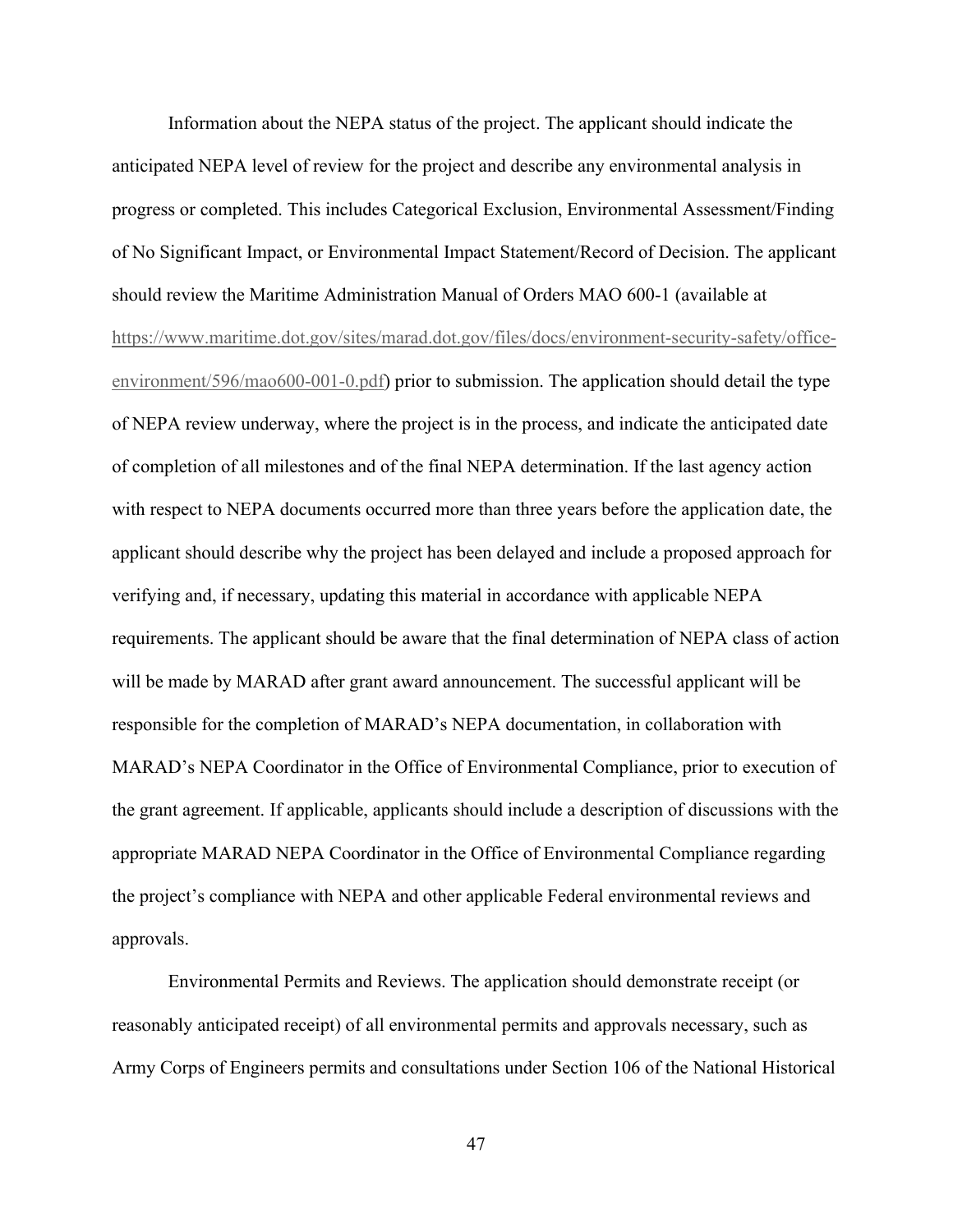Preservation Act, 54 U.S.C. 306108, and Section 7 of the Endangered Species Act, 16 U.S.C. 1531, for the project to proceed to construction on the timeline specified in the project schedule and necessary to meet the obligation deadline, including satisfaction of all Federal, State, and local requirements and completion of the NEPA process. The successful applicant, in collaboration with MARAD, will be responsible for the completion of consultations under Section 106 of the National Historic Preservation Act and Section 7 of the Endangered Species Act prior to completing NEPA.

 Additionally, the application should reference environmental studies or other documents, preferably through a website link, that describe in detail known project impacts, and possible mitigation for those impacts, and, if applicable, right-of-way acquisition plans, with detailed schedule and compensation plan. The application should also include a description of public engagement about the project that has occurred, proactively inclusive of Historically Disadvantaged Communities, including details on compliance with environmental justice requirements and the degree to which public comments and commitments have been integrated into project development and design. Right-of-way acquisition plans should be provided, if applicable.

 State and Local Approvals. The applicant should demonstrate receipt (or reasonably anticipated receipt) of State and local approvals on which the project depends, such as State and local environmental permitting and planning. For projects acquiring State DOT-owned right of way, applicants should demonstrate they have coordinated the project with the State DOT or transportation facility owner. Additional support from relevant State and local officials is not required; however, an applicant should demonstrate that the project has broad public support.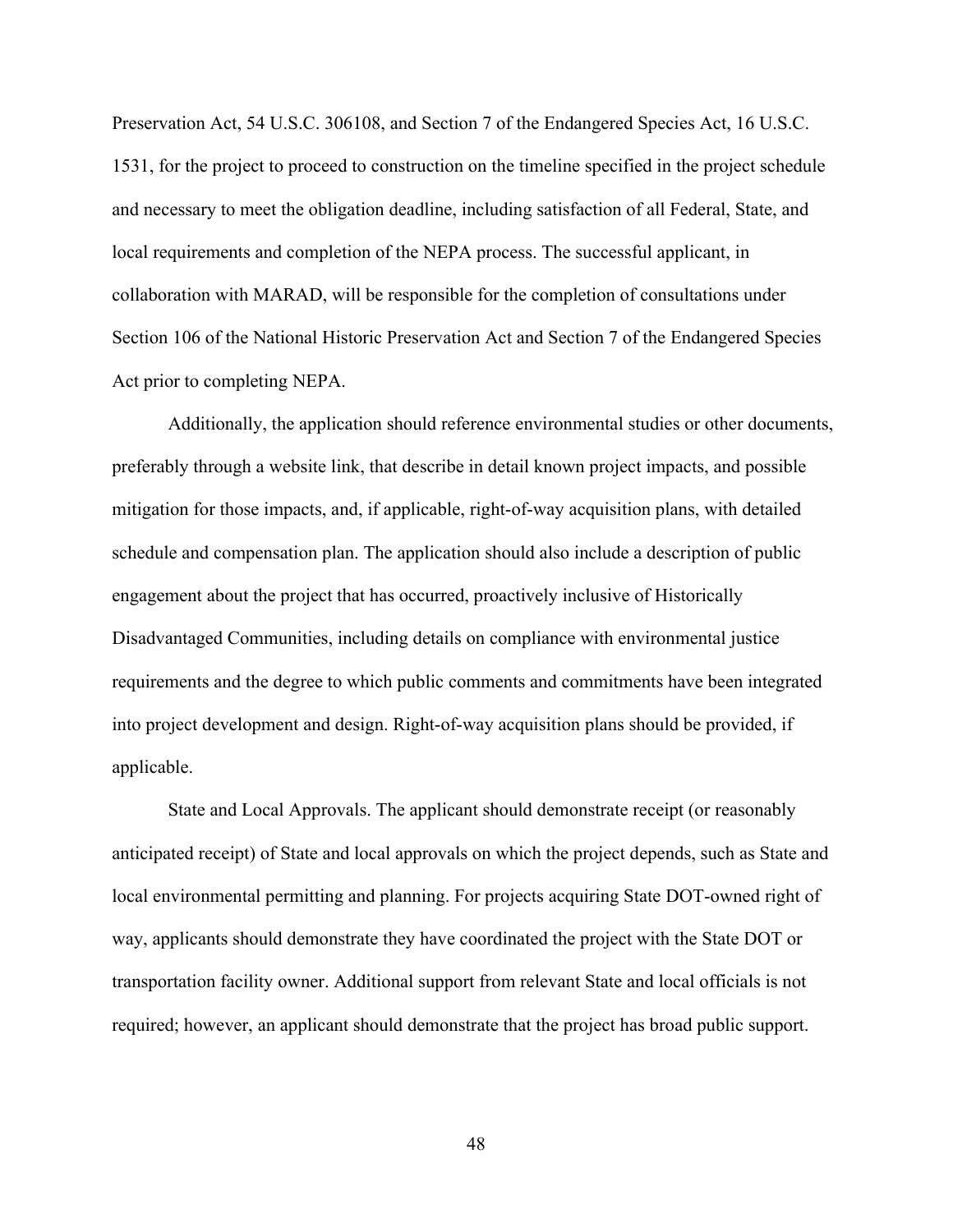Information on environmental reviews, approvals, and permits by other agencies. An application should indicate whether the proposed project requires reviews or approval actions by other agencies,  $2<sup>0</sup>$  indicate the status of such actions, and provide detailed information about the status of those reviews or approvals and should demonstrate compliance with any other applicable Federal, State, or local requirements, and when such approvals are expected. Applicants should provide a website link or other reference to copies of any reviews, approvals, and permits prepared.

 A description of whether the project is dependent on, or affected by, U.S. Army Corps of Engineers investment and the U.S. Army Corps of Engineers planned activities as it relates to the project, if applicable, should be included.

# (3) C: Risk Mitigation

 Applicants should include a discussion of project risks and related mitigation strategies. The discussion should focus on, but need not be exclusively related to, risks related to project readiness. For example, the applicant should identify project risks, such as approval or permit delays, procurement delays, technical challenges in design or construction, environmental uncertainties, potential increases in project costs, or lack of required approvals that affect the likelihood of successful project start and completion. The narrative should include a discussion that identifies how the project parties will mitigate or otherwise be able to handle the identified risks.

 PIDP planning grant applicants should describe their capacity to successfully implement the proposed activities in a timely manner.

g. Section VI: Domestic Preference

<sup>&</sup>lt;sup>20</sup> Projects that may impact protected resources such as wetlands, species habitat, or cultural or historic resources require review and approval by Federal and State agencies with jurisdiction over those resources.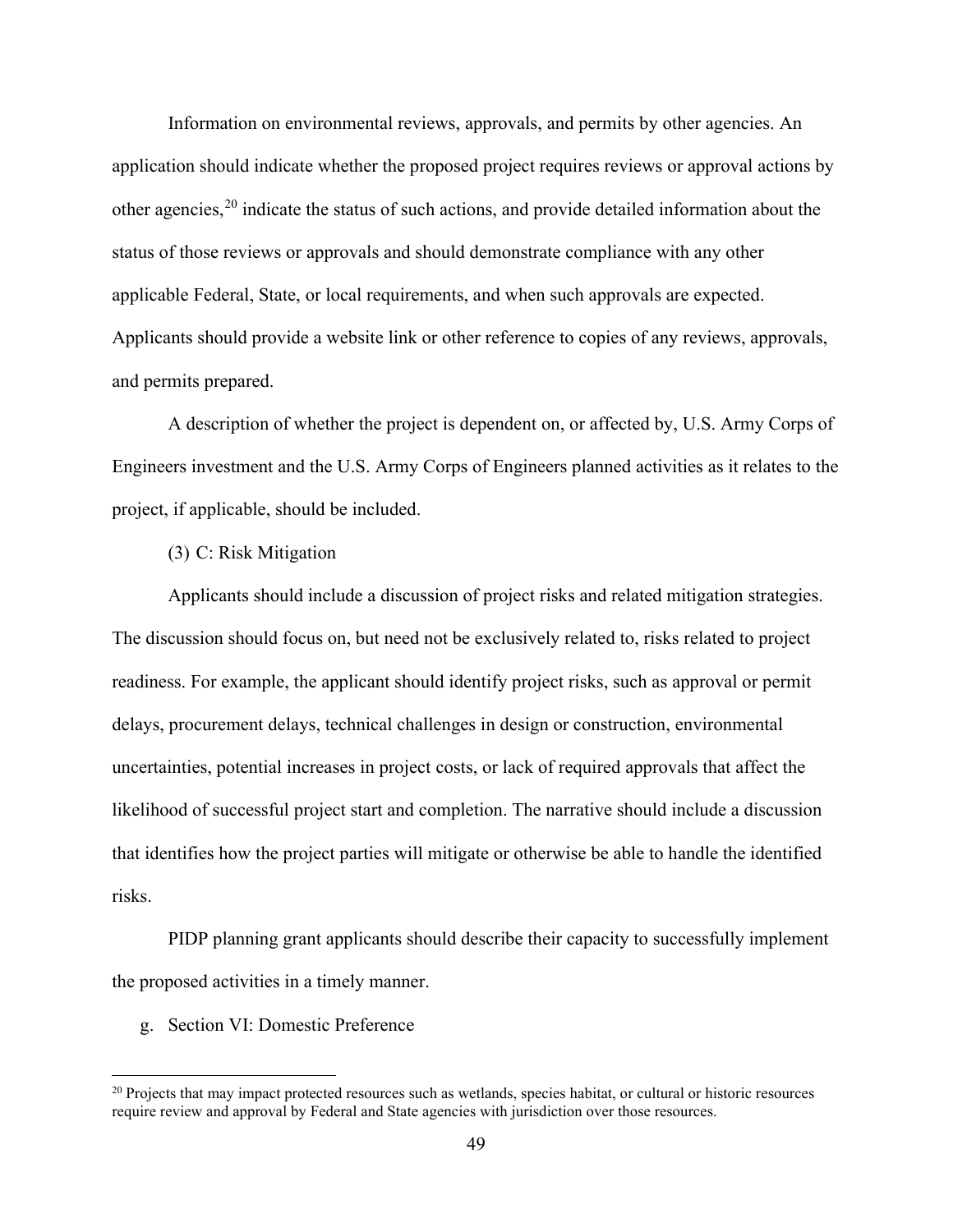This section should include a description of whether all iron, steel, manufactured products, and construction materials to be used in the project are produced in the United States. In addition, applicants should include a discussion of steps that they have taken or will take if their project is selected for funding, to ensure that the project complies with PIDP's domestic content requirements. See Section E.1.c. The Department expects all PIDP applicants to comply with the domestic content requirements without needing a waiver. However, this section should also include an assessment of what, if any, iron, steel, manufactured products, and construction materials would require a waiver of the domestic content provisions described in Section F.2 of this notice and the applicant's current efforts and planned future efforts to maximize domestic content. The content of this section of the application is particularly important for projects that propose the acquisition of heavy equipment, construction components, or bollard and fendering systems, which are often available from foreign manufacturers. As described in Section E.1.c., failure to address domestic content-compliance can affect whether an application is considered competitive for award and may prevent an award.

## h. Section VII: Determinations

To select a project for award, the Department must determine that the project—as a whole, as well as each independent component of the project—satisfies several statutory requirements enumerated in 46 U.S.C. 54301(a)(6)(A) and restated in the table below. The application must include sufficient information for the Department to make these determinations for both the project as a whole and for each independent component of the project. Applicants should use this section of the application to summarize how their project and, if present, each independent project component, meets each of the following requirements. Applicants are not required to reproduce the table below in their application but following this format will help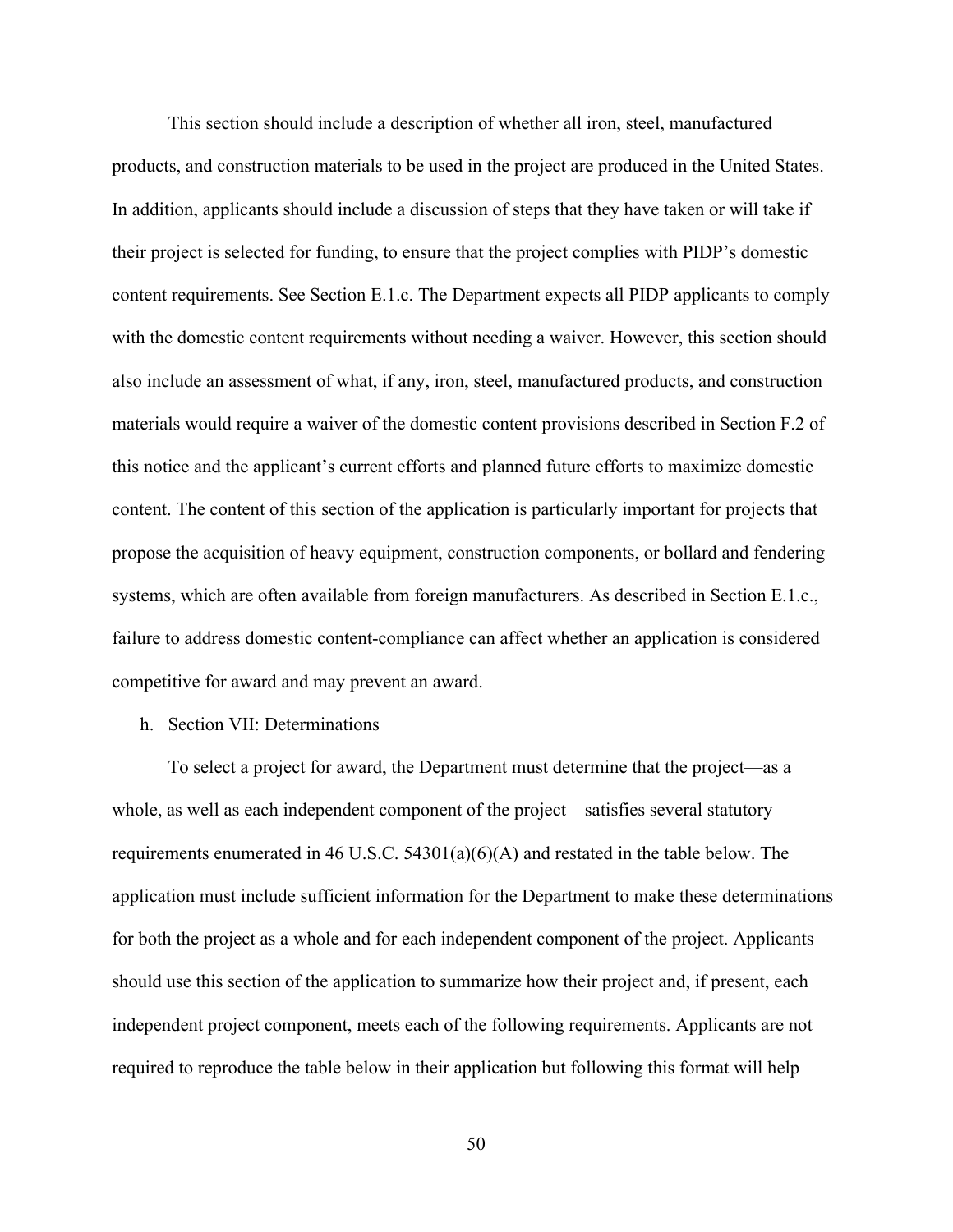evaluators identify the relevant information that supports each project determination. Supporting information provided in appendices may be referenced.

| <b>Project Determination</b>                    | Guidance                                          |
|-------------------------------------------------|---------------------------------------------------|
| 1. The project improves the safety, efficiency, | Please summarize how the project will             |
| or reliability of the movement of goods         | improve the safety, efficiency, or reliability of |
| through a port or intermodal connection to the  | the movement of goods through a port or           |
| port.                                           | intermodal connection to a port.                  |
|                                                 | Detail specific elements of the project and       |
|                                                 | their forecasted impact on port performance       |
|                                                 | indicators (such as improvements in vessel        |
|                                                 | dwell times, truck turn times, capacity,          |
|                                                 | throughput, accident reductions, etc.).           |
|                                                 | If the project has multiple independent           |
|                                                 | components, please provide sufficient             |
|                                                 | information to describe the impact of each        |
|                                                 | component on the overall project.                 |
| 2. The project is cost effective.               | Please highlight the results of the benefit-cost  |
|                                                 | analysis, as well as the analyses of              |
|                                                 | independent project components, if                |
|                                                 | applicable.                                       |
|                                                 | The Department will base its determination        |
|                                                 | on the ratio of project benefits to project costs |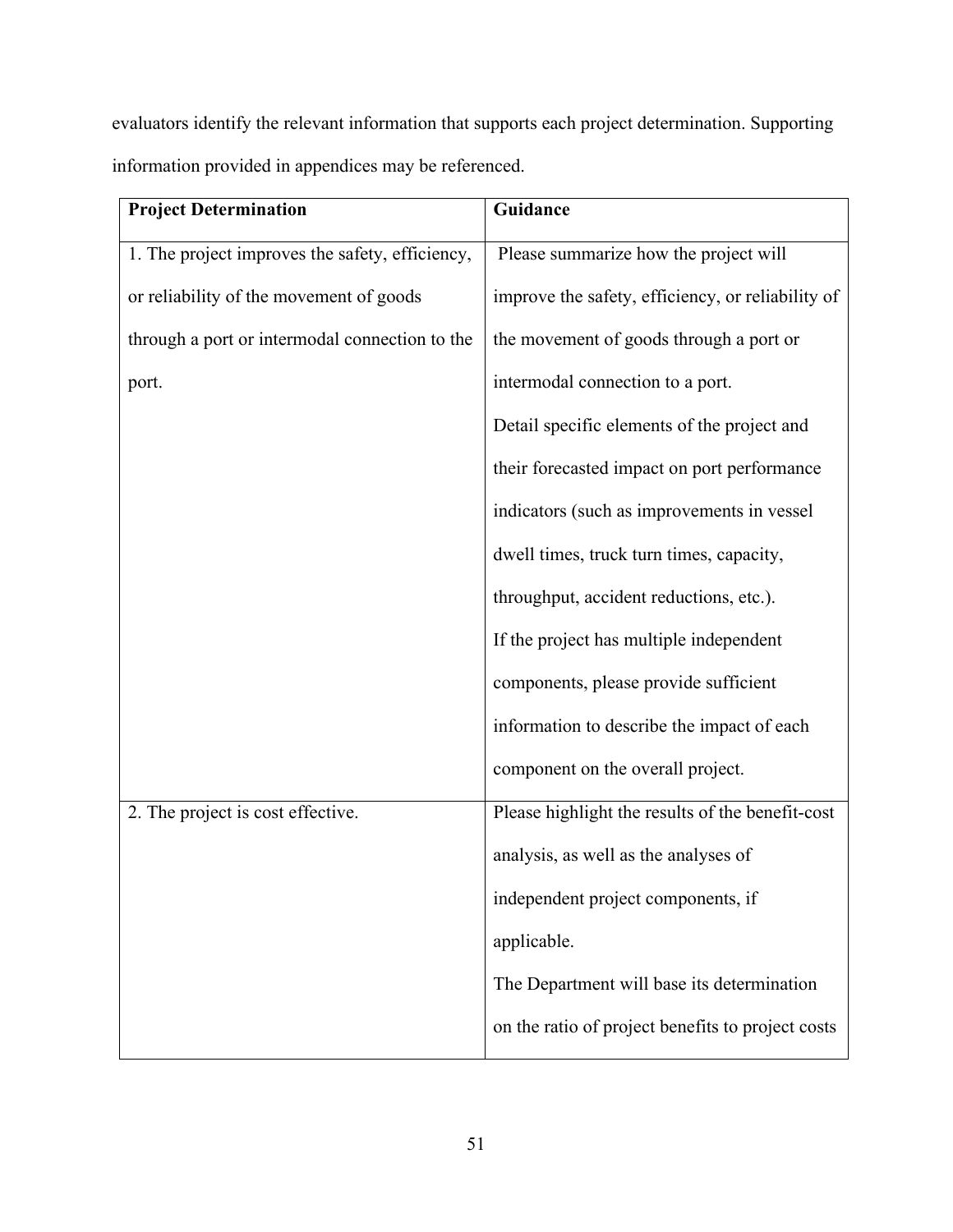|                                                | as assessed according to the Economic           |
|------------------------------------------------|-------------------------------------------------|
|                                                | Vitality criterion.                             |
|                                                | Note: This determination is not applicable to   |
|                                                | small projects at small ports.                  |
| 3. The eligible applicant has the authority to | Please provide citations of authority or other  |
| carry out the project.                         | supporting documentation necessary to           |
|                                                | establish an applicant's authority to carry out |
|                                                | the project. The citations should be of         |
|                                                | sufficient detail to demonstrate that the       |
|                                                | applicant is an eligible applicant and to show  |
|                                                | how the applicant is related to the work on the |
|                                                | property where the grant funds will be spent.   |
|                                                | Examples of information that could assist       |
|                                                | with making this determination include: the     |
|                                                | citation of specific sections or chapters of    |
|                                                | state or local statutory language that          |
|                                                | demonstrate relevant authority; the inclusion   |
|                                                | of a narrative outlining the authority of the   |
|                                                | eligible entity applying for grant funding; or, |
|                                                | a description of the relationship between the   |
|                                                | applicant and the owner of the property that    |
|                                                | links the project to the authority to carry out |
|                                                | the project (e.g., through a lease agreement).  |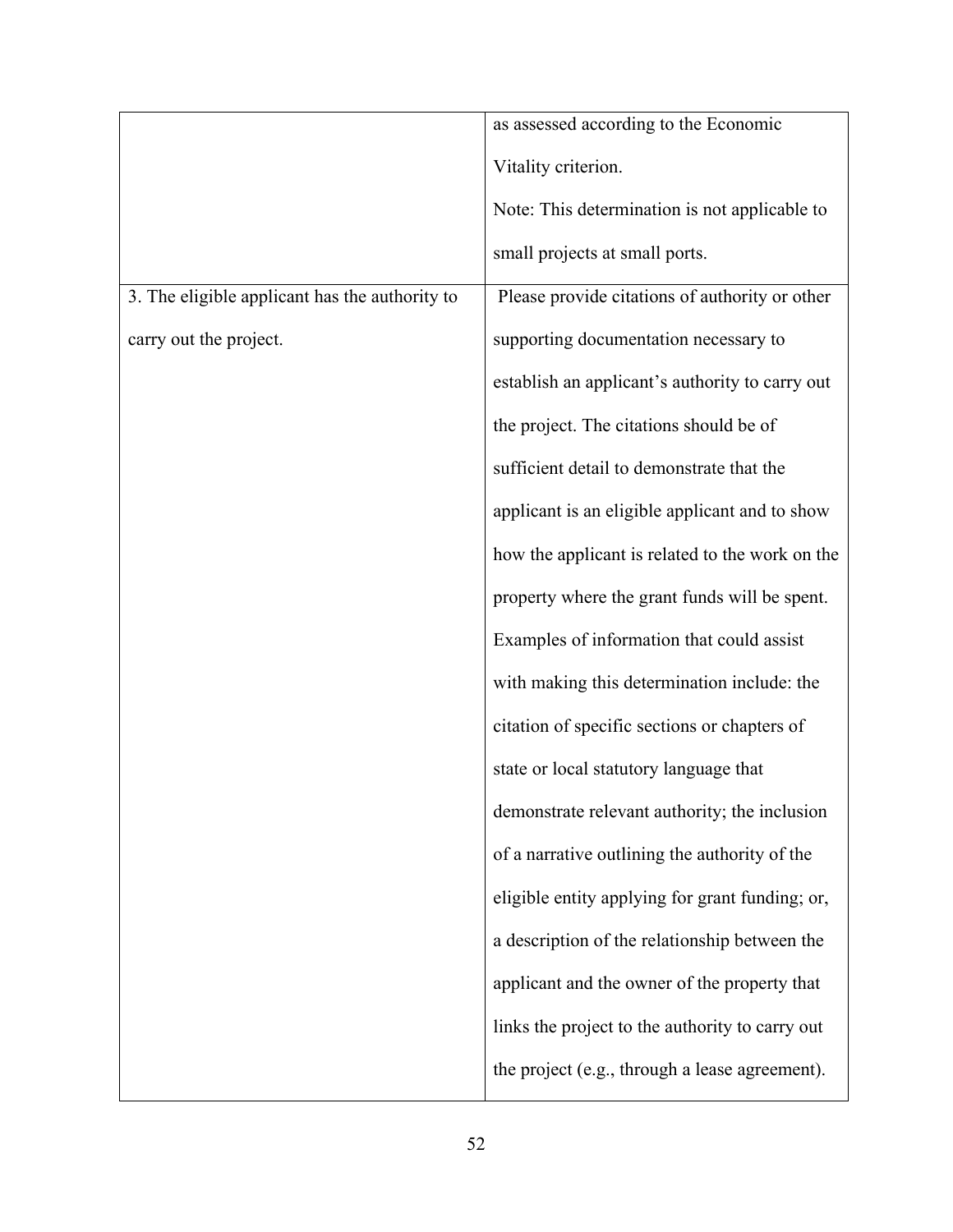| 4. The eligible applicant has sufficient |
|------------------------------------------|
| funding available to meet the matching   |
| requirements.                            |

| 4. The eligible applicant has sufficient | Please indicate funding source(s) and                     |
|------------------------------------------|-----------------------------------------------------------|
| funding available to meet the matching   | amounts that will account for all project costs,          |
| requirements.                            | broken down by independent project                        |
|                                          | component, if applicable. Demonstrate that                |
|                                          | the funding is stable, dependable, and                    |
|                                          | dedicated to this specific project by                     |
|                                          | referencing a letter of commitment, a local               |
|                                          | government resolution, memorandum of                      |
|                                          | understanding, or similar documentation.                  |
|                                          | Include proof that the matching funds will be             |
|                                          | available and committed prior to obligation of            |
|                                          | funds, regardless of the source of funding.               |
|                                          | The Department will base its determination                |
|                                          | on an assessment of this information by PIDP              |
|                                          | program evaluators.                                       |
| 5. The project will be completed without | Please provide expected obligation date <sup>21</sup> and |
| unreasonable delay.                      | construction start date, referencing project              |
|                                          | budget and schedule as needed. If the project             |

has multiple independent components, or will

phases, please provide sufficient information

be obligated and constructed in multiple

<sup>&</sup>lt;sup>21</sup> Obligation occurs when a selected applicant enters a written, project-specific agreement with the Department and is generally after the applicant has satisfied applicable administrative requirements, including transportation planning and environmental review requirements, such as NEPA.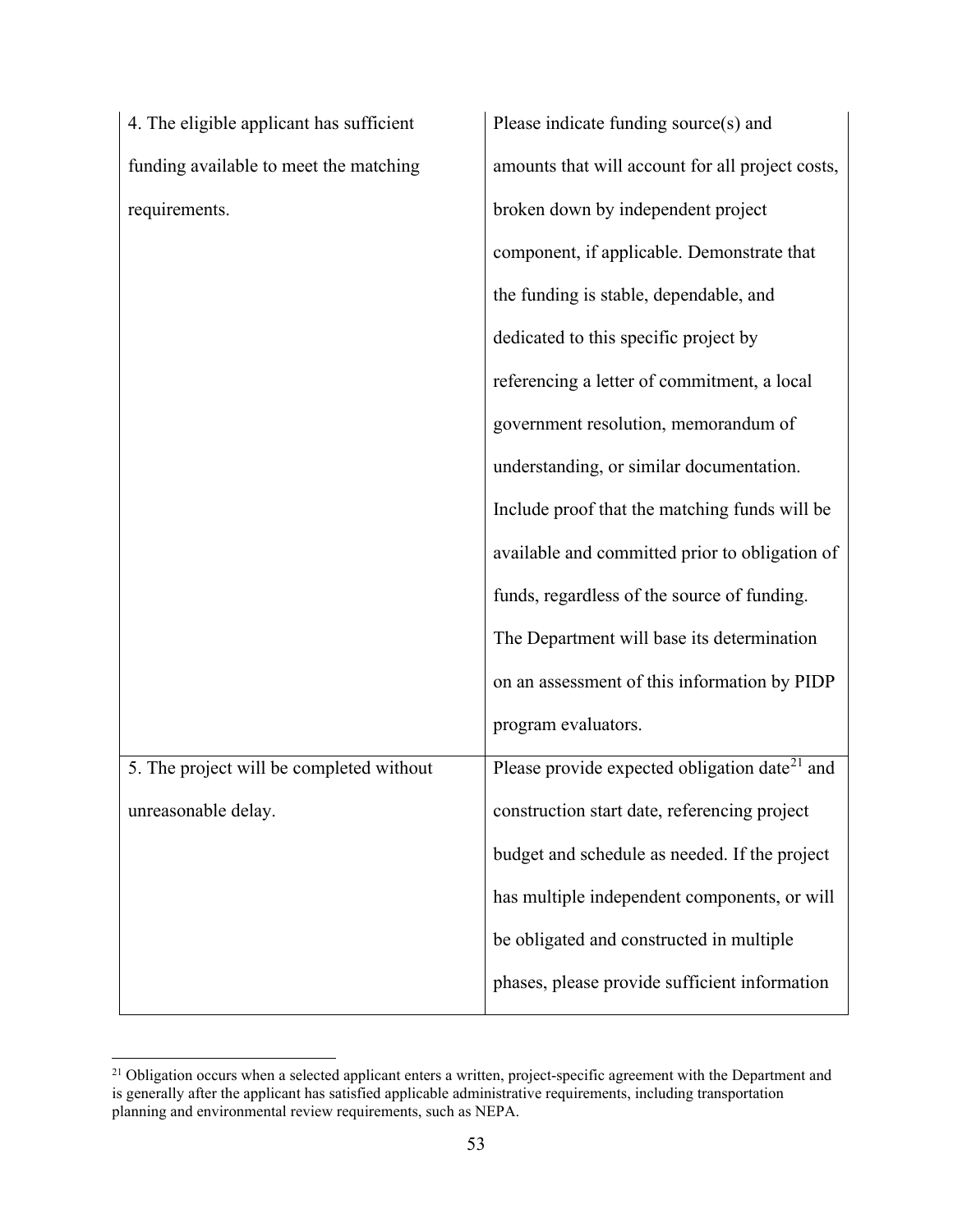|                                                 | to show that each component meets this            |
|-------------------------------------------------|---------------------------------------------------|
|                                                 | requirement.                                      |
|                                                 | DOT will base its determination on the            |
|                                                 | project risk rating assessed as part of the       |
|                                                 | evaluation of the Project Readiness criterion.    |
| 6. The project cannot be easily and efficiently | Describe the potential negative impacts on the    |
| completed without Federal funding or            | proposed project if the PIDP grant (or other      |
| financial assistance available to the project   | Federal funding) is not awarded. The              |
| sponsor.                                        | applicant must address each of the following      |
|                                                 | in the narrative:                                 |
|                                                 | 1. How would the project scope be affected if     |
|                                                 | PIDP (or other Federal) funds were not            |
|                                                 | received?                                         |
|                                                 | 2. How would the project schedule be              |
|                                                 | affected if PIDP (or other Federal) funds were    |
|                                                 | not received?                                     |
|                                                 | 3. How would the project cost be affected if      |
|                                                 | PIDP (or other Federal) funds were not            |
|                                                 | received?                                         |
|                                                 | If there are no negative impacts to the project   |
|                                                 | scope, schedule, or budget if PIDP funds are      |
|                                                 | not received, state that explicitly. Impacts to a |
|                                                 | portfolio of projects will not satisfy this       |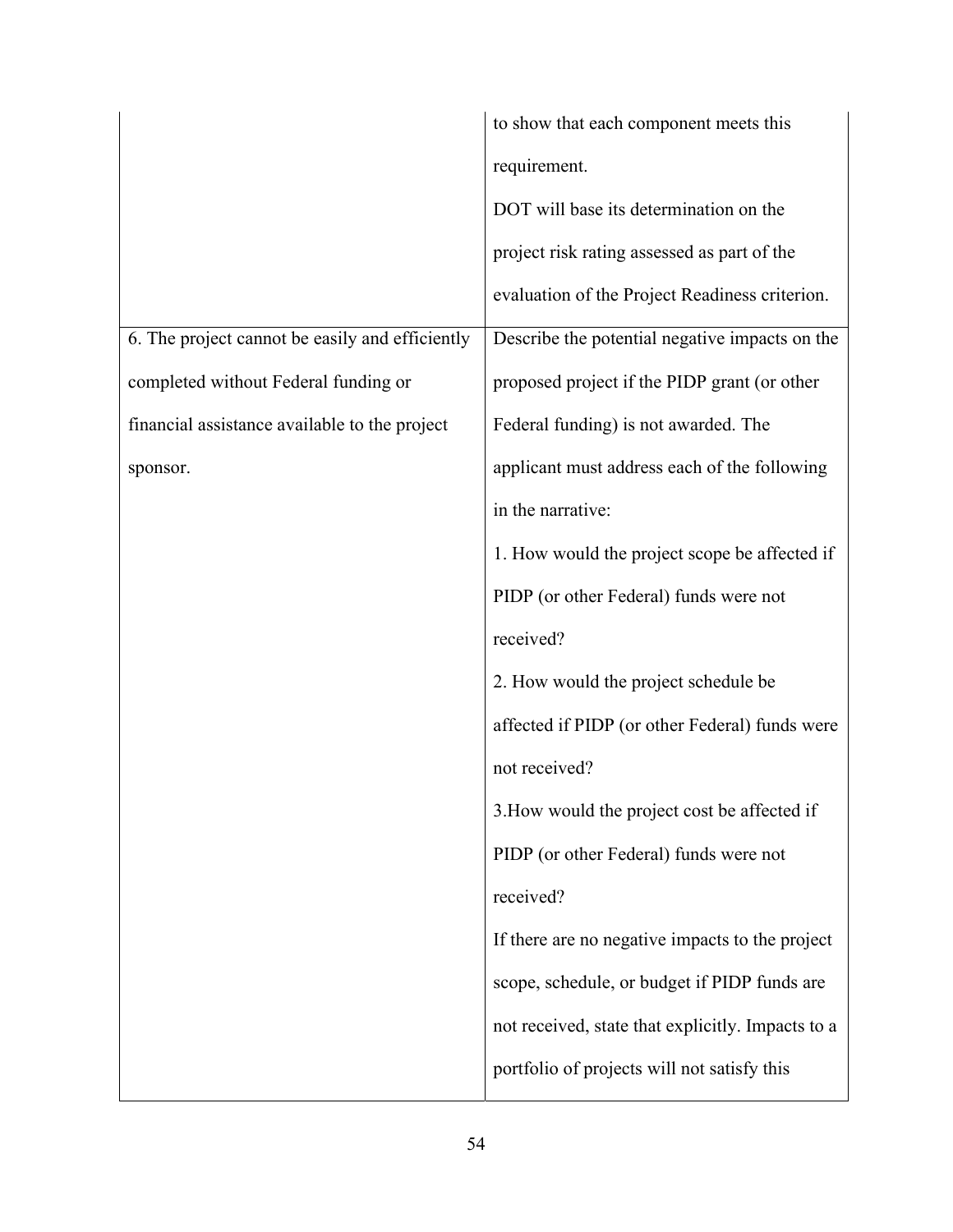requirement; please describe only projectspecific impacts. Re-stating the project's importance for national or regional economy, mobility, or safety will not satisfy this requirement. The Department will base its determination on an assessment of this information by PIDP program evaluators.

3. Unique Entity Identifier and System for Award Management (SAM)

Each applicant must: (1) be registered in SAM before submitting its application; (2) provide a valid unique entity identifier in its application; and (3) continue to maintain an active SAM registration with current information at all times during which it has an active Federal award or an application or plan under consideration by a Federal awarding agency. DOT may not make a FY 2022 PIDP grant award to an applicant until the applicant has complied with all applicable unique entity identifier and SAM requirements and, if an applicant has not fully complied with the requirements by the time DOT is ready to make a PIDP grant award, DOT may determine that the applicant is not qualified to receive a PIDP grant award and use that determination as a basis for making a PIDP grant award to another applicant.

4. Submission Dates and Times

 Applications must be submitted to Grants.gov. Applications must be submitted by 11:59 p.m. E.D.T. on May 16, 2022. The funding opportunity on Grants.gov will open by February 28, 2022. Please note that the Grants.gov registration process usually takes 2-4 weeks to complete and that DOT will not consider late applications that are the result of a failure to register or comply with Grants.gov applicant requirements in a timely manner.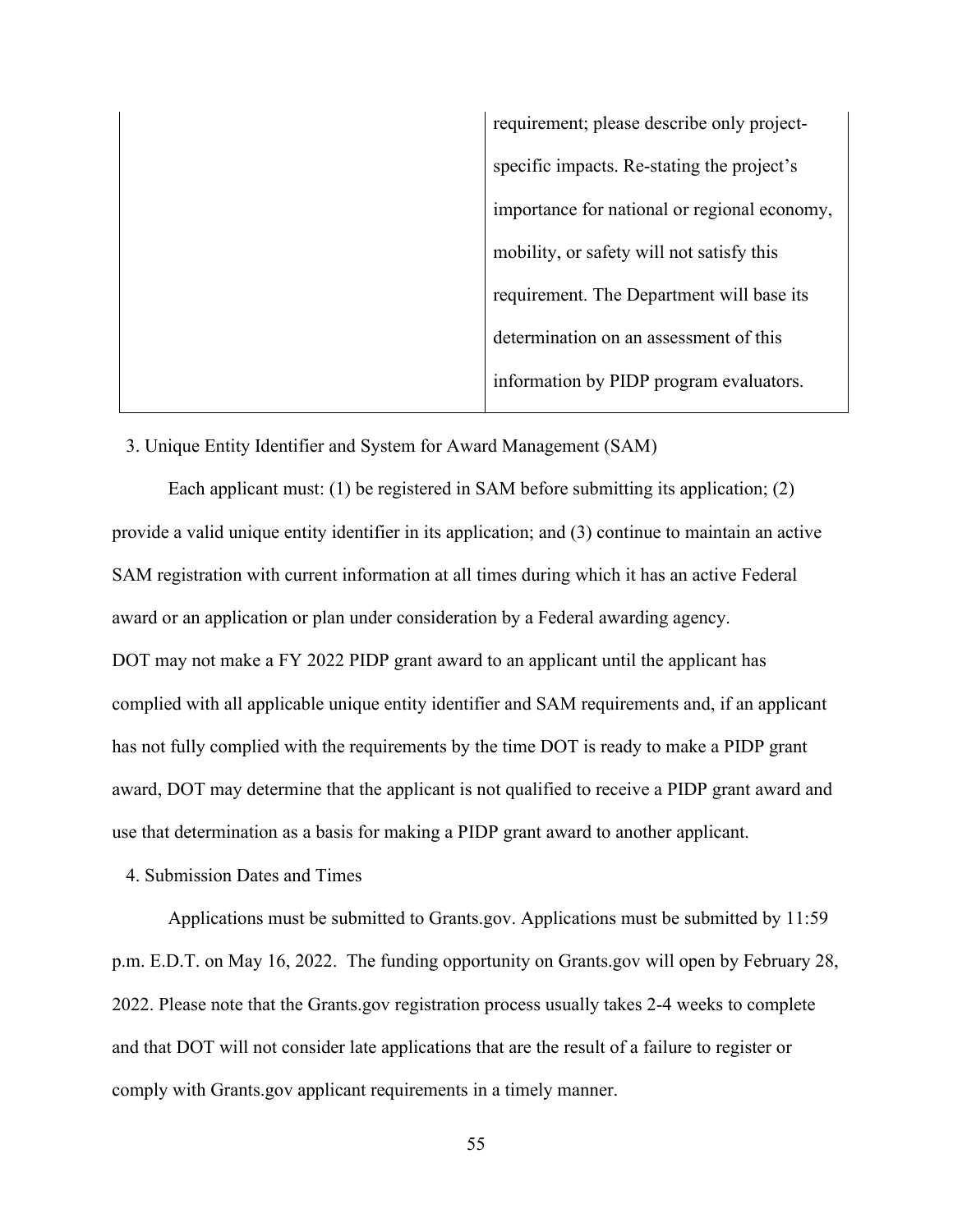5. Funding Restrictions

 This program will not fund construction, reconstruction, reconditioning, or purchase of a vessel, unless the Secretary determines such vessel is necessary for a project under Section C.3.a.(IV) of this notice and is not already receiving assistance under 46 U.S.C. chapter 537. In addition, this program will not fund any project within a small shipyard (as defined in 46 U.S.C. 54101).

Improvements to Federally owned facilities are ineligible under the FY 2022 PIDP.

 Funds granted to small projects at small ports under 46 U.S.C. 54301(b) may not be used for: any single grant award more than \$11.25 million; or activities, including channel improvements or harbor deepening, that are part of a Federal channel, authorized, as of the date of the application for assistance, to be carried out by the U. S. Army Corps of Engineers.

 DOT will not consider previously incurred costs or previously expended or encumbered funds towards the matching requirement for any project prior to grant award announcement, except for certain costs related to a small project at a small port (i.e., grants under 46 U.S.C. 54301(b)). Unless authorized in writing by DOT after grant award announcement pursuant to 46 U.S.C. 54301(a)(10)(B) or 2 CFR 200.458, an expense incurred before a grant agreement is executed will not be reimbursed or count towards cost share requirements.

PIDP funds may not be used to support or oppose union organizing.

6.Other Submission Requirements

a. Submission Location

Applications must be submitted to Grants.gov. To apply through Grants.gov, applicants must: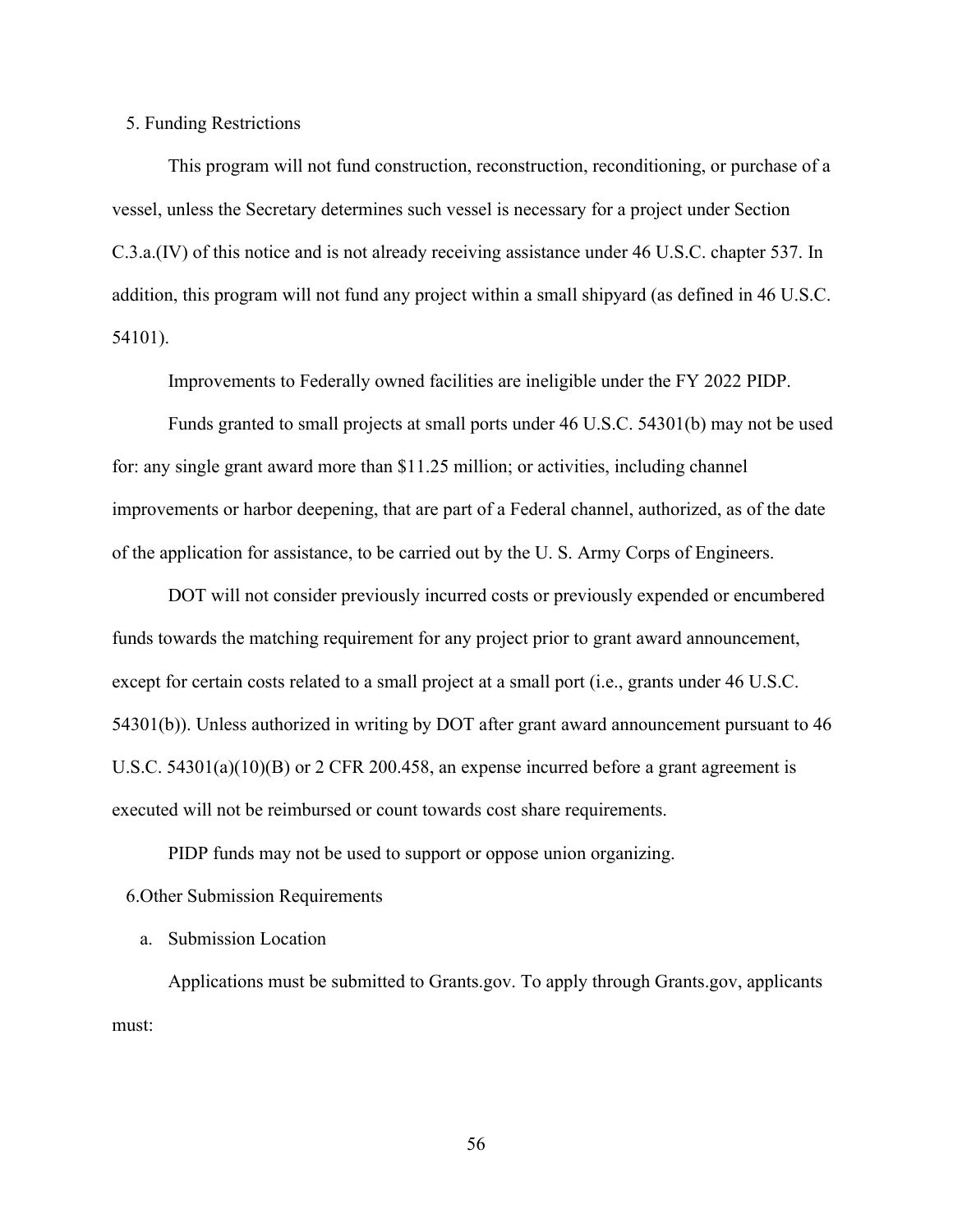(1) Obtain a Unique Entity Identifier<sup>22</sup> (UEI) number.

(2) Register with the System for Award Management (SAM) at www.SAM.gov*.* 

(3) Create a Grants.gov username and password.

(4) Complete Authorized Organization Representative (AOR) registration in *Grants.gov.* 

The E-Business Point of Contact (POC) at the applicant's organization must respond to the registration email from Grants.gov and login at Grants.gov to authorize the applicant as the AOR. Please note that there can be more than one AOR for an organization.

Please note that the Grants.gov registration process usually takes 2–4 weeks to complete and that DOT will not consider late applications that are the result of a failure to register or comply with Grants.gov applicant requirements in a timely manner. For information and instruction on each of these processes, please see instructions at

#### https://www.grants.gov/applicants/applicant-faqs.html*.*

If applicants experience difficulties at any point during the registration or application process, please call the Grants.gov Customer Service Support Hotline at 1 (800) 518–4726.

b. Consideration of Applications

Only applicants who comply with all submission deadlines described in this notice and electronically submit valid applications through Grants.gov will be eligible for award. Applicants are strongly encouraged to make submissions in advance of the deadline and to verify that their submissions comply with all requirements in this notice.

c. Late Applications

<sup>&</sup>lt;sup>22</sup> On April 4, 2022, the Federal government will stop using the Data Universal Numbering System (DUNS) number to uniquely identify entities. At that point, entities doing business with the Federal government will use a Unique Entity Identifier (UEI) created in SAM.gov. If your entity is currently registered in SAM.gov, your UEI has already been assigned and is viewable in SAM.gov. This includes inactive registrations.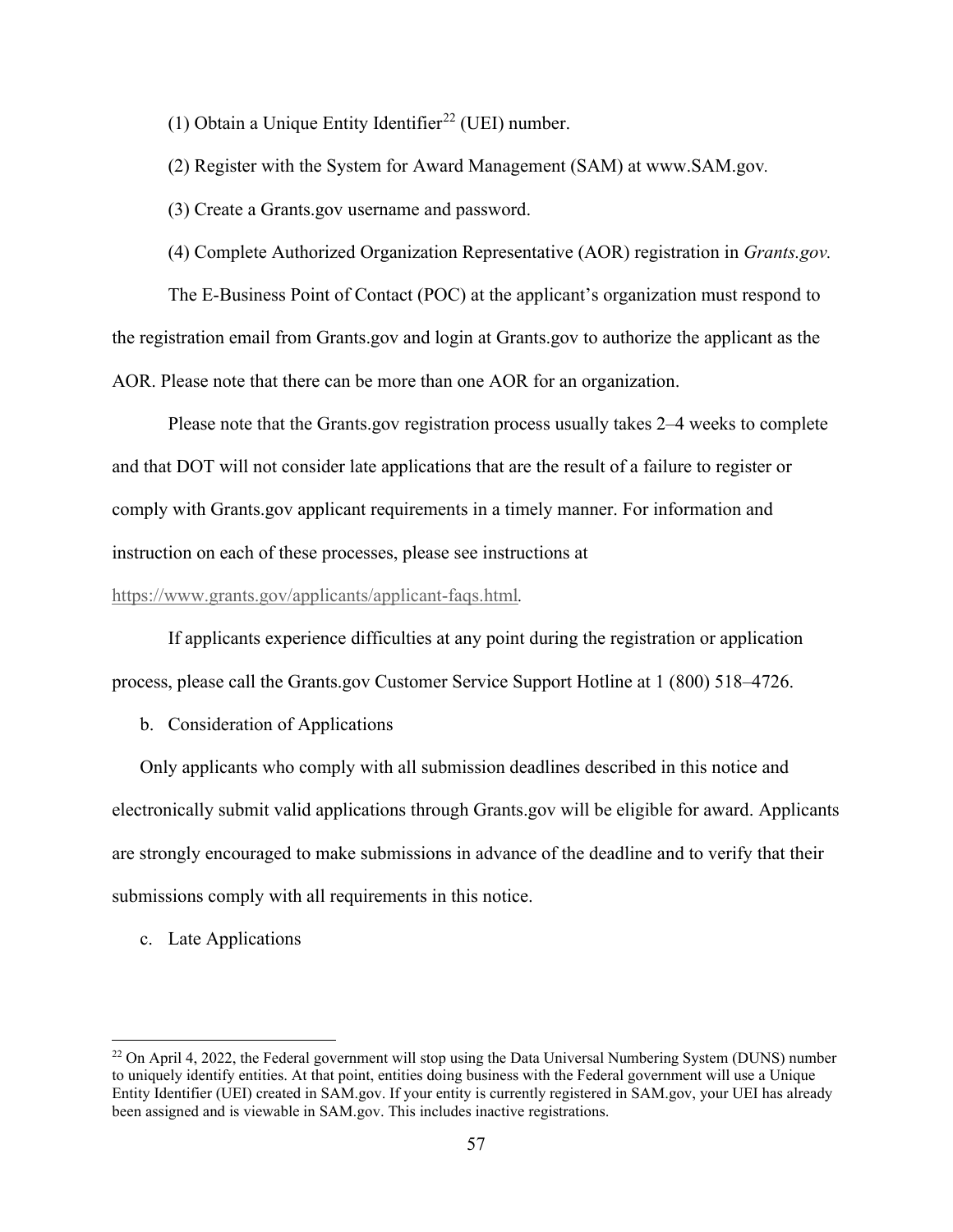Applicants experiencing technical issues with Grants.gov that are beyond the applicant's control must contact *PIDPgrants@dot.gov* prior to the application deadline with the username of the registrant and details of the technical issue experienced. The applicant must provide:

(1) Details of the technical issue(s) experienced.

(2) Screen capture(s) of the technical issues(s) experienced along with corresponding Grants.gov "Grant tracking number."

(3) The "Legal Business Name" for the applicant that was provided in the SF–424.

(4) The AOR name submitted in the SF–424.

(5) The Unique Entity Identifier number associated with the application.

(6) The Grants.gov Help Desk Tracking Number.

To ensure a fair competition for limited discretionary funds, the following conditions are not valid reasons to permit late submissions: (1) failure to complete the various registration processes before the deadline; (2) failure to follow Grants.gov instructions on how to register and apply as posted on its website; (3) failure to follow all instructions in this notice of funding opportunity; and (4) technical issues experienced with the applicant's computer or information technology environment. After DOT reviews all information submitted and contacts the Grants.gov Help Desk to validate reported technical issues, DOT staff will contact late applicants to approve or deny a request to submit a late application through *Grants.gov*. DOT will not accept appeals of DOT's decision to approve or deny a request for a late application. If the reported technical issues cannot be validated, late applications will be rejected as untimely.

d. Compliance with Section 508 of the Rehabilitation Act of 1973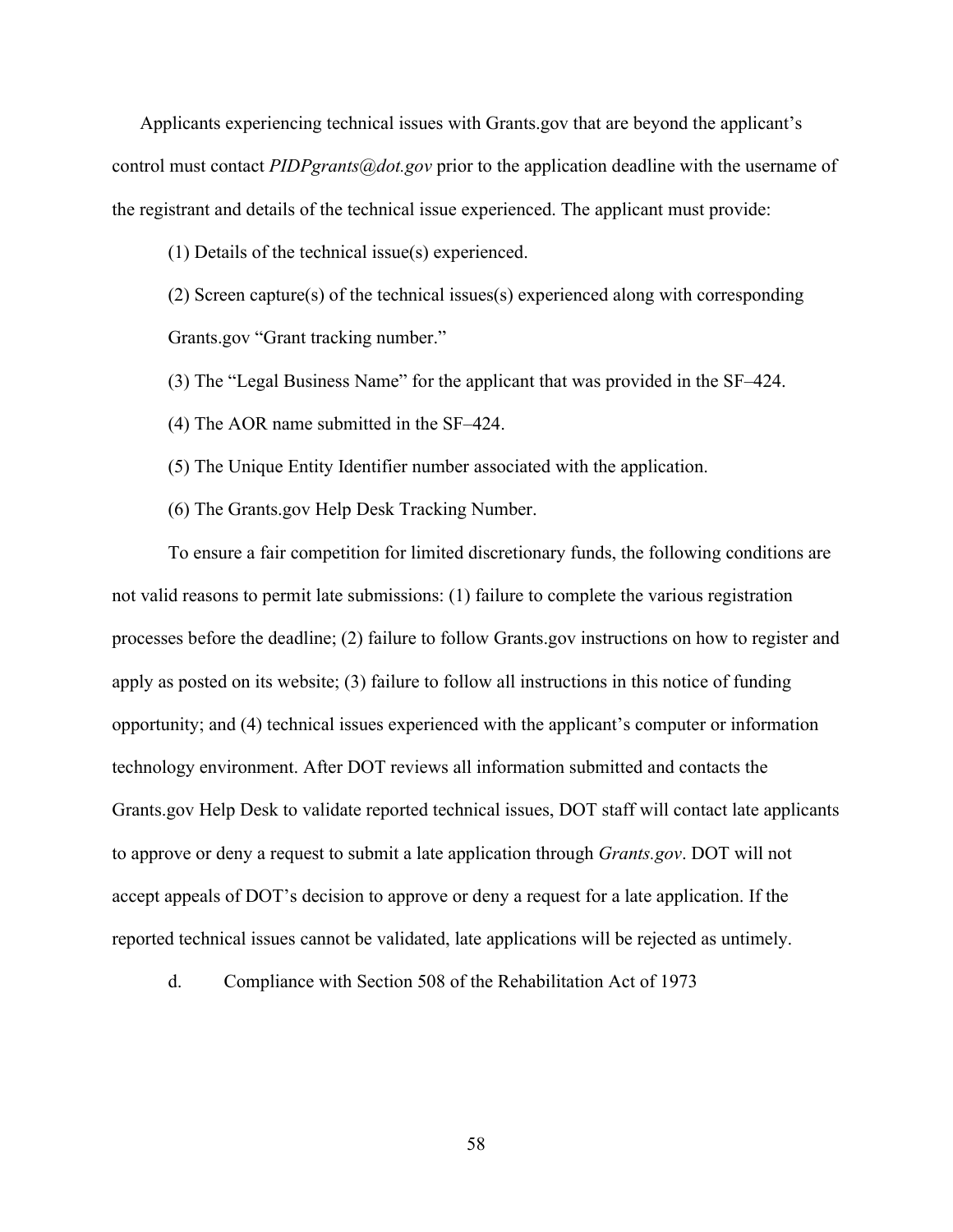The Department encourages applicants to submit documents that are compliant with Section 508 of the Rehabilitation Act of 1973. Section 508 guidelines are available at https://www.access-board.gov/ict/.

# E. Application Review Information

 This section identifies the criteria that DOT will use to evaluate applications received for FY 2022 PIDP grant funding. The criteria incorporate the statutory requirements for this program, which are identified in this notice. The criteria also include Departmental priorities (climate change and environmental justice and equity and promoting workforce opportunities). As provided for in 46 U.S.C. 54301, the Secretary will also give substantial weight to the utilization of non-Federal contributions (leverage), economic vitality (including the net benefits of the funds awarded under the program, considering the cost-benefit analysis of the project, as applicable), and the port's resilience as a result of the project.

1. Criteria

a. Merit Criteria

 The review assesses a project's alignment with the program's statutory criteria: achieving safety, efficiency, or reliability improvements; supporting economic vitality; and leveraging Federal funding. It also assesses a project's alignment with the merit criteria that are based on DOT priorities: addressing Climate Change and Environmental Justice; Advancing Equity and Opportunity for All. For each merit criterion, reviewers will evaluate whether the benefits of the project are clear, direct, data-driven, and reasonable. Based on that assessment, reviewers will assign a rating for each criterion, as explained in greater detail in criterion-specific sections below. Ratings for merit criteria will not be combined into a composite score. See Section E.2. for more information on the Review and Selection Process.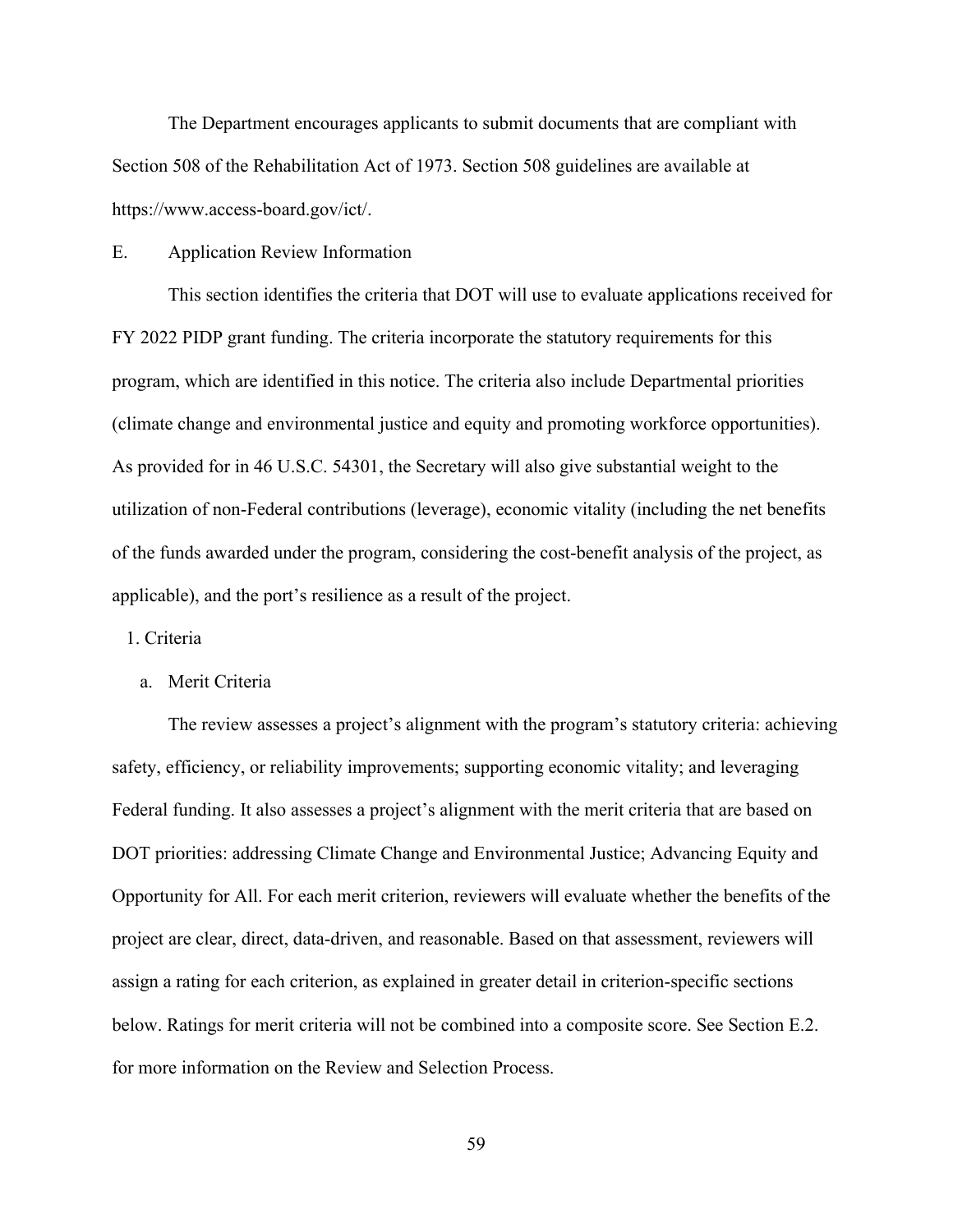## (1) Achieving Safety, Efficiency, or Reliability Improvements

DOT will evaluate the extent to which the project will improve the safety, efficiency, or reliability of: the loading and unloading of goods at a port; the movement of goods through a port or intermodal connection to a port; operational improvements, including projects to improve port resilience; or, environmental or emissions mitigations measures. To evaluate this criterion, reviewers will assess the discussion in the application that describes how the project improves the safety, efficiency, or reliability of one or more of the four project categories identified in Section D.2.e.(1) and the discussion of how the project improves or has the potential to improve or strengthen supply chains. In addition, for small projects at small ports, the reviewers will evaluate the degree to which a project would promote the enhancement and efficiencies of a port.

Reviewers will assign a rating of "high," "medium," "low," or "non-responsive" based on their assessment. To receive a "high" rating, a project must produce significant improvements in safety, efficiency, and reliability.<sup>23</sup> In addition, the project must significantly strengthen supply chains, as demonstrated through measurable improvements at the port and in the goods movement chain external to the port.<sup>24</sup> To receive a "medium" rating, a project must significantly improve two of the following: safety, efficiency, or reliability. In addition, the project must have a documented positive impact on strengthening supply chains. To receive a "low" rating, a project must significantly improve at least one of the following: safety, efficiency, or reliability and it must have the potential to positively impact the supply chain. A project that, based on the reviewers' assessment of the content of the application, does not

 $^{23}$  An improvement is significant if it: improves safety, efficiency, and reliability; produces benefits that are shared on at least a port-wide scale; positively impacts underserved or disadvantaged communities or segments of the workforce; and is well supported by documentation in the application.

 $^{24}$  A project significantly strengthens a supply chain if it: strengthens the supply chain against both human-made and naturally occurring events; produces measurable improvements at the port and in the goods movement chain external to the port; and is well supported by documentation in the application.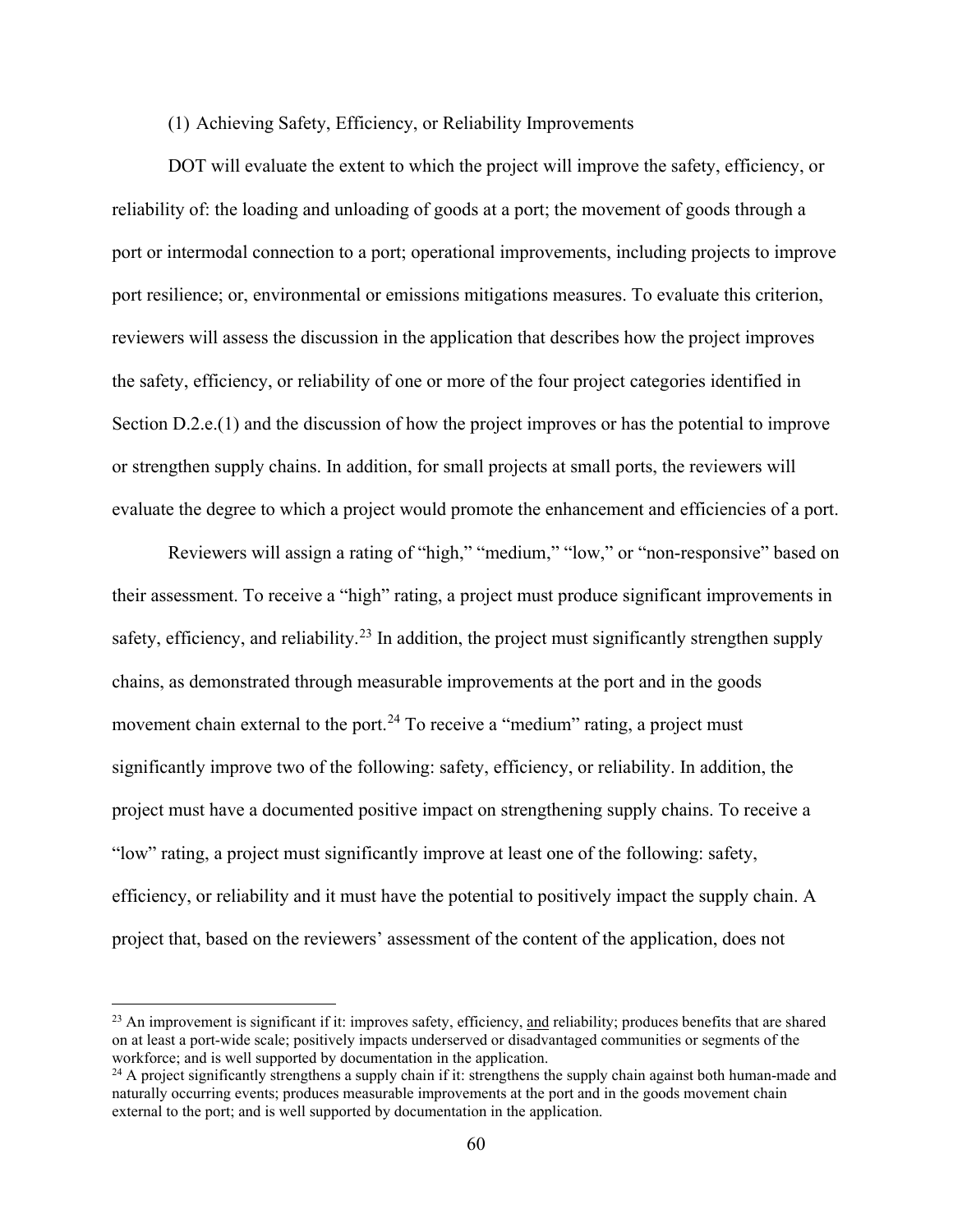demonstrate that it will significantly improve any of the project utilities (safety, efficiency, reliability) will receive a "non-responsive" rating. Projects with higher ratings will be more competitive.

(2) Supporting Economic Vitality at the Regional or National Level

(a) Large Projects. DOT will consider the costs and benefits of large projects (as defined in Section A.4.) seeking PIDP funding. To the extent possible, DOT will rely on quantitative, data-supported analyses to assess how well a project addresses this criterion, including an assessment of the project's estimated benefit-cost ratio and net benefits based on the applicant-supplied BCA described in Section D.2.e.(2). Reviewers will consider, as part of their analysis, the project's positive contribution to port resilience.

Based on DOT's assessment, DOT will group projects into ranges based on their estimated benefit-cost ratios (BCR) and assign a level of confidence associated with each project's assigned BCR rating. DOT will use these ranges for BCR: less than 1.0; 1.0–1.5; 1.5– 3.0; and greater than 3.0. Numbers over 1 indicate that the project's benefits exceed its costs. The Secretary will consider the net benefits of the funds awarded when selecting projects. Net benefits are calculated by comparing a proposed project's benefits with the full cost of developing, constructing, operating, and maintaining the project. Projects with higher net benefits (that is, higher BCR ratings as determined by DOT reviewers) will be more competitive than ones with lower net benefits. In addition to these quantitative ranges, DOT will assess the level of confidence associated with each project's assigned BCR ratings as either "high," "medium," or "low." "High" indicates a relatively high degree of confidence in the assigned rating; "medium" indicates a moderate degree of confidence in the assigned rating; and "low"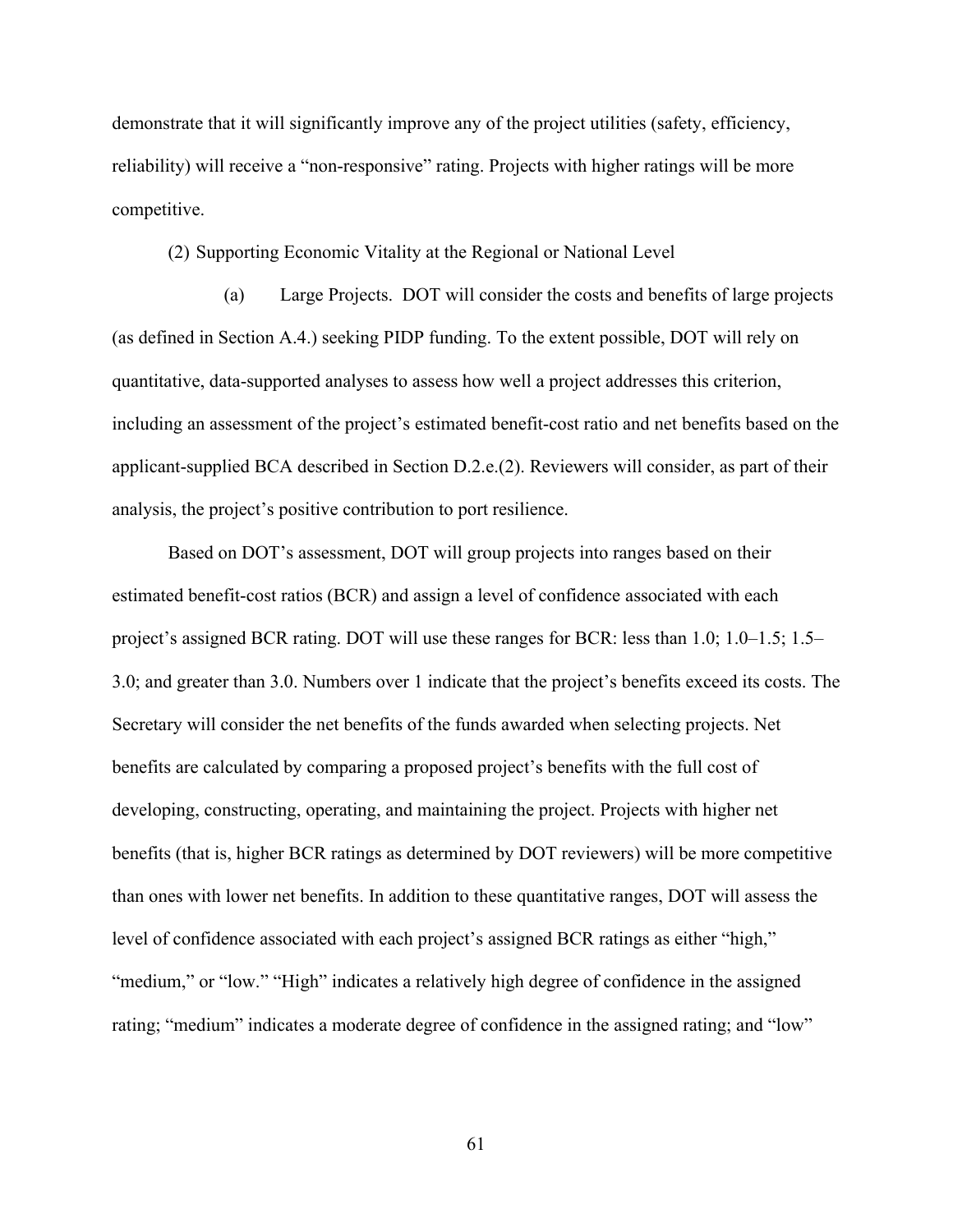indicates a relatively low degree of confidence in the assigned rating. Confidence ratings may be used to help prioritize projects for the follow-up described in Section E.2.c. of this notice.

(b) Small Projects at Small Ports. The economic vitality analysis for small projects at small ports will apply to applications seeking funding under 46 U.S.C. 54301(b). DOT will consider the impact of the proposed small project at a small port on the economic advantage and the contribution to freight transportation at a port. DOT will also consider the competitive disadvantage of the port seeking the funding. As part of their assessment of a project's contribution to freight transportation, reviewers will consider a project's impact on port resilience to supply chain disruptions. In making this assessment, DOT will consider all relevant information provided by the applicant.

 Based on the reviewers' assessments, DOT will group projects according to their impacts. A "high" impact project is one for which documentation submitted by the applicant indicates that the project will improve the economic advantage of the port, contribute to freight transportation at the port, and improve the competitive advantage of the port seeking funding. The project must also significantly improve port resilience, as demonstrated through measurable improvements. A "medium" impact project is one for which documentation submitted by the applicant indicates will improve two of the factors identified above. The project must also have a positive impact on port resilience. A "low" impact project is one for which documentation submitted by the applicant indicates will improve only one of the factors identified above. Projects with higher impacts will be more competitive. An application will be evaluated as "non-responsive" if the reviewers determine that the project will not improve any of the factors or it does not have the potential to improve port resilience.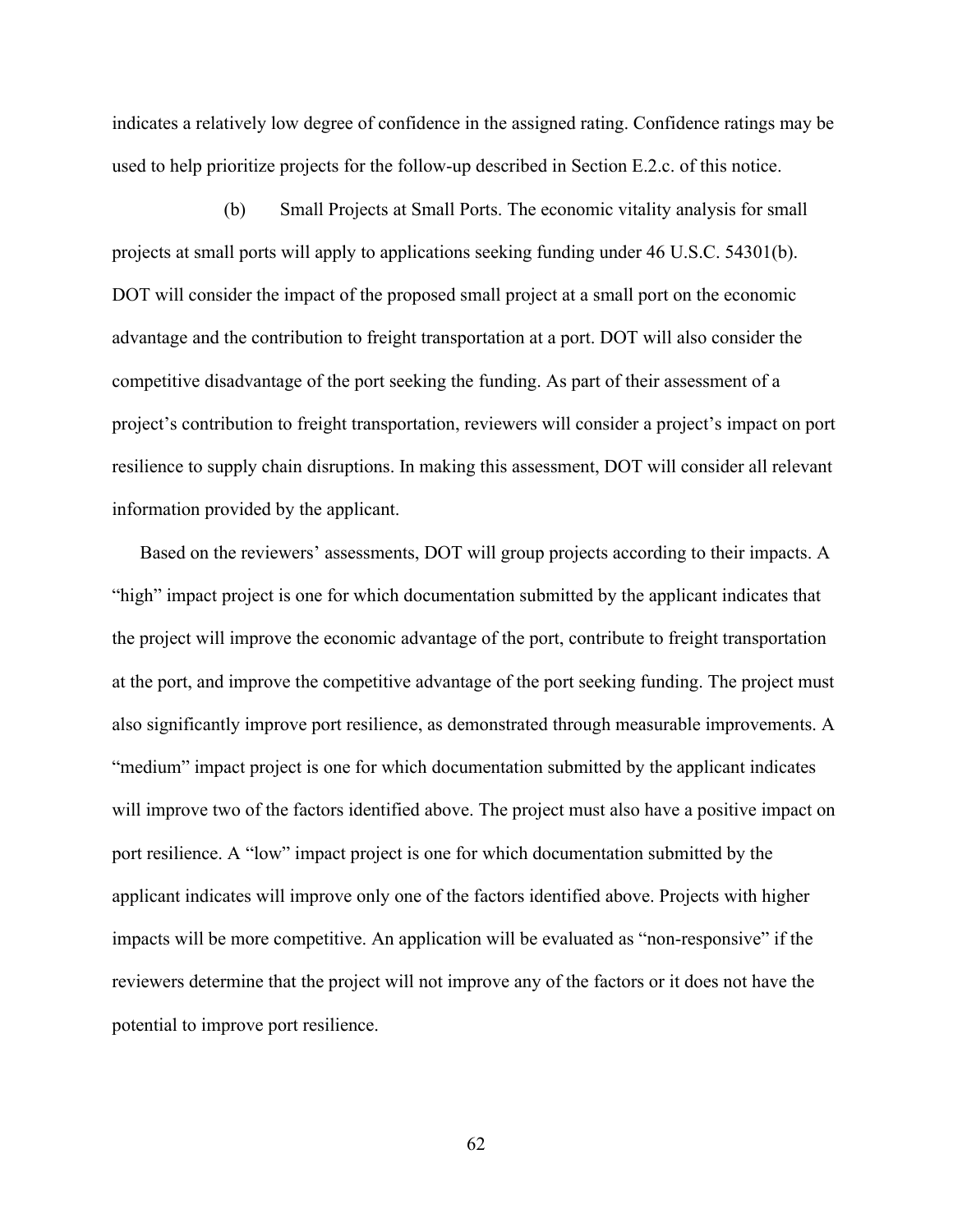(3) Leveraging Federal Funding to Attract Non-Federal Sources of Infrastructure Investment

To maximize the impact of PIDP awards, DOT seeks to leverage PIDP funding with non-Federal contributions. To evaluate this criterion, DOT will assign a rating to each project moved forward for additional review by the Senior Review Team. See Section E.2.a. The rating will be based on the calculated non-Federal share of the project's future eligible project costs. DOT will sort project applications' non-Federal leverage percentage from high to low, and the assigned ratings will be based on quintile: projects in the 80<sup>th</sup> percentile and above receive the highest rating; the  $60^{th}$ -79<sup>th</sup> percentile receive the second highest rating;  $40^{th}$ -59<sup>th</sup>, the third highest rating;  $20^{th}$ -39<sup>th</sup>, the fourth highest rating; and  $0$ -19<sup>th</sup>, the lowest rating. A project in a higher quintile will be more competitive than a comparable project in a lower quintile.

 This evaluation criterion is separate from the statutory cost share requirements for PIDP grants, which are described in Section C.2. Those statutory requirements establish the minimum permissible non-Federal share; they do not define a competitive PIDP project.

The project's non-Federal leverage percentage will be calculated based on the best available information provided by the applicant. In cases in which the ultimate source of the funding is unclear, the funding will be treated as Federal for the purposes of this calculation.

For the purposes of evaluating leverage, proceeds of Federal assistance under chapter 6 of Title 23, United States Code or sections 501 through 504 of the Railroad and Revitalization and Regulatory Reform Act of 1976 (Public Law No. 94-210), as amended, shall be considered to be part of the non-Federal share of project costs if the loan is repayable from non-Federal funds, unless otherwise requested by the project sponsor.

(4) Addressing Climate Change and Environmental Justice Impacts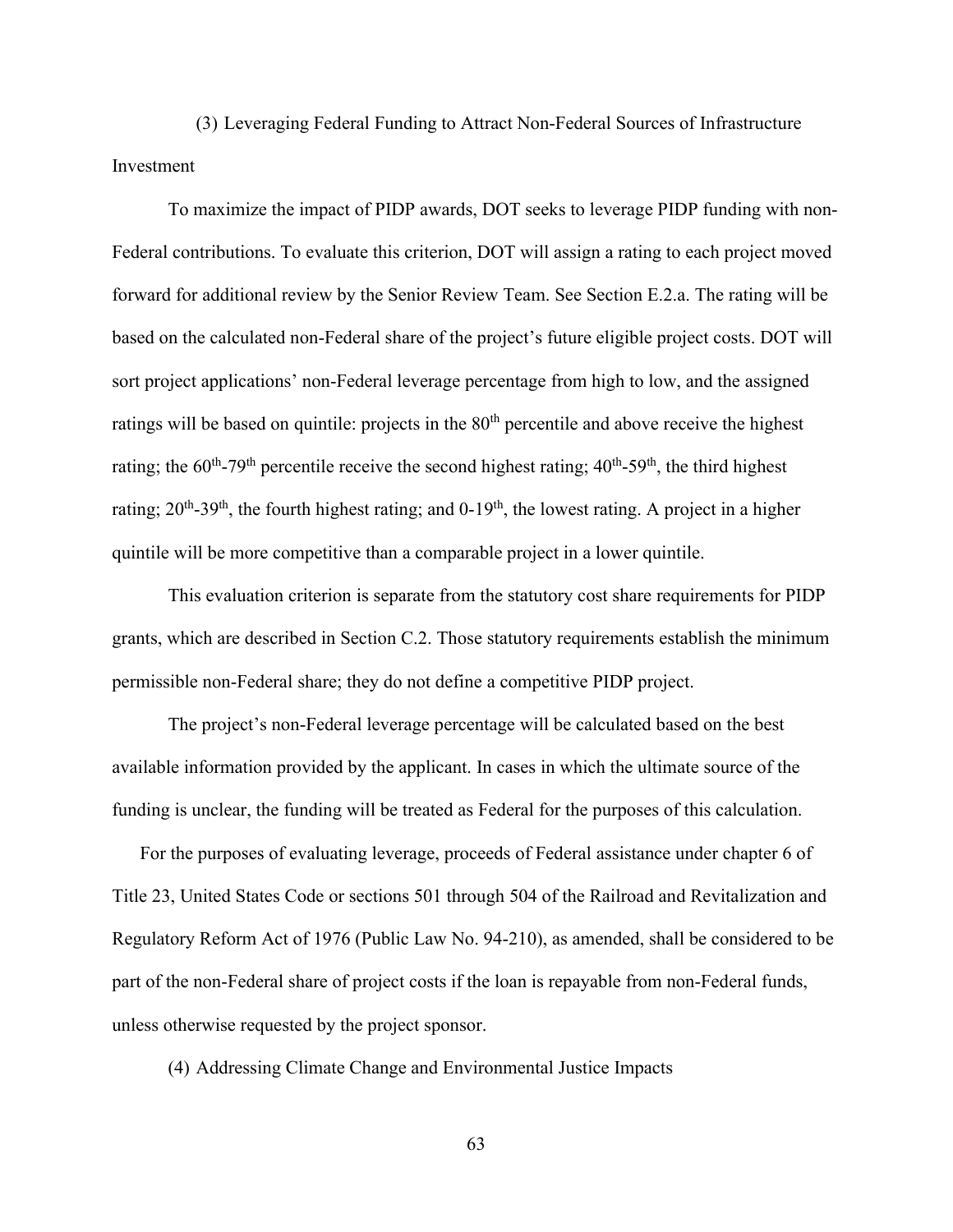After applying the above statutory criteria, and in support of Executive Order 14008, *Tackling the Climate Crisis at Home and Abroad* (86 FR 7619)*,* DOT will give priority to projects that address climate change and environmental justice impacts.

DOT encourages applicants to (1) consider climate change and environmental justice in project planning efforts and (2) to incorporate project elements dedicated to mitigating or reducing the impacts of climate change. The project will be assigned a Climate Change and Environmental Justice rating based on how it addresses these areas. Reviewers will assign a rating of "high," "medium," "low," or "non-responsive" based on their assessment. Applications that incorporate climate change and environmental justice in both planning activities and specific project elements will receive a high rating. To receive a high rating, a project must have incorporated climate change and environmental justice in planning activities and the project elements reduce emissions from port operations, the benefits of which accrue to overburdened or disadvantaged communities. Applications that incorporate both climate change and environmental justice in planning activities or project elements, will receive a medium rating. Applications that incorporate climate change or environmental justice, but not both, in planning activities or project elements, will receive a low rating. Applications that address this criterion in neither planning activities nor project elements will receive a non-responsive rating. In addition, projects which will have a negative effect on either climate change or environmental justice will receive a non-responsive rating.

Applicants intending to address the project components portion of the Climate Change and Environmental Justice criterion should describe how they meet at least one of the following options: the project supports a multimodal shift in freight movement that reduces the net emissions; the project incorporates electrification infrastructure, zero-emission vehicle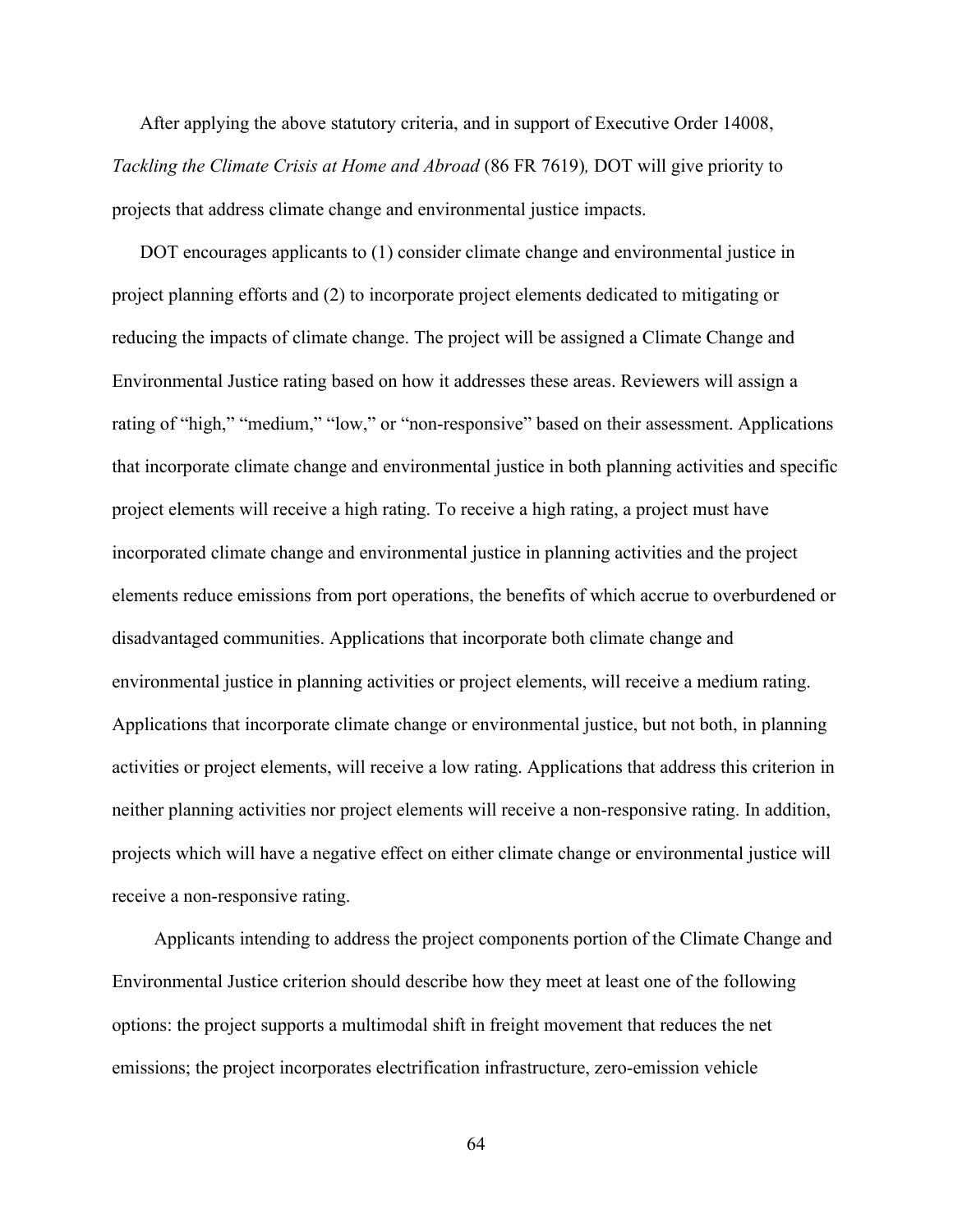infrastructure or both (such as charging stations for electric port equipment); the project utilizes one or more demand management strategies to reduce congestion and greenhouse gas emissions; the project promotes energy efficiency (such as through a reduction in vessel dwell time or use of cold ironing technology); the project improves disaster preparedness and resiliency; the project will be constructed consistent with the Federal Flood Risk Management Standard, to the extent consistent with current law; the project supports bringing existing idle or dilapidated infrastructure that is currently causing environmental harm into a state of good repair (such as brownfield redevelopment); or the project supports or incorporates the construction of energyefficient buildings.

(5) Advancing Equity and Opportunity for All

In support of Executive Order 13985, *Advancing Racial Equity and Support for Underserved Communities Through the Federal Government* (86 FR 7009), Executive Order 14025, *Worker Organizing and Empowerment* (86 FR 22829), and Executive Order 14052, *Implementation of the Infrastructure Investment and Jobs Act* (86 FR 64335), DOT will give priority to projects that advance equity and promote fairness and opportunity.

DOT will evaluate whether the project includes planning activities and actions to advance equity and promote workforce opportunities as described in Section D.2.e.(4). Reviewers will assess how an applicant's planning efforts and the project components support: (a) equityfocused policies and initiatives related to planning and project delivery; (b) labor standards and the choice to join a union; (c) investments in workforce development efforts for underrepresented populations; and (d) comprehensive planning and policies to promote hiring of underrepresented populations. Reviewers will also evaluate whether the applicant's approach to project delivery and implementation creates good-paying jobs to the greatest extent possible. For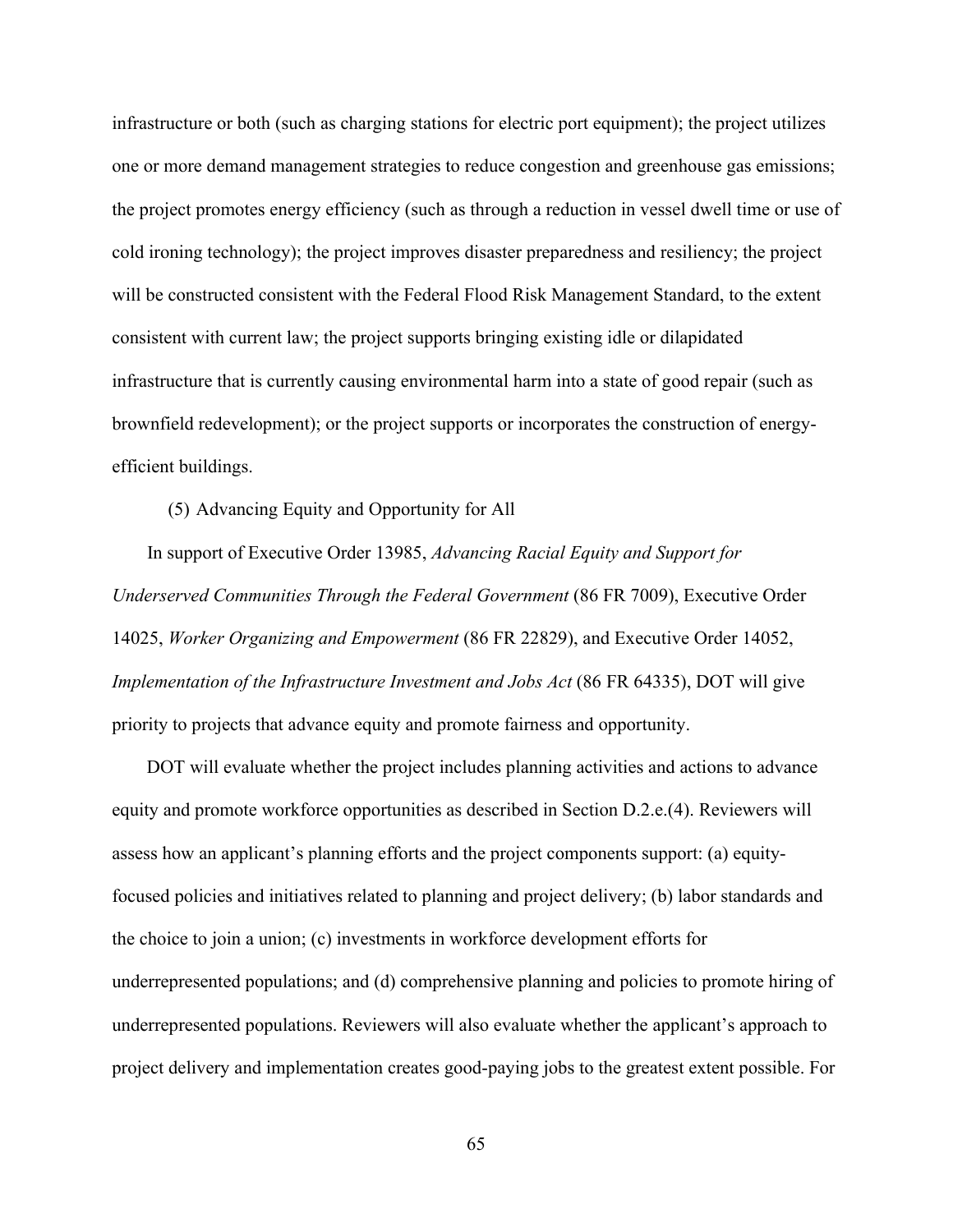example, reviewers will assess whether the project plan includes the free and fair choice to join a union, strong labor standards, project labor agreements, or provisions for distribution of workplace rights notices. Reviewers will also consider what project-related investments and policies applicants have in place to support high-quality workforce development programs, including registered apprenticeships and supportive services to help train, place, and retain people in good-paying jobs. Reviewers will also assess how project planning and policies provide opportunities for all workers and promote inclusion for all groups of workers including women, people of color, people with disabilities, people with criminal records, and other groups facing systemic barriers to employment.

 Reviewers will assign ratings to projects based on how comprehensively a project addresses equity and workforce opportunity considerations. To receive a high rating, a project must robustly include components from each of the following areas—equity-focused policies and related project initiatives, labor standards, support of workforce training and placement efforts for underrepresented populations, and planning and policies to promote hiring of underrepresented populations. To receive a medium rating, projects must robustly include components from at least two of the areas. A project would achieve a low rating if only one of the areas above is addressed. A project would receive a non-responsive rating if none of the areas above are addressed or if reviewers conclude that the project would have a negative impact on equity and workforce development.

- b. Project Readiness
	- (1) Technical Capacity

 DOT will consider significant risks to successful completion of a project, including risks associated with the complexity of the project, the proposed project schedule, and the applicant's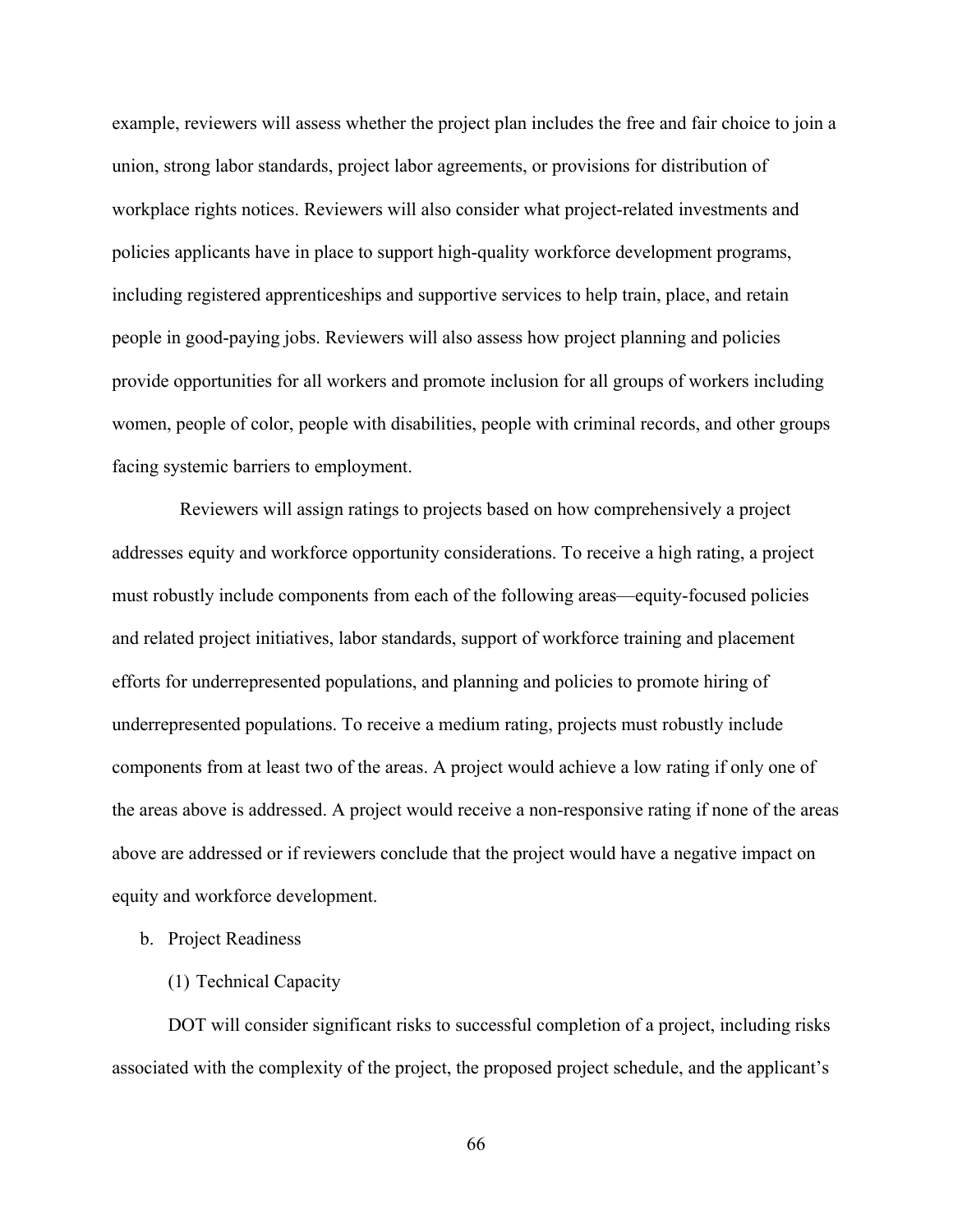overall capacity to manage project delivery. If applicable, reviewers will also consider the applicant's previous experience working with Federal agencies on grant-funded projects. Risks do not disqualify projects from award, but competitive applications clearly and directly describe achievable risk mitigation strategies. A project with mitigated risks is more competitive than a comparable project with unaddressed risks.

 Technical Capacity ratings will be one of the following: low risk, moderate risk, or high risk. An applicant's lack of previous experience with Federally funded grants will not disqualify a project from consideration.

(2) Environmental Risk

 Reviewers will independently assess the level of review of the project required by NEPA and evaluate whether the applicant has demonstrated receipt (or reasonably anticipated receipt) of other necessary environmental permits. Reviewers will also assess the project's compliance with other environmental reviews, consultations, and approvals (such as the Endangered Species Act and the National Historic Preservation Act). As with risks related to technical capacity, environmental risks do not disqualify projects from award, but competitive applications include achievable risk mitigation strategies.

 Environmental Risk ratings will be one of the following: low risk, moderate risk, or high risk.

### c. Domestic Preference

 As expressed in Executive Order 14005, *Ensuring the Future is Made in All of America by All of America's Workers* (86 FR 7475), it is the policy of the Executive Branch to maximize, consistent with law, the use of goods, products, and materials produced in, and services offered in, the United States. The Department expects all applicants to comply with the domestic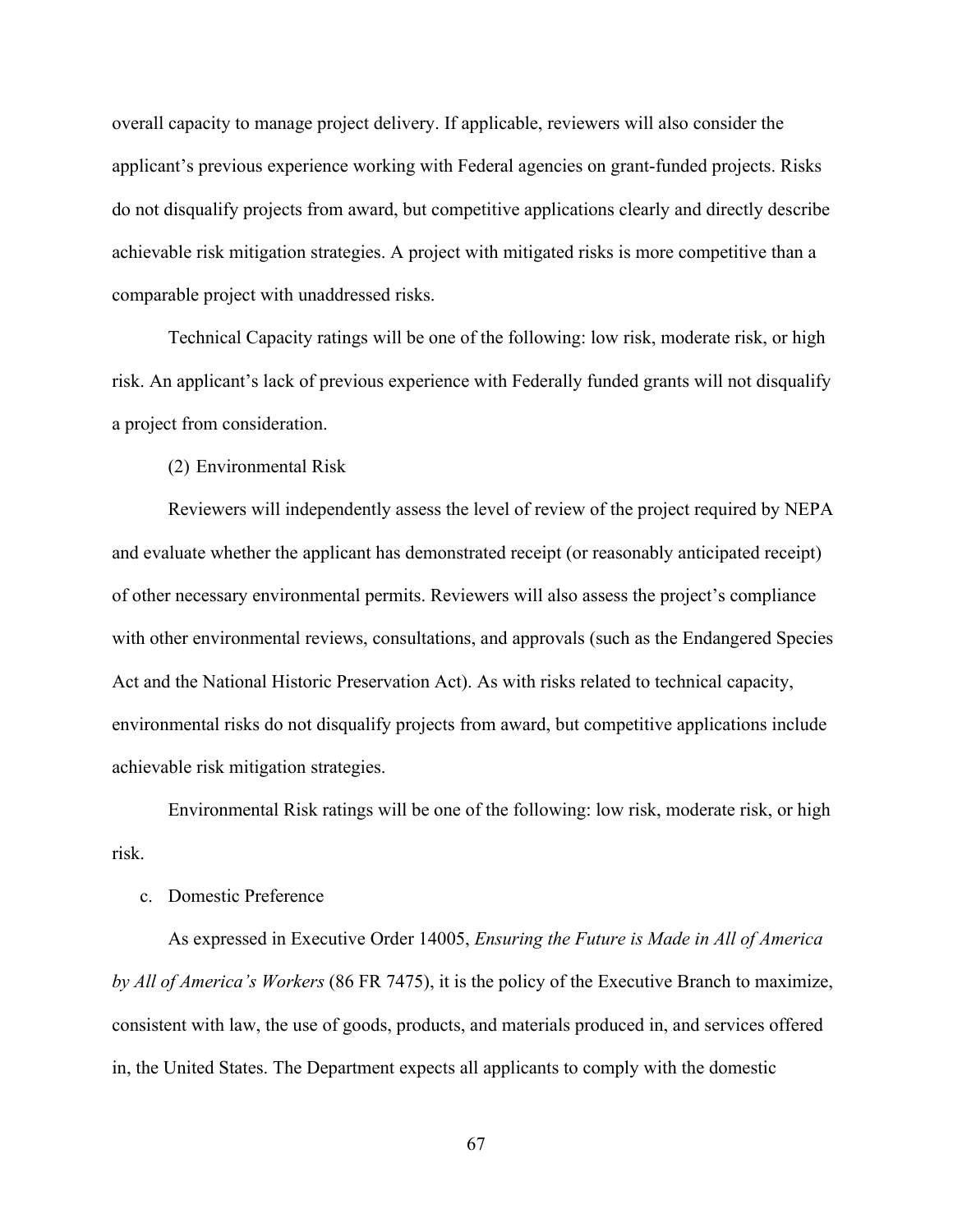preference compliance requirements of PIDP. Among otherwise comparable applications, projects that depend on iron, steel, manufactured products, and construction materials that do not, at a minimum, comply with the domestic preference requirements outlined in the Build America, Buy America Act (Pub. L. 117-58, Division G, Title IX, Subtitle A, November 15, 2021) will be less competitive than projects that comply with those requirements. Among otherwise comparable applications that require waivers, an application that presents an effective plan to maximize domestic content will be more competitive than one that does not. DOT will consider whether a waiver of the domestic content provisions will be necessary to complete the project but will not award projects that likely need a waiver but present no plan to maximize domestic content.

 All projects advanced by the SRT for additional review will be evaluated for domestic preference compliance and effectiveness of its domestic content plan. Domestic Preference compliance ratings will be one of the following: likely compliant; may require a waiver or exemption; or likely requires a waiver. Reviewers will assign one of the following ratings to a project's domestic content plan: mature plan, immature plan, or no plan.

- d. Additional Considerations
	- (1) Historically Disadvantaged Community and Community Development Zones

DOT will consider whether a project is located within a Historically Disadvantaged Community or a Federally designated community development zone (a qualified opportunity zone, Empowerment Zone, Promise Zone, or Choice Neighborhood). Applicants must specify in their narrative which zone (or zones) the project is in and provide sufficient identifying information (such as the Opportunity Zone tract number) so that reviewers can verify the claim.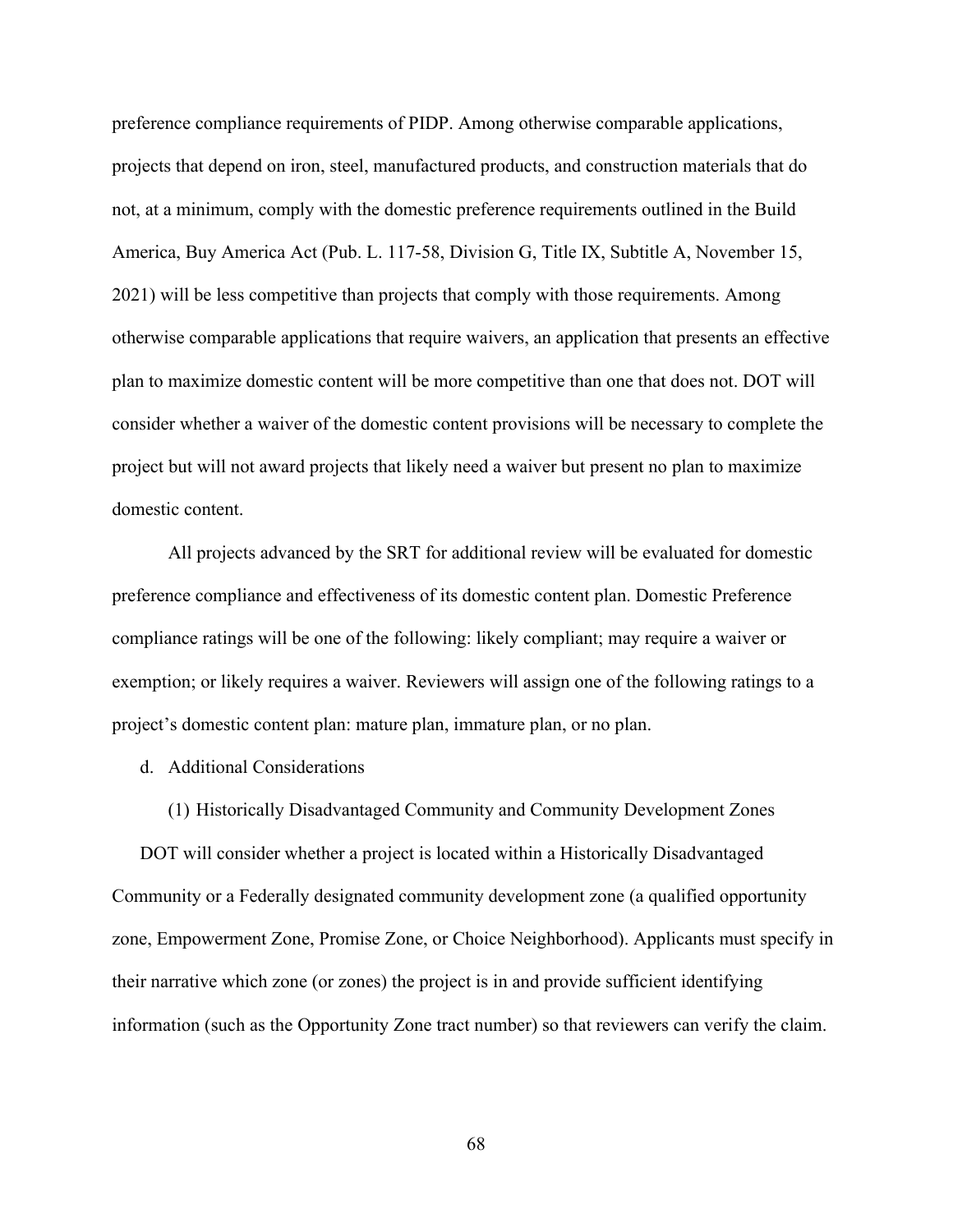A project located in a Historically Disadvantaged Community or a Federally designated community development zone is more competitive than a similar project that is not. The Department will rely on applicant-supplied information to assist in making this assessment and will only consider this if the applicant expressly identifies the designation in their application.

### (2) Port Resilience

As provided in 46 U.S.C. 54301(a)(6)(B), the Secretary shall give substantial weight to changes to a port's resilience as a result of the project. Therefore, reviewers will assess whether (and how well) a project improves a port's resilience, including its role in a vibrant local, regional, or national supply chain system.

Reviewers will assign a rating of "high," "medium," "low," or "non-responsive" based on their assessment. Projects that significantly advance a port's resilience with respect to its ability to withstand weather-related events and human-made emergencies and that has significant supply chain system impacts will receive a high rating. A project will receive a medium rating if it: significantly advances resilience to either weather-related or human-made emergencies and results in positive impacts on the supply chain; or advances resilience to both weather-related or human-made emergencies and results in positive impacts on the supply chain. Projects that advance a port's resilience to either weather-related events or human-made emergencies but that do not demonstrate important supply chain impacts will receive a low rating. Applications that do not advance a port's resilience or that has a negative effect on it will receive a non-responsive rating. Projects with higher ratings will be more competitive.

### 2. Review and Selection Process

a. Review Process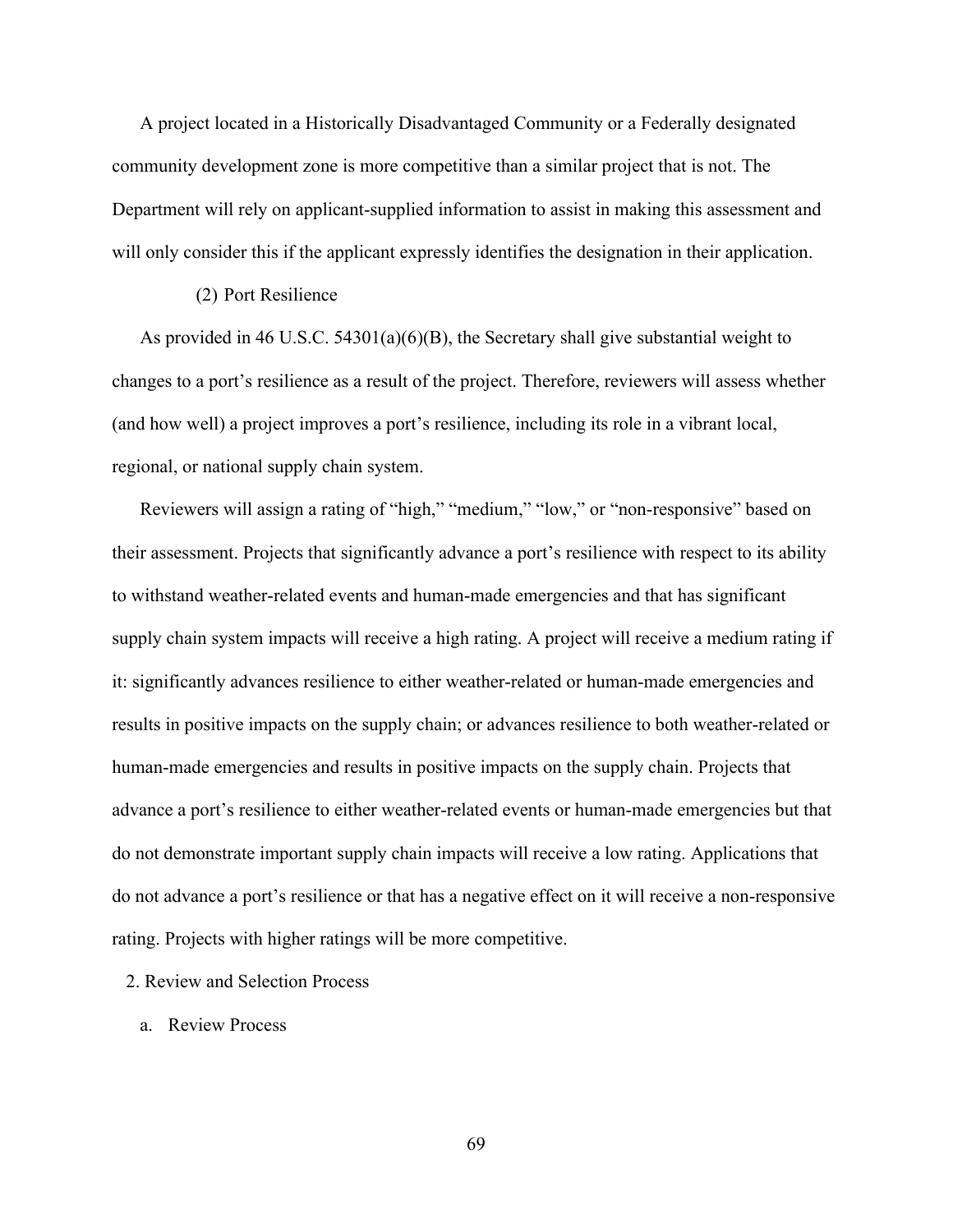The FY 2022 PIDP grant application evaluation process consists of an Intake Review Phase, a Technical Review Phase, and a Senior Review Phase.

During the Intake Review Phase, the Intake Team will sort applications into groupings for assignment to evaluators and conduct a threshold eligibility screening based on criteria outlined in this NOFO.

During the Technical Review Phase, DOT staff will analyze applications and provide ratings, consistent with the descriptions in this notice. Initially, all applications will be reviewed for their alignment with the following criteria: achieving safety, efficiency, or reliability improvements; addressing climate change and environmental justice impacts; advancing equity and opportunity for all; and port resilience.

After that initial review, projects will be presented to a first meeting of the SRT. The SRT will decide which projects will move forward in the process for additional review. The SRT will primarily base its decision on how well a project meets the statutory selection criteria of achieving safety, efficiency, or reliability. The SRT's decision will also be based on the project's rating on addressing climate change and environmental justice impacts; advancing equity and opportunity for all criteria. A project that aligns poorly with the Department's priorities related to climate change, environmental justice, equity, or workforce opportunities may nevertheless be advanced for additional review; however, if the project is selected for funding, the Department may require that the applicant demonstrate the ability of its project to align with those priorities before receiving funds, as described in section F.2.b. of this notice. During this first review, the SRT will also consider a project's location (including whether it is located within a Historically Disadvantaged Community or a Federally designated Community Development Zone) and the resilience of the port as a result of the project.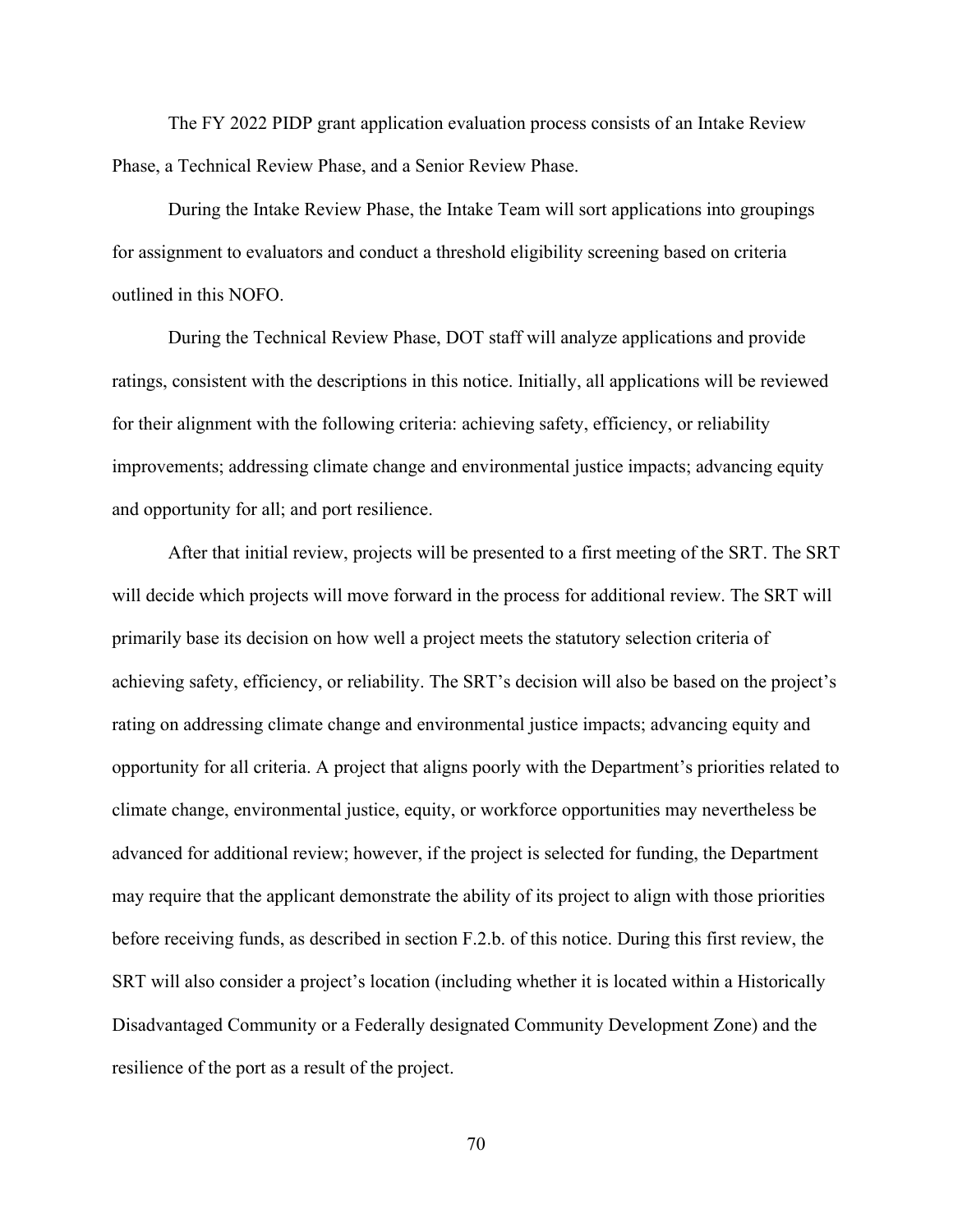During this additional review, advanced projects will be reviewed for their alignment with the following criteria: supporting economic vitality, leveraging Federal funding, project readiness, statutory determinations, and compliance with the program's domestic preference requirements.

Based on the results of this additional review, the SRT assembles a List of Projects for Consideration for selection by the Secretary. A project must meet all six determinations to be included on the List of Projects for Consideration. The Secretary makes final selections based on the criteria described in Section E.1.

## b. Determinations

 DOT must make the following determinations under 46 U.S.C. 54301(a)(6)(A) prior to award selection. Refer to Section D.2. for what to include in the application. First, DOT must determine that the project improves the safety, efficiency, or reliability of the movement of goods through a port or intermodal connection to a port. If the application demonstrates that the project will positively improve the movement of goods, the project will satisfy the determination listed under Section C.3.b. Second, DOT must determine that the project is cost effective. For applications that seek funding for projects under 46 U.S.C. 54301(a) and that DOT finds will have a BCR greater than or equal to 1.0, the project will satisfy the determination in Section C.3.b.(2). For applications that seek funding for projects under 46 U.S.C. 54301(b), the project will not be required to satisfy the determination in Section C.3.b.(2). Third, DOT must determine that the applicant has the authority to carry out the project. If the narrative demonstrates that the applicant has the authority to carry out the project by providing citations of authority, or other supporting documentation with the application, the project will satisfy the determination outlined in Section C.3.b.(3). Fourth, DOT must determine that the applicant has sufficient funding to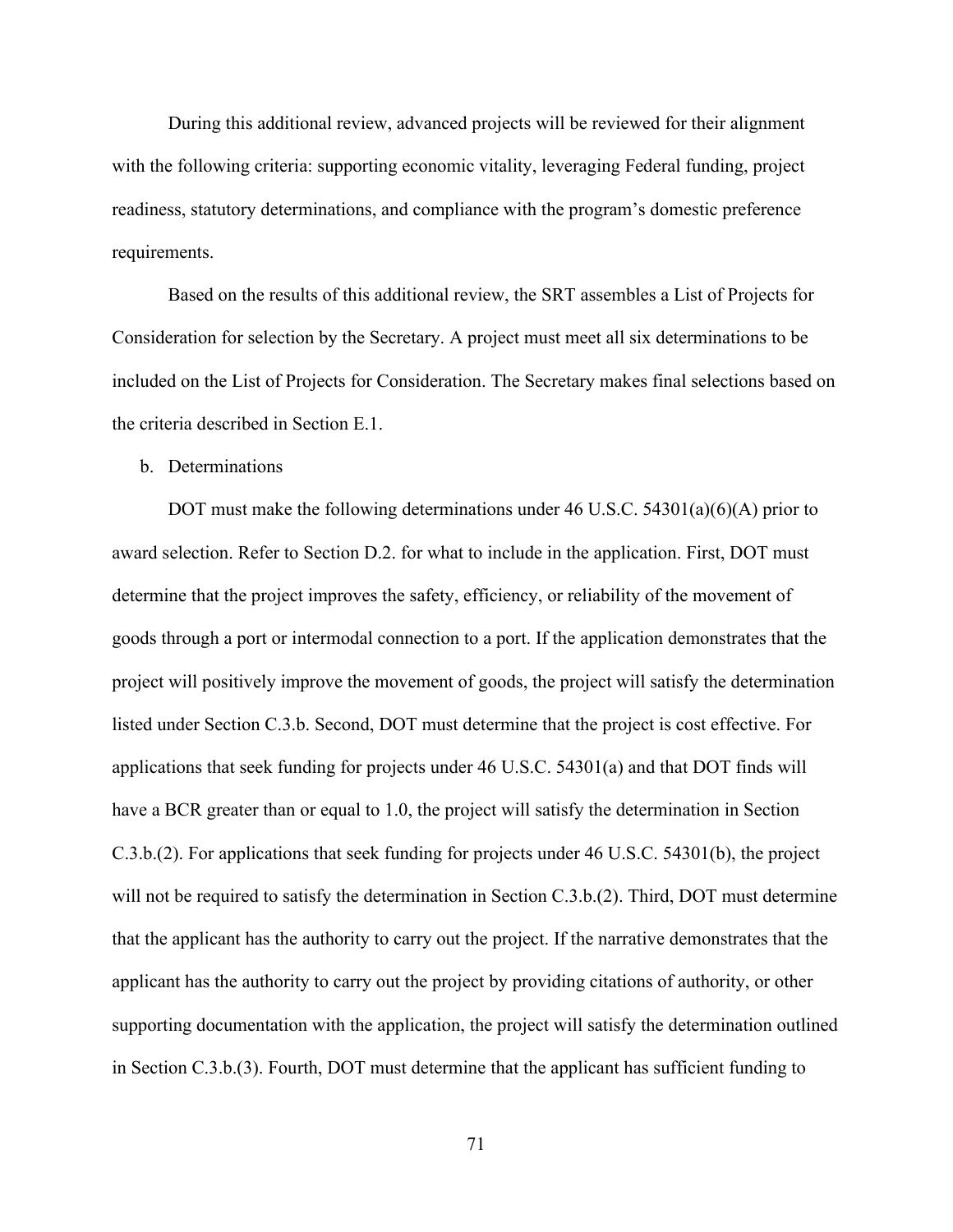meet the matching requirements. In assessing the availability of the proposed non-Federal financial commitments, DOT will consider the degree to which financing sources are dedicated to the proposed purposes and are highly likely to be available within the proposed project schedule. If the application narrative and project budget demonstrate that the applicant has sufficient funding available to meet the matching requirements, the project will satisfy the determination outlined in Section C.3.b.(4). Fifth, DOT must determine that the project will be completed without unreasonable delay. If the application narrative and project schedule demonstrate that the project is reasonably expected to begin construction no later than 18 months after the date of obligation of funds for the project (that is, the date of a grant agreement) and that it will be fully completed within five years of obligation, the project satisfies the determination outlined in Section C.3.b.(5). Sixth, DOT must determine that the project cannot be easily and efficiently completed without Federal funding or financial assistance. DOT will evaluate how well the narrative demonstrates that the project cannot be easily and efficiently completed without Federal funding or financial assistance available to the project sponsor. If applications sufficiently describe the impacts on the project of Federal funding or financial assistance being unavailable for the project, and show the project cannot be easily or efficiently completed without such assistance, the project will satisfy the determination outlined in Section C.3.b.(6).

c. Follow-up with Applicants

DOT may ask any applicant to supplement data in its application but is not required to do so. Lack of supporting information provided with the application negatively affects competitiveness of the application. Throughout the review and selection process, DOT may seek additional information from an applicant related to project eligibility, whether the project can be completed with a reduced award, or other information needed to complete project analysis. DOT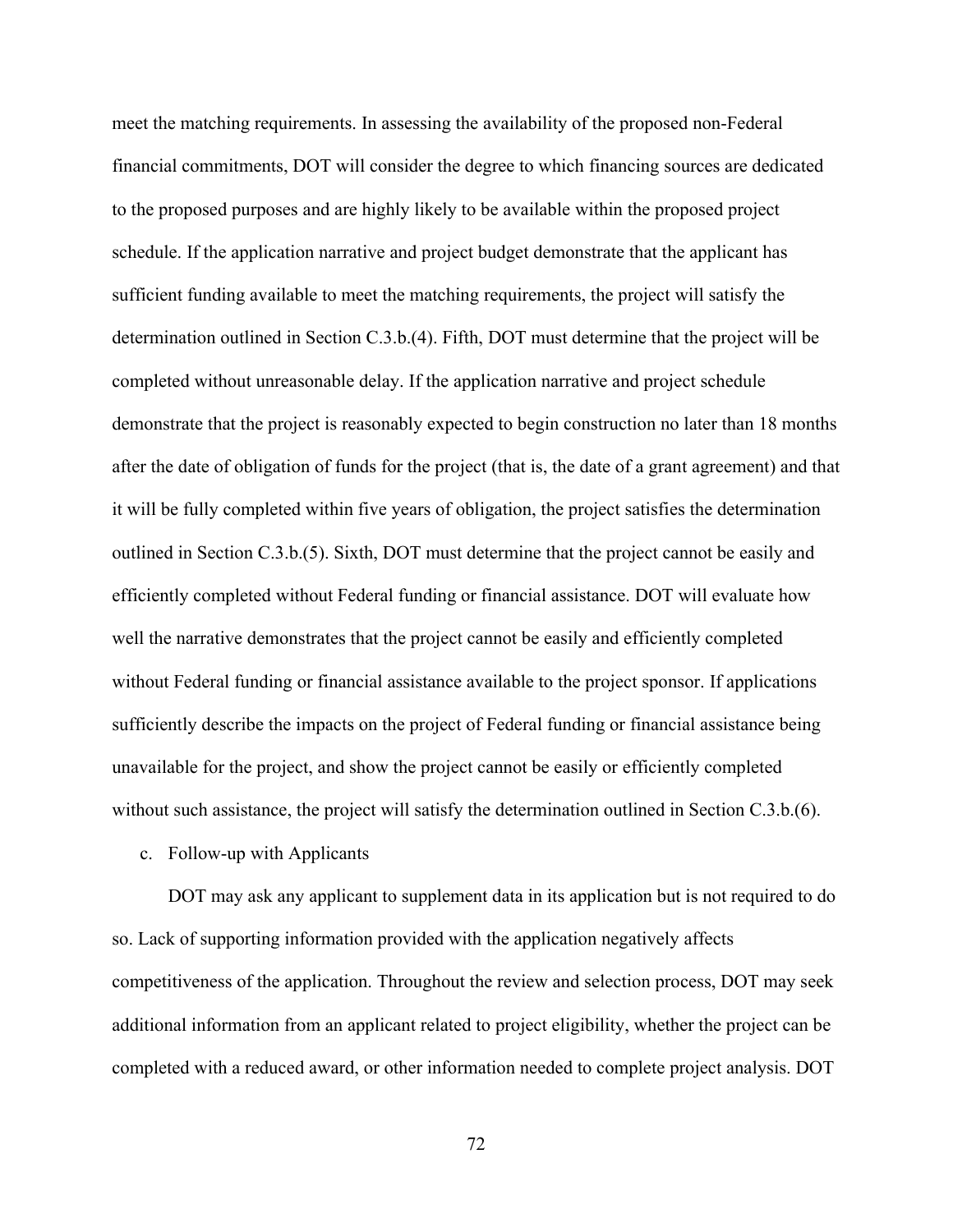will use email when seeking additional information from an applicant. DOT will send the email to the point(s) of contact listed by the applicant on the Application for Federal Assistance, SF-424.

### 3. Additional Information

Planning grant applications will be evaluated against the same criteria as capital grant applications, and DOT will prioritize funding for projects that propose to move into the construction phase within the period of performance. Accordingly, applications for development phase activities will be less competitive than capital projects.

Prior to obligation of funds, each selected applicant will be subject to a risk assessment as required by 2 CFR 200.206. DOT must review and consider any information about the applicant that is in the designated integrity and performance system accessible through SAM (currently the Federal Awardee Performance and Integrity Information System (FAPIIS)). An applicant may review information in FAPIIS and comment on any information about itself. DOT will consider comments by the applicant, in addition to the other information in FAPIIS, in making a judgment about the applicant's integrity, business ethics, and record of performance under Federal awards when completing the review of risk posed by applicants.

# F. Federal Award Administration Information

1. Federal Award Notice

Following the evaluation outlined in Section E, DOT will announce awarded projects by posting a list of selected projects at www.maritime.dot.gov/PIDPgrants. Notice of selection is not authorization to begin performance or to incur costs for the proposed project. Following that announcement, MARAD will contact the point of contact listed in the SF 424 to initiate negotiation of the grant agreement.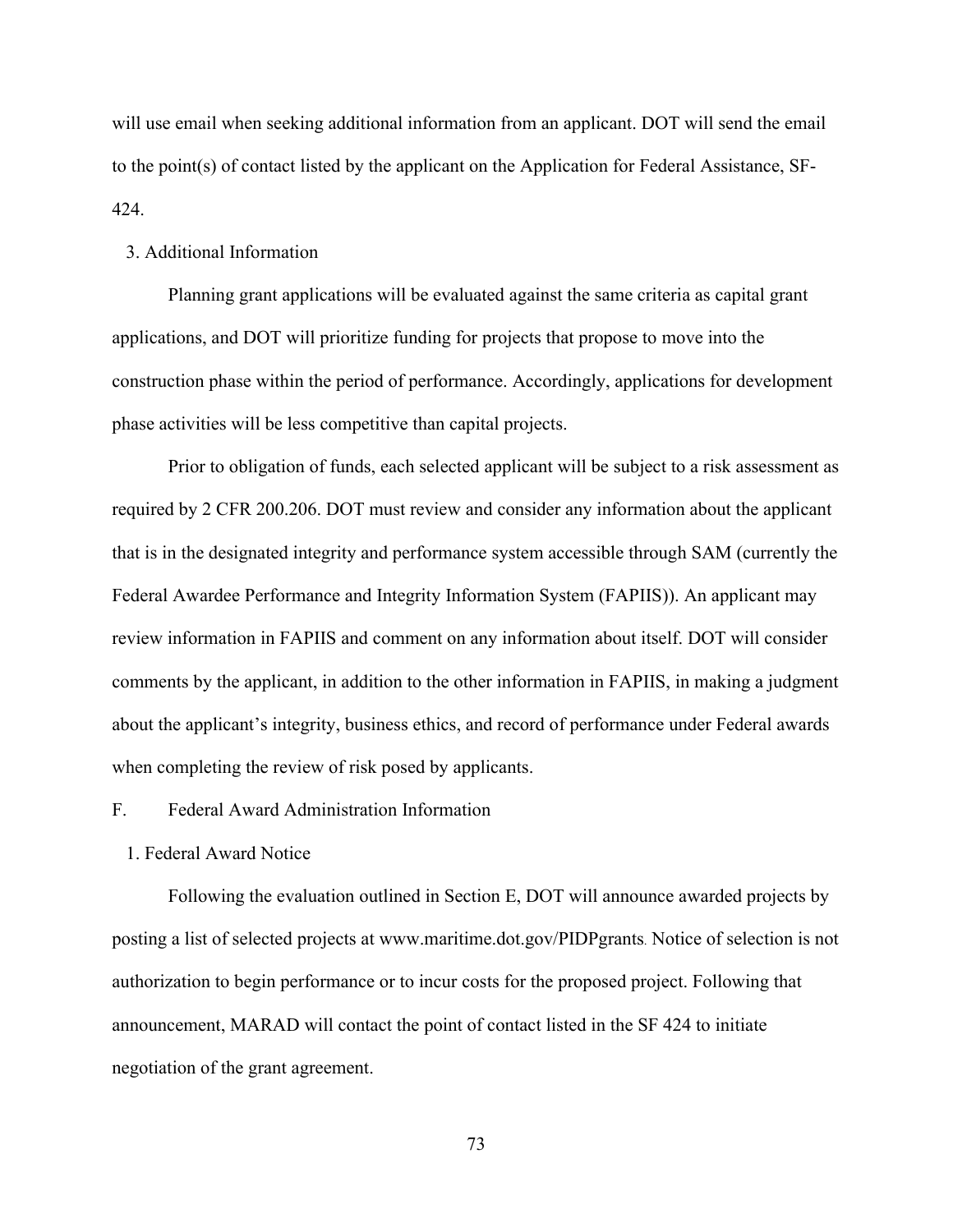Recipients of an award will not receive a lump-sum cash disbursement at the time of award announcement or obligation of funds. Instead, PIDP grant funds will reimburse recipients only after a grant agreement has been executed, allowable expenses are incurred, and a valid request for reimbursement has been submitted and approved by MARAD. PIDP grant recipients must adhere to applicable requirements and follow established procedures to receive reimbursement.

2. Administrative and National Policy Requirements

a. Administrative Requirements

DOT will determine the period of performance for each award based on the specific project that was evaluated and selected. DOT will administer each PIDP grant pursuant to a grant agreement with the grant recipient. Amounts awarded as a grant under this notice that are not expended by the grant recipient shall remain available to DOT until September 30, 2032 for use for grants under this program.

The grant agreement between a grant recipient and MARAD includes two attachments: one labelled "Exhibits" and one labelled "General Terms and Conditions." These attachments include most of the administrative and national policy requirements applicable to PIDP grant awards. Please visit https://www.maritime.dot.gov/grants/federal-grant-assistance/federal-grantassistance for the Exhibits and General Terms and Conditions for prior PIDP awards. The FY 2022 PIDP Exhibits and General Terms and Conditions will be similar to the FY 2021 PIDP documents but will include relevant updates consistent with this notice.

Consistent with the provisions in 46 U.S.C.  $54301(a)(10)(B)$  and 2 CFR 200.458, unless authorized by DOT in writing after DOT's announcement of FY 2022 PIDP awards, any costs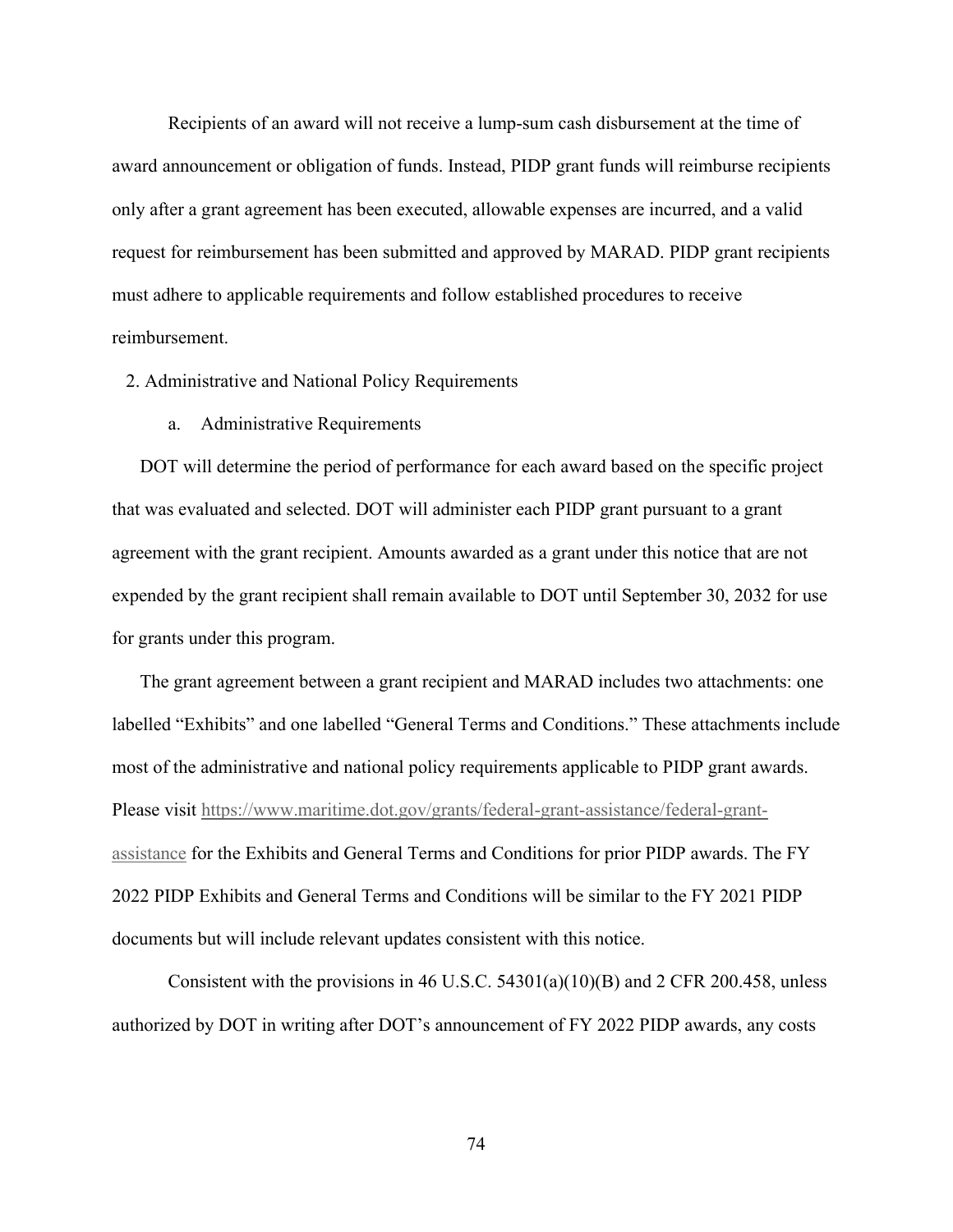incurred prior to DOT's obligation of funds for a project ("pre-award costs") are ineligible for reimbursement and are ineligible to count as match for cost share requirements.

All awards will be administered pursuant to the Uniform Administrative Requirements, Cost Principles and Audit Requirements for Federal Awards found in 2 CFR part 200, as adopted by DOT at 2 CFR part 1201. Additionally, other applicable Federal laws, Executive Orders, and any rules, regulations, and requirements of MARAD will apply to the projects that receive PIDP grant awards.

As expressed in Executive Order 14005, *Ensuring the Future Is Made in All of America by All of America's Workers* (86 FR 7475), it is the policy of the executive branch to use terms and conditions of Federal financial assistance awards to maximize the use of goods, products, and materials produced in, and services offered in, the United States. Consistent with the requirements of the Build America, Buy America Act, no amounts made available through this NOFO may be obligated for a project unless all iron, steel, manufactured products, and construction materials used in the project are produced in the United States. If selected for an award, grant recipients will be required to obtain approval from DOT to waive any of these requirements. To obtain that approval, grant recipients must be prepared to demonstrate how they will maximize the use of domestic goods, products, and materials in constructing their project.

In connection with any program or activity conducted with or benefiting from funds awarded under this notice, recipients of funds must comply with all applicable requirements of Federal law, including, without limitation, the Constitution of the United States; statutory, regulatory, and public policy requirements, including without limitation, those protecting free speech, religious liberty, public welfare, the environment, and prohibiting discrimination; the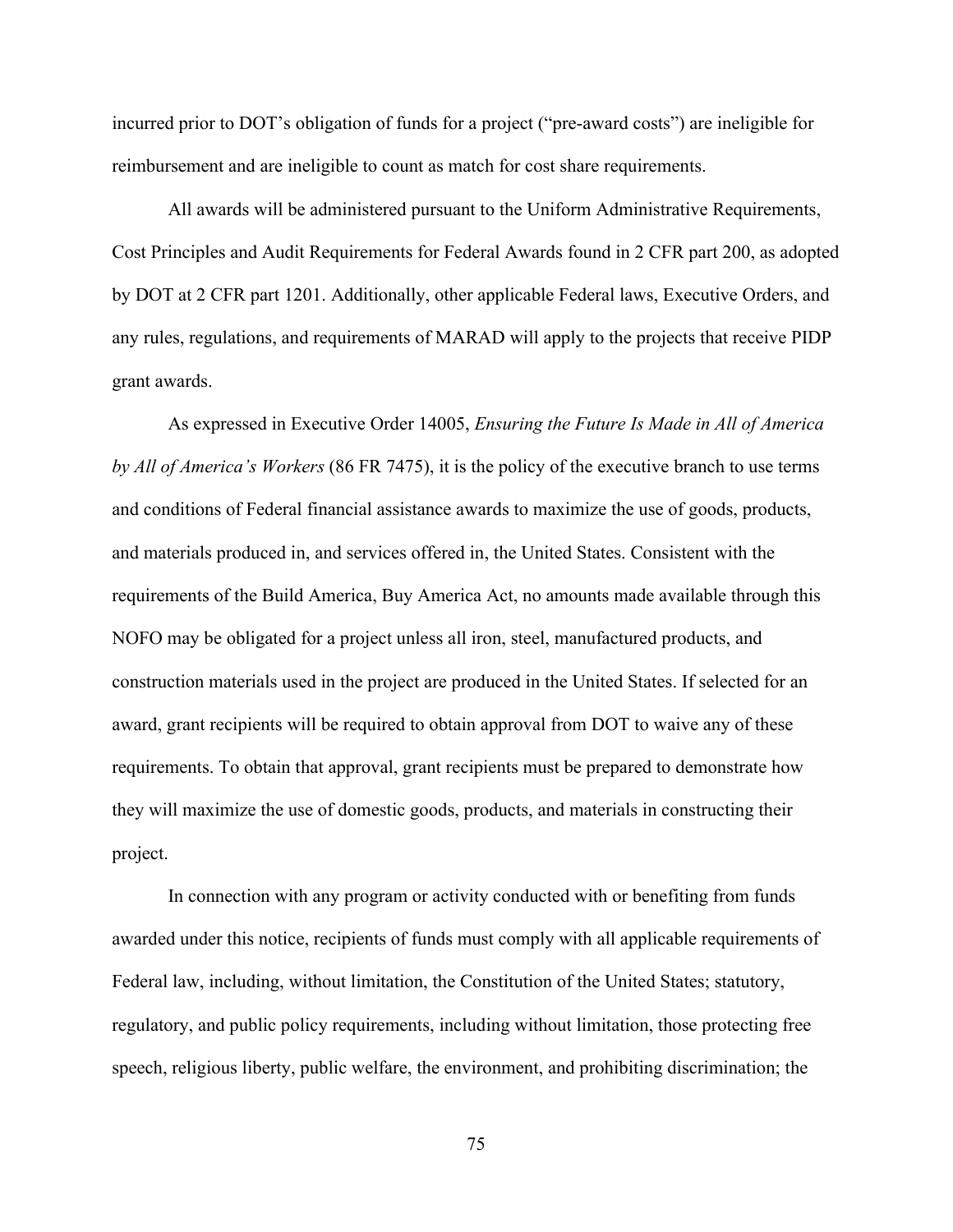conditions of performance, nondiscrimination requirements, and other assurances made applicable to the award of funds in accordance with regulations of DOT; and applicable Federal financial assistance and contracting principles promulgated by the Office of Management and Budget. In complying with these requirements, recipients must ensure that no concession agreements are denied, or other contracting decisions made on the basis of speech or other activities protected by the First Amendment.

Further, financial assistance recipients must comply with health and safety, labor, employment, and equal employment opportunity laws including, but not limited to, the right to organize, proper classification of workers as employees or independent contractors, and the Occupational Safety and Health Act.

If DOT determines that a recipient has failed to comply with applicable Federal requirements, DOT may terminate the award of funds and disallow previously incurred costs, requiring the recipient to reimburse any expended award funds.

The recipient shall award each contract or sub-contract for program management, construction management, planning studies, feasibility studies, architectural services, preliminary engineering, design, engineering, surveying, mapping, or related services with respect to the project in the same manner that a contract for architectural and engineering services is negotiated under the Brooks Act, 40 U.S.C. 1101-1104, or an equivalent qualifications-based requirement prescribed for or by the recipient and approved in writing by DOT.

Additionally, Federal prevailing wage rate requirements included in subchapter IV of chapter 31 of title 40, U.S.C., apply to all projects receiving funds under this program, and apply to all parts of the project, whether funded with PIDP grant funds, other Federal funds, or non-Federal funds.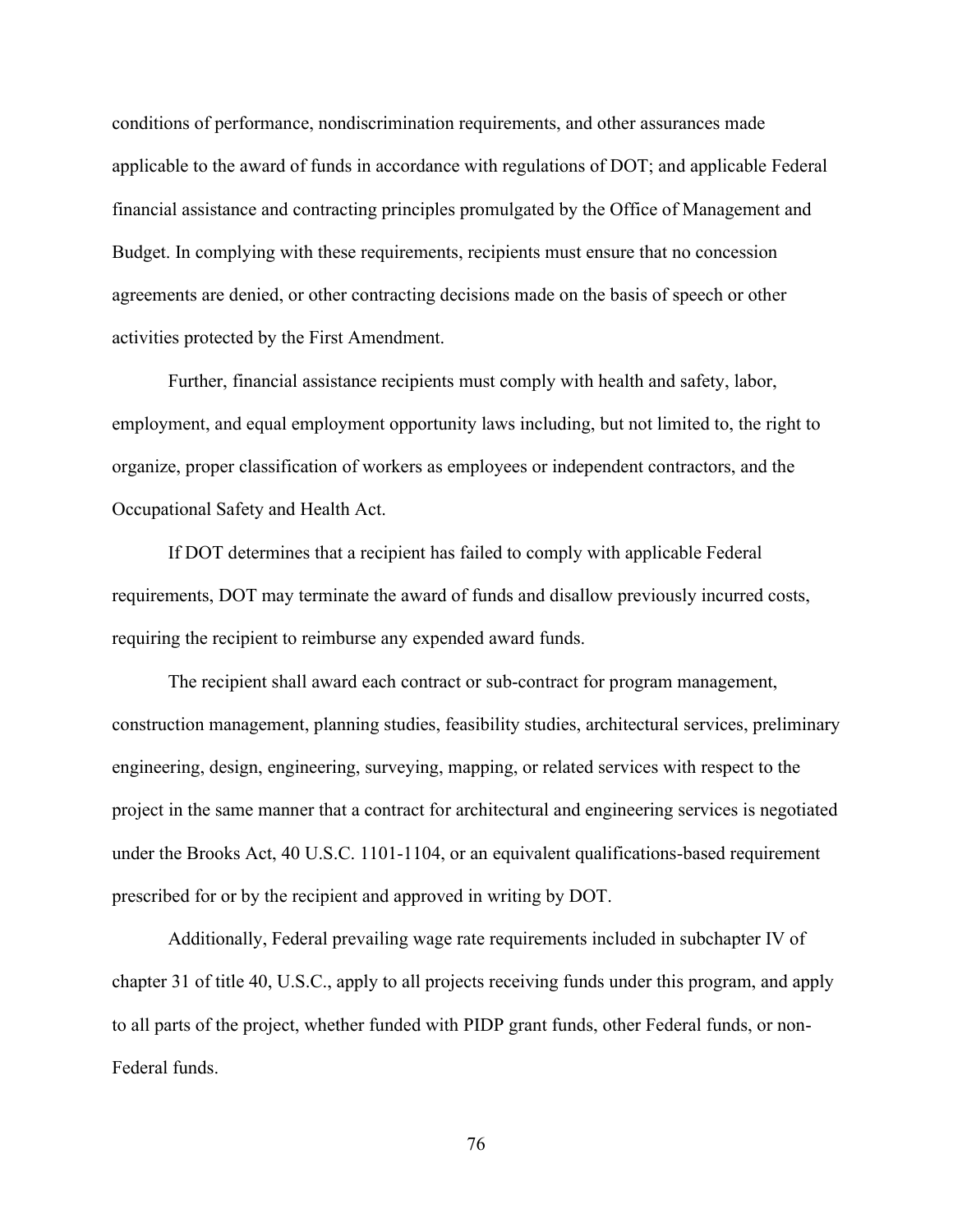#### b. Program Requirements

(1) Climate Change and Environmental Justice Impact Consideration Each applicant selected for PIDP grant funding must demonstrate an effort to consider climate change and environmental justice impacts as described in sections A and D. Projects that have not sufficiently considered climate change and environmental justice in their planning, as determined by the Department, will be required to do so before receiving funds for construction, consistent with Executive Order 14008, *Tackling the Climate Crisis at Home and Abroad* (86 FR 7619). In the grant agreement, applicants will be required to certify that they have taken one or more of the activities identified in Section E.1.a.(4), or will be required to propose a new activity that addresses climate change and environmental justice to be completed prior to obligation of funds.

### (2) Advancing Equity and Opportunity for All

 Each applicant selected for PIDP grant funding must demonstrate an effort to advance equity as described in Section D. Projects that have not sufficiently considered equity in their planning, as determined by the Department, will be required to do so before receiving funds for construction, consistent with Executive Order 13985, *Advancing Racial Equity and Support for Underserved Communities Through the Federal Government* (86 FR 7009) and Executive Order 14052, *Implementation of the Infrastructure Investment and Jobs Act* (86 FR 64335). In the grant agreement, applicants will be required to certify that they have taken one or more of the activities listed in Section E.1.a.(5), or will be required to propose a new activity that addresses equity to be completed prior to obligation of construction funds.

(3) Workforce and Labor Standards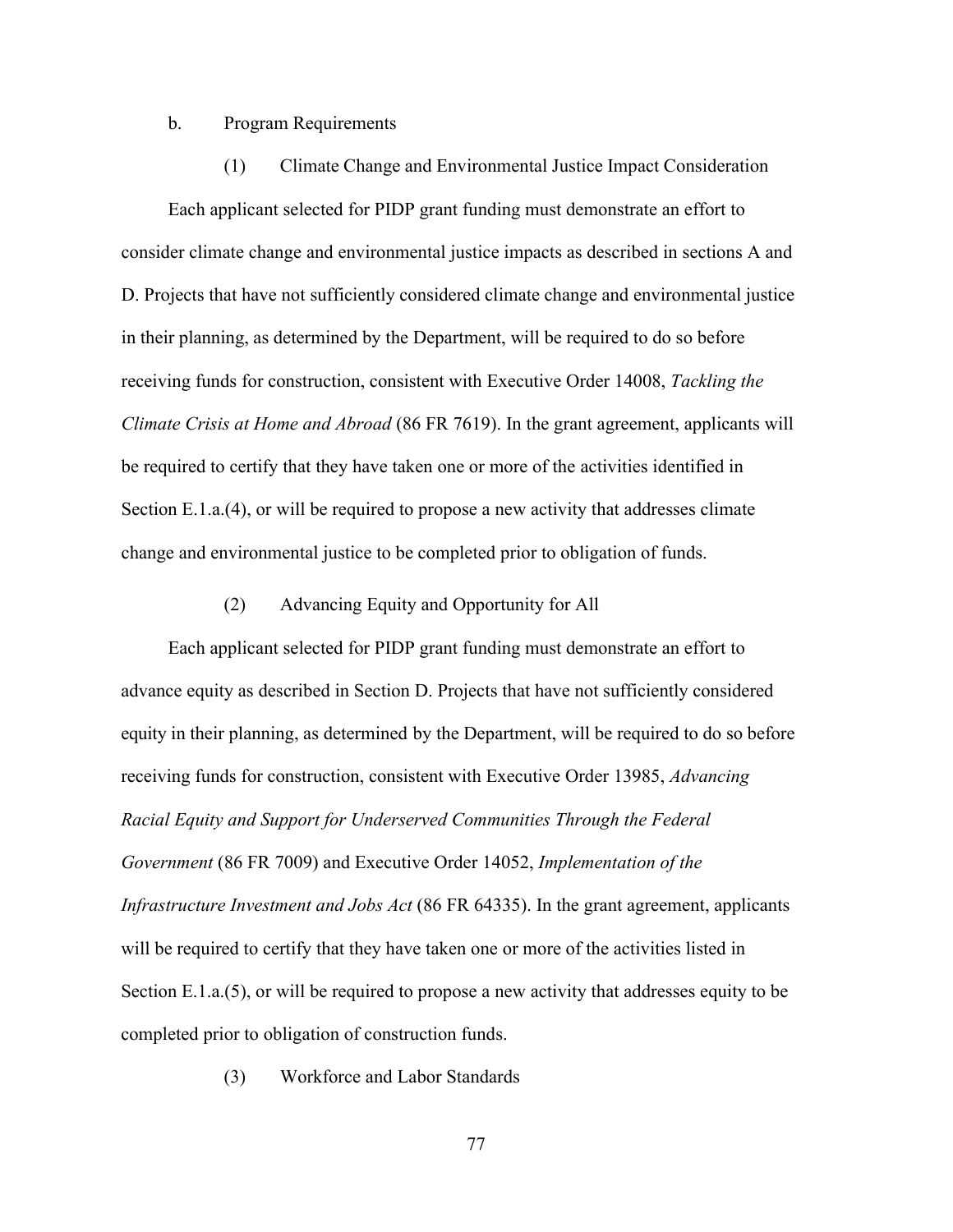Each applicant selected for PIDP grant funding must demonstrate, to the full extent possible consistent with the law, an effort to create good-paying jobs with the free and fair choice to join a union and incorporation of strong labor standards as described in Section A. Projects that have not sufficiently considered job quality and labor rights, standards, and protections in their planning, as determined by the Department, will be required to do so, to the full extent possible under the law, before receiving funds for construction, consistent with Executive Order 14025, *Worker Organizing and Empowerment* (86 FR 22829) and Executive Order 14052, *Implementation of the Infrastructure Investment and Jobs Act* (86 FR 64335). PIDP funds may not be used to support or oppose union organizing.

## 3. Reporting

This section of the notice provides general information about the reporting requirements that accompany PIDP grant funding. Potential applicants should review these requirements to ensure that they can satisfy them if they receive an award. A recipient's failure to timely submit required reports may result in termination of an award and a legal requirement for the recipient to return funding to DOT.

a. Progress Reporting on Grant Activities

Each applicant selected for PIDP grant funding must submit quarterly progress reports and Federal Financial Reports (SF–425) to monitor project progress and ensure accountability and financial transparency in the PIDP.

b. Outcome Performance Reporting

Each applicant selected for PIDP grant funding must collect information and report on the project's observed performance with respect to the relevant long-term outcomes that are expected to be achieved through construction of the project. Performance indicators will include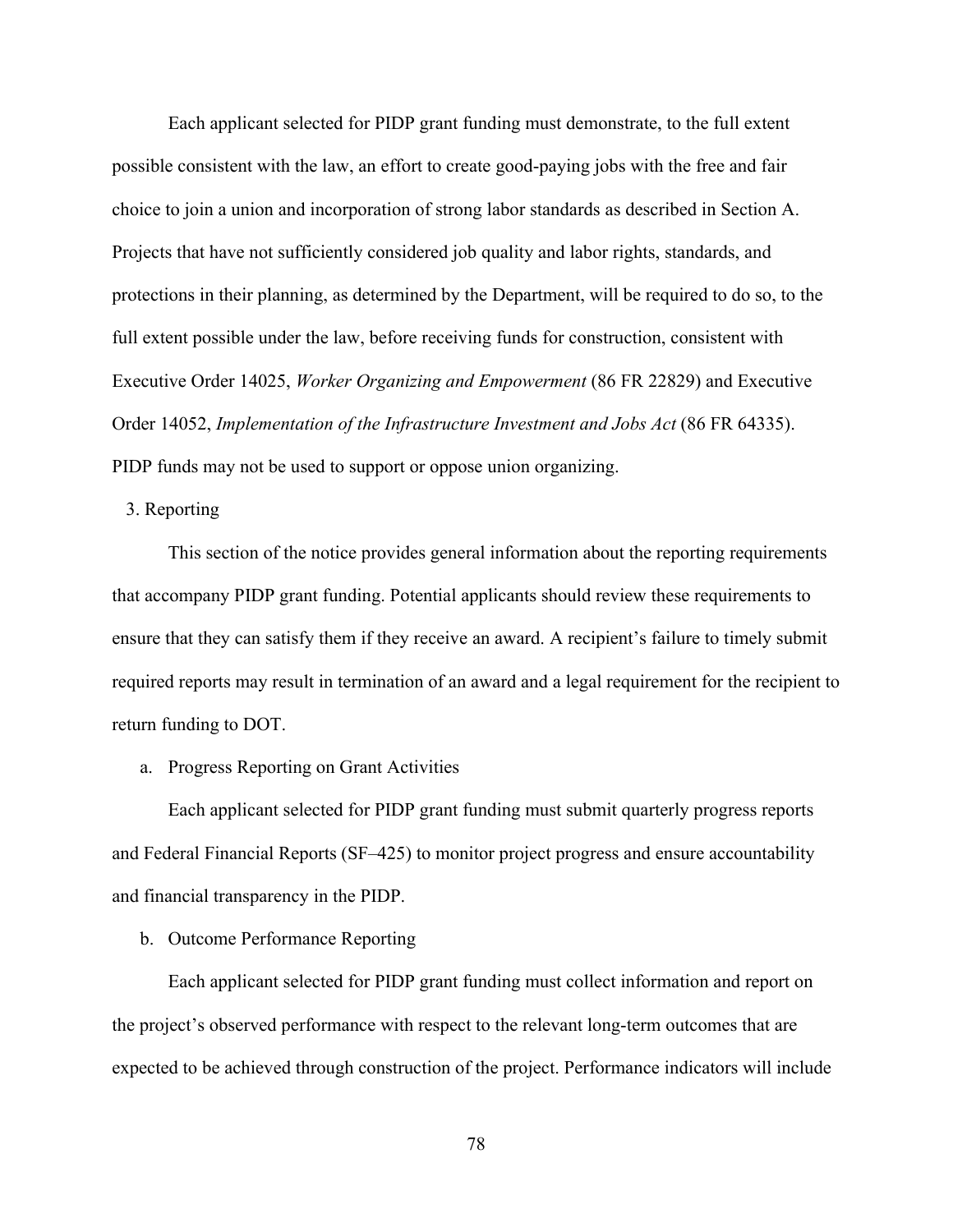formal goals or targets for a period determined by DOT. They will be used to evaluate and compare projects and monitor the results that grant funds achieve to the intended long-term outcomes of the PIDP. To the extent possible, performance indicators used in the reporting will relate to at least one of the merit criteria defined in Section E and to a benefit estimated in the BCA. DOT expects that the level of performance will be consistent with estimates used in the applicant's BCA. Performance reporting continues for three years after project construction is completed, and DOT does not provide PIDP grant funding specifically for performance reporting. For each project selected for award, DOT, with input from the grant recipients, will identify the measures to be collected. Those measures and the reporting requirements will be formalized in the agreement obligating award funds for the project.

### c. Port Performance Reporting

 DOT is required to report annually on port performance (see Sec. 6314 of the FAST Act). To help DOT more accurately assess port performance, DOT may ask PIDP grant recipients to validate data DOT receives related to the project, particularly on cargo throughput. Data which DOT may ask the applicant to verify as a condition of award may include some or all of the following: total capacity of inbound and outbound cargo; total volume of inbound and outbound cargo; average number of lifts per hour of containers by crane; average vessel turn time by vessel type; average cargo or container dwell time; port storage capacity and utilization; modal throughput statistics, including rail and truck turn times; types of cargo moved; presence and location of intermodal connectors; physical size of the terminals within the port boundaries; maximum authorized channel depth and maximum actual/current channel depth; schedule of vessel arrivals (for use in determining vessel on-time performance); and berth utilization.

d. Reporting of Matters Related to Recipient Integrity and Performance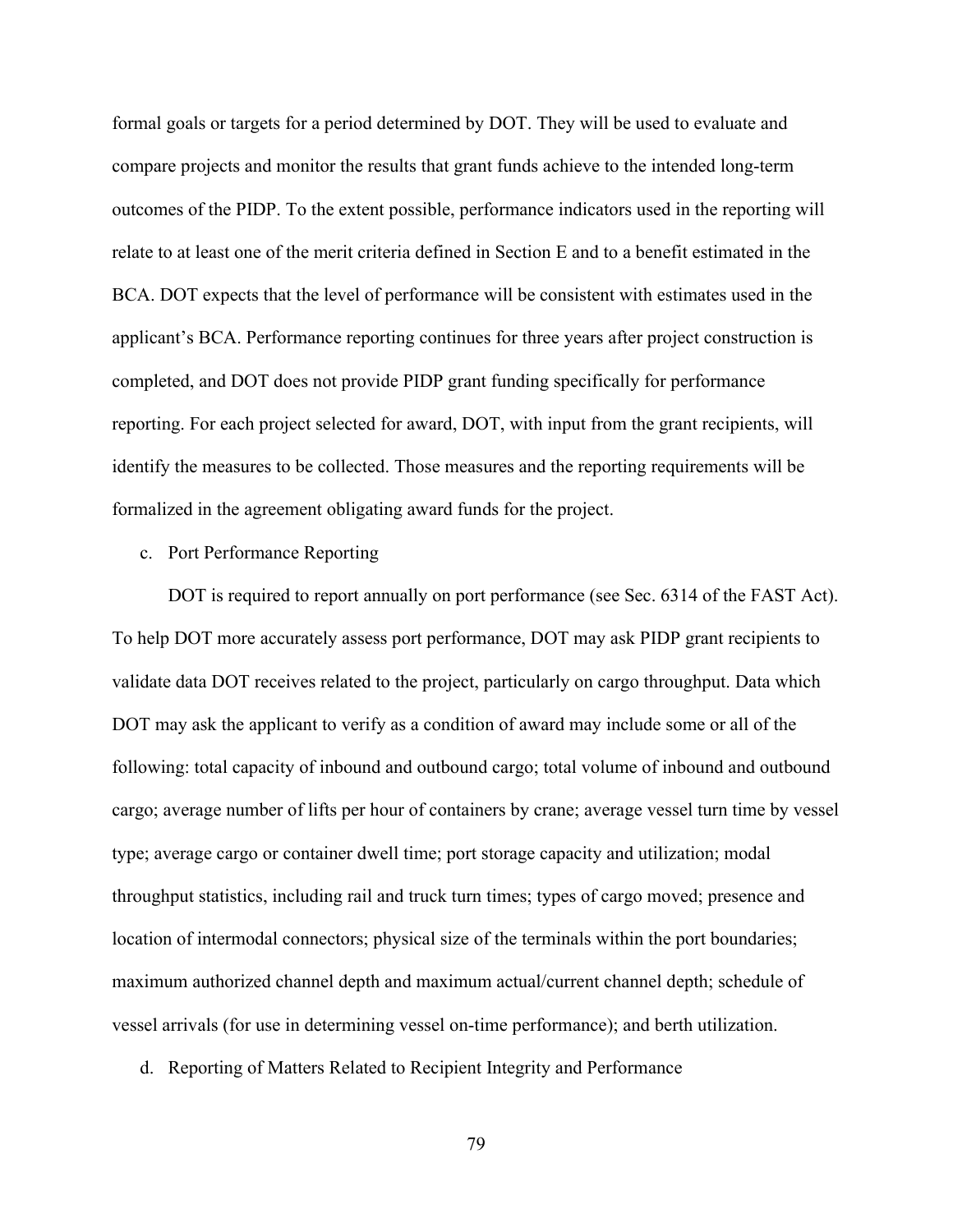If the total value of a selected applicant's currently active grants, cooperative agreements, and procurement contracts from all Federal awarding agencies exceeds \$10,000,000 for any period of time during the period of performance of this Federal award, then the applicant during that period of time must maintain the currency of information reported to the SAM that is made available in the designated integrity and performance system (currently FAPIIS) about civil, criminal, or administrative proceedings described in paragraph 2 of this award term and condition. This is a statutory requirement under section 872 of Public Law 110–417, as amended (41 U.S.C. 2313). As required by section 3010 of Public Law 111–212, all information posted in the designated integrity and performance system on or after April 15, 2011, except past performance reviews required for Federal procurement contracts, will be publicly available.

G. Federal Awarding Agency Contacts

For further information concerning this notice please contact the PIDP staff via email at *PIDPgrants@dot.gov,* or call Aubrey Parsons at 202–366–8047. A TDD is available for individuals who are deaf or hard of hearing at 202–366–3993. In addition, DOT will post answers to questions and requests for clarifications at www.maritime.dot.gov/PIDPgrants*.* To ensure applicants receive accurate information about eligibility or the program, the applicant is encouraged to contact DOT with questions directly, rather than through intermediaries or third parties. DOT may also conduct briefings on the PIDP grants selection and award process upon request.

H. Other Information

# 1. Protection of Confidential Business Information

All information submitted as part of or in support of any application shall use publicly available data or data that can be made public and methodologies that are accepted by industry